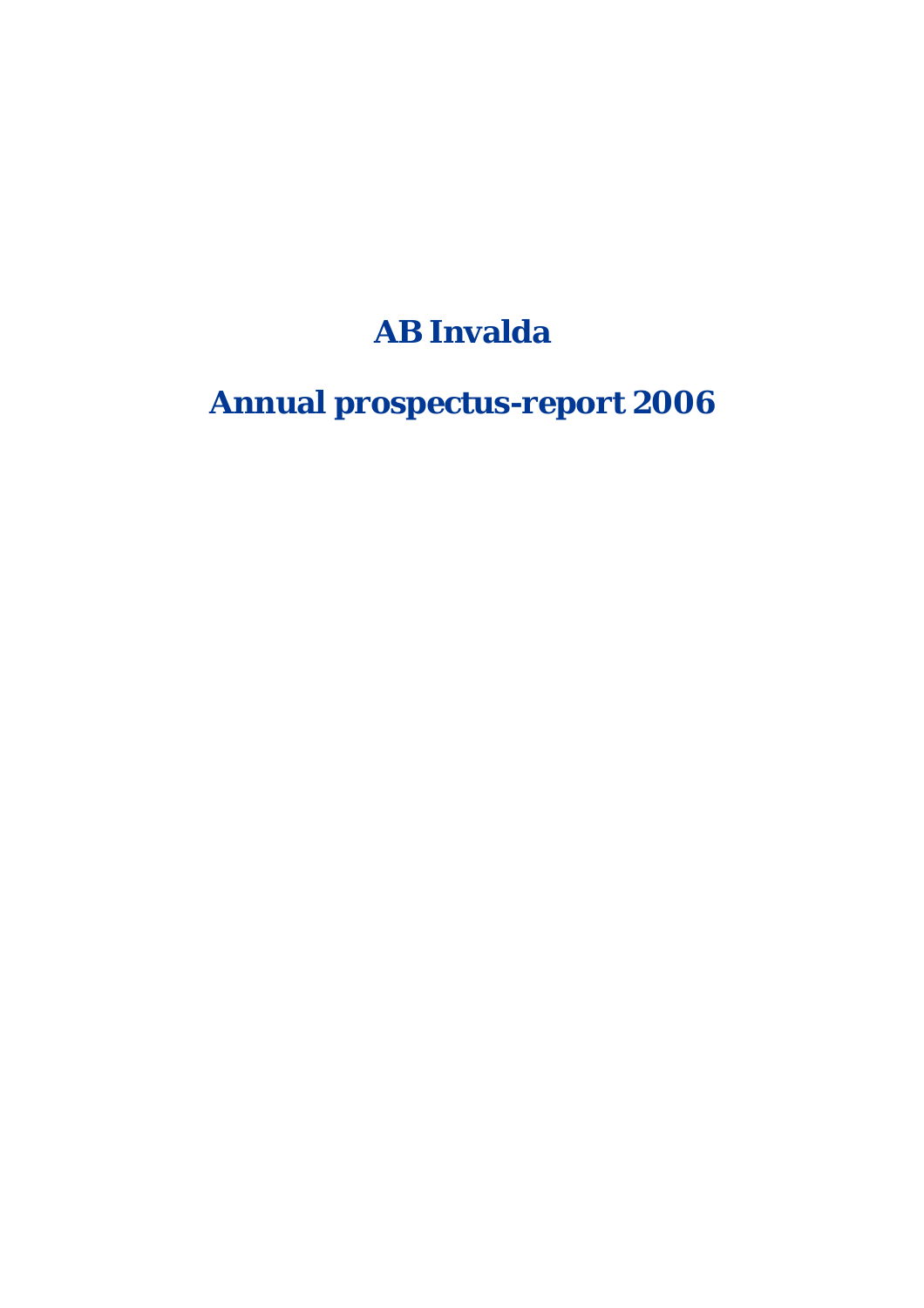

# **CONTENTS**

| 4. Information about where and how to access the Report and the documents, on the basis of which it has                                                                                                                                                                                                                                 |  |
|-----------------------------------------------------------------------------------------------------------------------------------------------------------------------------------------------------------------------------------------------------------------------------------------------------------------------------------------|--|
|                                                                                                                                                                                                                                                                                                                                         |  |
| 6. Declaration by the members of the issuer's managing bodies, employees, the Head of the Administration<br>and the issuer's consultants that the information contained in the Report is in accordance with the facts and<br>that the Report makes no omission likely to have an effect on the investors' decision concerning purchase, |  |
| II. DATA ABOUT THE ISSUER'S AUTHORIZED CAPITAL AND THE ISSUED SECURITIES 6                                                                                                                                                                                                                                                              |  |
|                                                                                                                                                                                                                                                                                                                                         |  |
|                                                                                                                                                                                                                                                                                                                                         |  |
| 9. Main characteristics of AB Invalda shares listed on the Current List of the Vilnius Stock Exchange 7                                                                                                                                                                                                                                 |  |
|                                                                                                                                                                                                                                                                                                                                         |  |
|                                                                                                                                                                                                                                                                                                                                         |  |
|                                                                                                                                                                                                                                                                                                                                         |  |
|                                                                                                                                                                                                                                                                                                                                         |  |
| 14. Securities not representing capital, the trading of which is regulated by the Law on Securities, except                                                                                                                                                                                                                             |  |
|                                                                                                                                                                                                                                                                                                                                         |  |
|                                                                                                                                                                                                                                                                                                                                         |  |
|                                                                                                                                                                                                                                                                                                                                         |  |
|                                                                                                                                                                                                                                                                                                                                         |  |
|                                                                                                                                                                                                                                                                                                                                         |  |
|                                                                                                                                                                                                                                                                                                                                         |  |
|                                                                                                                                                                                                                                                                                                                                         |  |
|                                                                                                                                                                                                                                                                                                                                         |  |
|                                                                                                                                                                                                                                                                                                                                         |  |
|                                                                                                                                                                                                                                                                                                                                         |  |
|                                                                                                                                                                                                                                                                                                                                         |  |
|                                                                                                                                                                                                                                                                                                                                         |  |
|                                                                                                                                                                                                                                                                                                                                         |  |
|                                                                                                                                                                                                                                                                                                                                         |  |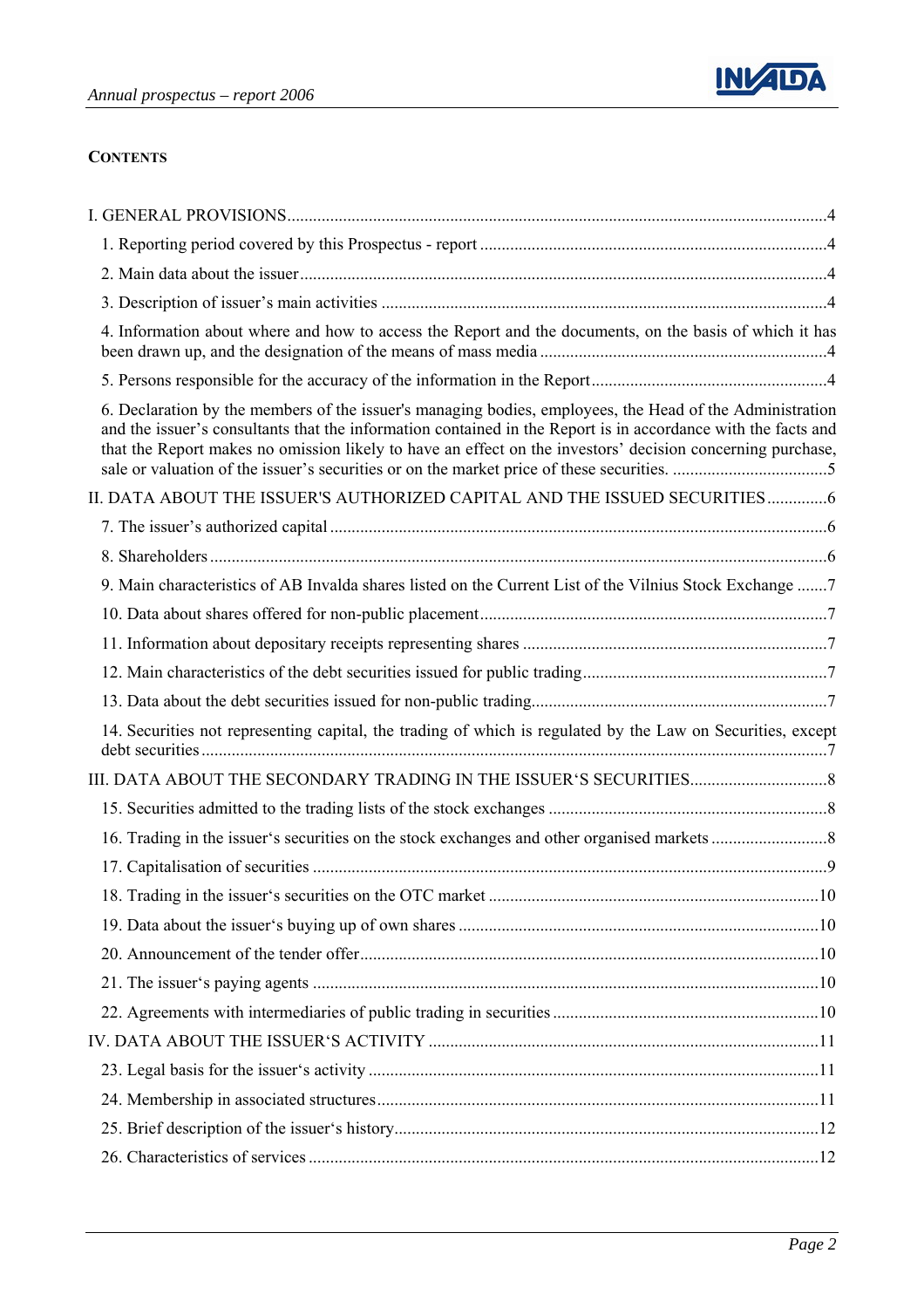

| 31. Termination or reductions of production that have excersized or are exercising material impact on the |  |
|-----------------------------------------------------------------------------------------------------------|--|
|                                                                                                           |  |
|                                                                                                           |  |
|                                                                                                           |  |
|                                                                                                           |  |
|                                                                                                           |  |
|                                                                                                           |  |
|                                                                                                           |  |
|                                                                                                           |  |
|                                                                                                           |  |
|                                                                                                           |  |
|                                                                                                           |  |
|                                                                                                           |  |
|                                                                                                           |  |
| 43. Information about payments and loans extended to the members of managing bodies 37                    |  |
|                                                                                                           |  |
| VII. RECENT AND MATERIAL EVENTS IN THE ISSUER'S ACTIVITY AND ITS PROSPECTS 39                             |  |
|                                                                                                           |  |
|                                                                                                           |  |
| 47. Strategy of activities and its prospective chantes during current and coming financial years 42       |  |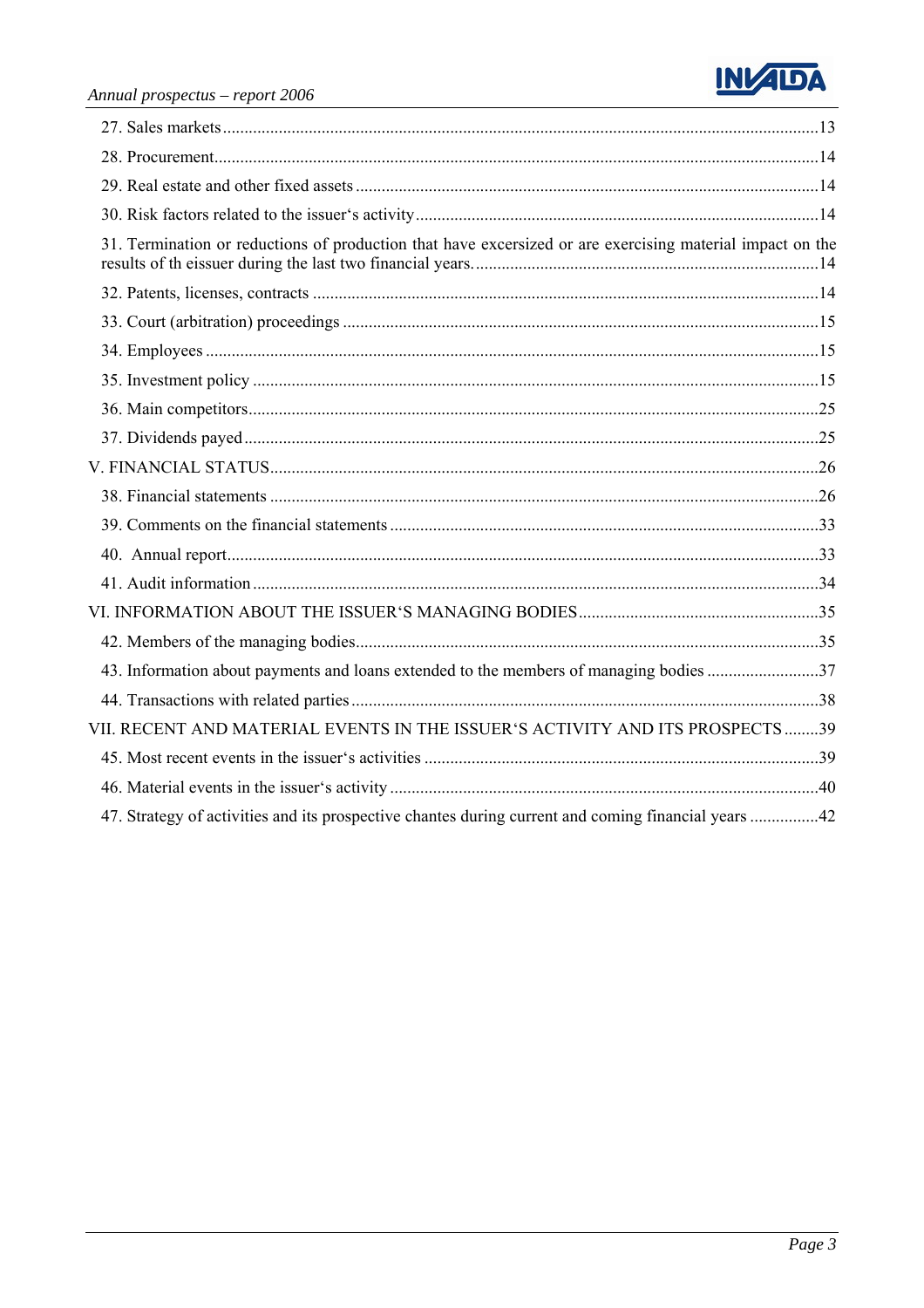

# <span id="page-3-0"></span>**I. GENERAL PROVISIONS**

#### **1. Reporting period covered by this Prospectus - report**

The Report has been drawn up for the year 2006.

#### **2. Main data about the issuer**

| Name of the issuer                                                         | Public company INVALDA, hereinafter AB Invalda    |
|----------------------------------------------------------------------------|---------------------------------------------------|
| Enterprise code                                                            | 1213 04349                                        |
| Office address                                                             | Šeimyniškių Str. 3, LT-09312 Vilnius              |
| Telephone                                                                  | $(+3705)$ 279 0601                                |
| Fax                                                                        | $(+3705)$ 279 0530                                |
| E-mail                                                                     | $post(a)$ invalda.lt                              |
| Website                                                                    | www.invalda.lt                                    |
| Authorized capital                                                         | LTL 45 008 376                                    |
| Nominal value                                                              | 1 LTL                                             |
| Legal and organizational form                                              | Public company, legal person of limited liability |
| Date and place of registration                                             | 20 March 1992, Register of Enterprises of Vilnius |
| Register, in which data about<br>the company are accumulated<br>and stored | Register of Legal Entities                        |

#### **3. Description of issuer's main activities**

Company's main activities are investing and re-investing into securities. Invalda is actively managing the following investments by:

- Acquiring share packages and rearranging businesses;
- Applying of advanced methods of management and funding;

• Receiving income from managed companies and/or successfully selling share packages providing Company's shareholders with high return;

• Diversifying risks.

#### **4. Information about where and how to access the Report and the documents, on the basis of which it has been drawn up, and the designation of the means of mass media**

The Report and supporting documents, on the basis of which it has been drawn up, can be accessed at the Company's registered office at Šeimyniškių Str. 3, Vilnius

The means of mass media of AB Invalda: the daily newspapers Verslo žinios and Lietuvos Rytas.

#### **5. Persons responsible for the accuracy of the information in the Report**

5.1 Members of the managing bodies of the issuer, employees and the Head of the Administration are responsible for the accuracy of the information:

Darius Šulnis, President, phone (+370 5) 273 48 76, fax (+370 5) 279 05 30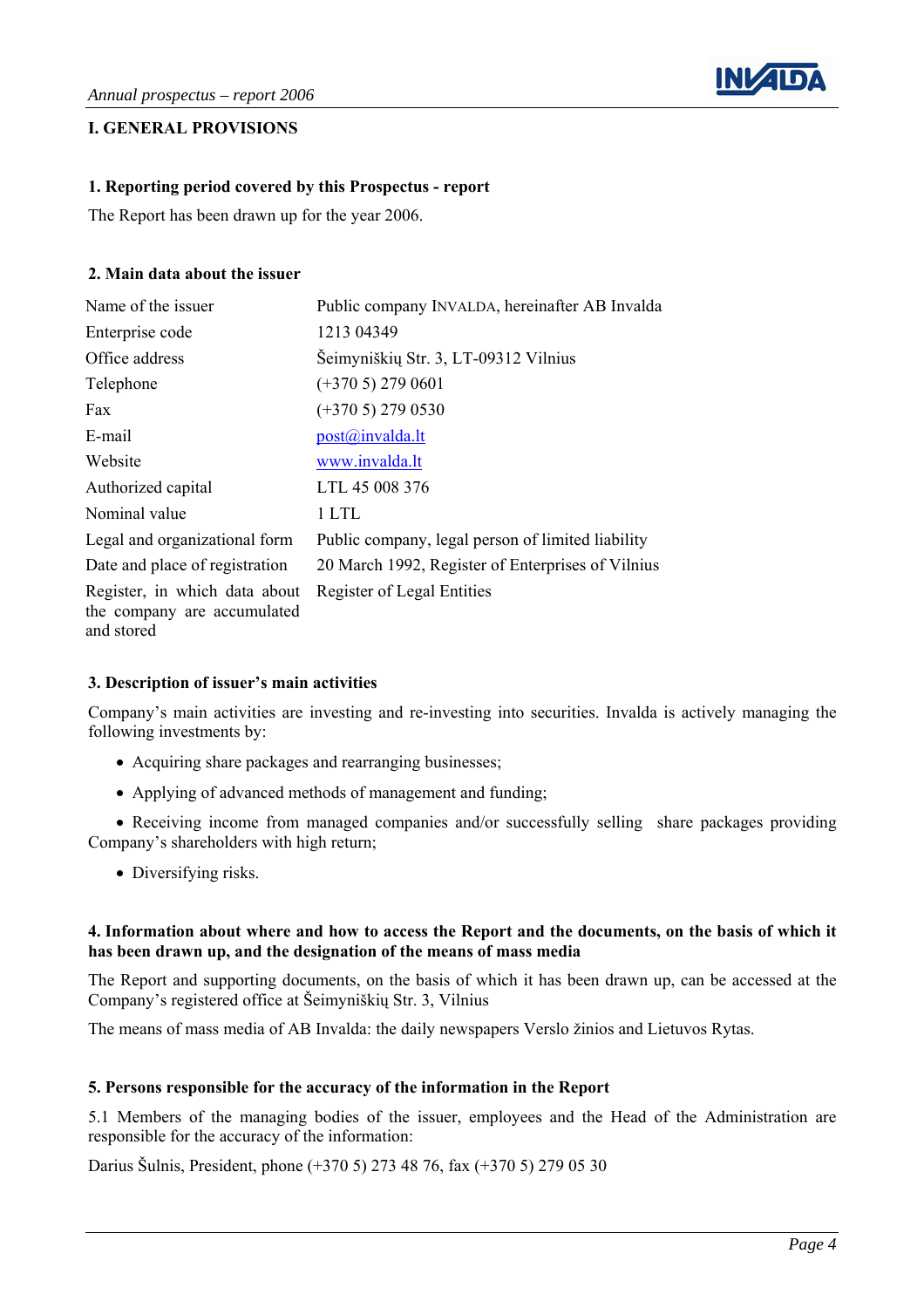

Raimondas Rajeckas, Chief Financier, phone (+370 5) 263 61 29

5.2. Company's prospectus - report has not been prepared by consultants.

6. Declaration by the members of the issuer's managing bodies, employees, the Head of the Administration and the issuer's consultants that the information contained in the Report is in accordance with the facts and that the Report makes no omission likely to have an effect on the investors' decision concerning purchase, sale or valuation of the issuer's securities or on the market price of these securities.

AB Invalda, represented by Darius Šulnis, President, and Raimondas Rajeckas, Chief Financier, hereby confirm that the information contained in the Report is in accordance with the facts and that the Report makes no omission likely to have an effect on the investors' decision concerning purchase, sale or valuation of the issuer's securities or on the market price of these securities.

President Darius Šulnis

Chief Financier Raimondas Rajeckas

Date of signing the Report: 11 June 2007.

Place of drawing up of the Report: AB Invalda (Šeimyniškių str.3, Vilnius)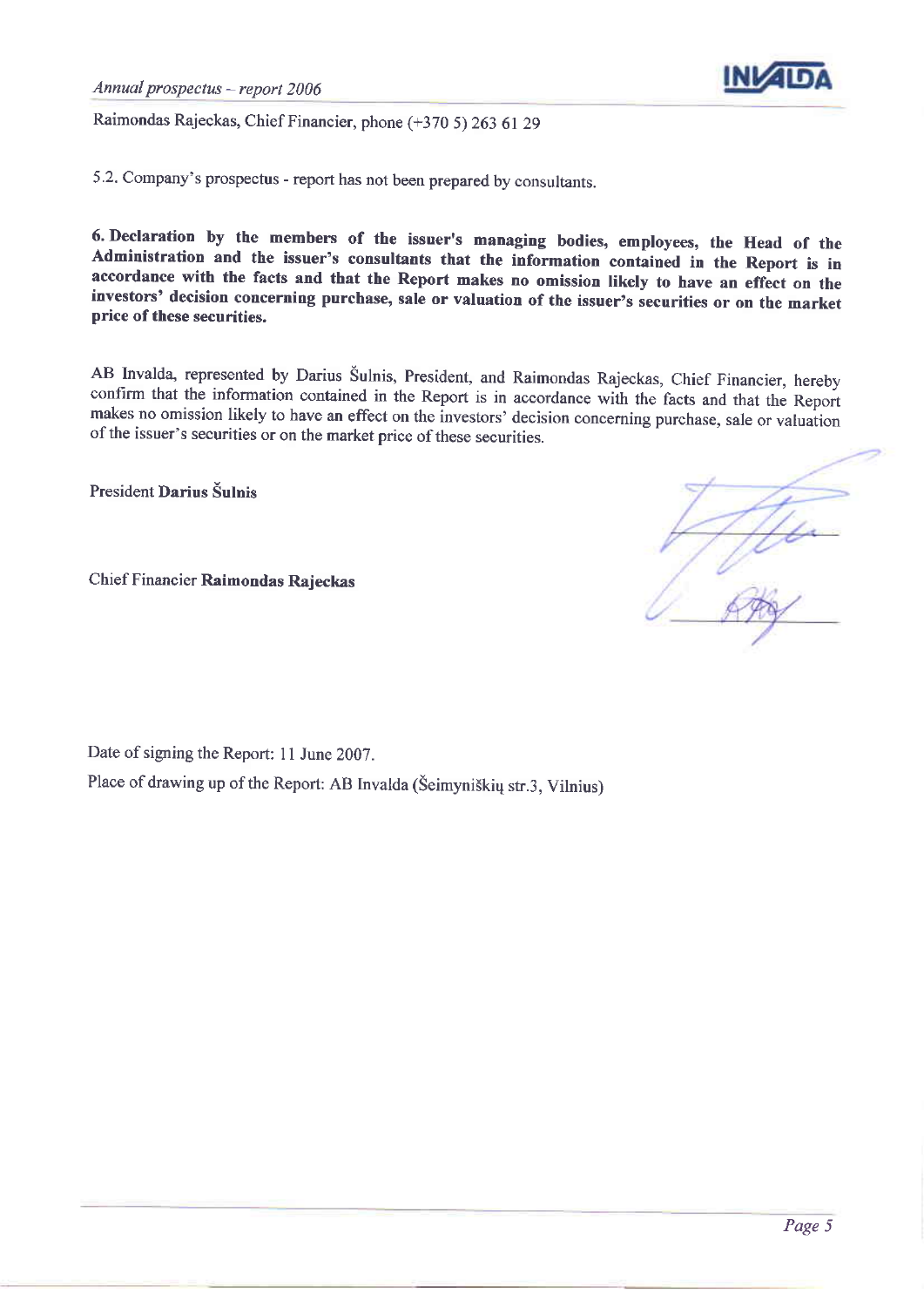

# <span id="page-5-0"></span>**II. DATA ABOUT THE ISSUER'S AUTHORIZED CAPITAL AND THE ISSUED SECURITIES**

#### **7. The issuer's authorized capital**

7.1. The authorized capital as registered in the Register of Legal Entities

Table 7.1. Composition of the authorized capital

| <b>Type of shares</b>         | Number of<br>shares | Nominal value,<br>LTL | <b>Total nominal</b><br>value, LTL | Share in the<br>authorized<br>capital, % |
|-------------------------------|---------------------|-----------------------|------------------------------------|------------------------------------------|
| Ordinary registered<br>shares | 45 008 376          |                       | 45 008 376                         | 100.00                                   |

All shares of AB Invalda are fully paid up.

7.2. Information about the projected increase of the authorized capital in connection with conversion or exchange of debt securities or derivative securities into shares

AB Invalda has issued no debt securities or derivatives, convertible into shares.

#### **8. Shareholders**

Annual general shareholders meeting of Invalda AB did not take place on April 27, 2007, to the absence of quorum. Reconvened ordinary general shareholders meeting took place on May 11, 2007. Accounting day of the Company's reconvened ordinary meeting of shareholders was the 4th of May 2007.

On the accounting day the total number of AB Invalda shareholders was 5 833.

Table 8.1. Shareholders who held title to more than 5 percent of the issuer's authorized capital on the accounting day of the reconvened shareholder's meeting.

| Name of the shareholder<br>(address of registered<br>office and code of the<br>enterprise or personal<br>code) | Number of ordinary<br>registered shares<br>the shareholder<br>holds by the right of<br>ownership, units | Number of the<br>votes owned,<br>units | Portion of the<br>votes owned, % | <b>Portion of votes</b><br>held by the<br>shareholder<br>together with the<br>persons acting in<br>concert, % |
|----------------------------------------------------------------------------------------------------------------|---------------------------------------------------------------------------------------------------------|----------------------------------------|----------------------------------|---------------------------------------------------------------------------------------------------------------|
| UAB Nenuorama<br>J.Tumo-Vaižganto 9/1-38,<br><b>Vilnius</b><br>122649227                                       | 18 749 334                                                                                              | 15 748 494                             | 34.99                            |                                                                                                               |
| Vytautas Bučas                                                                                                 | 5 882 003                                                                                               | 5 882 003                              | 13.07                            |                                                                                                               |
| Darius Šulnis                                                                                                  | 4 4 7 1 7 6 2                                                                                           | 4 4 7 1 7 6 2                          | 9.94                             | 68.09                                                                                                         |
| Alvydas Banys                                                                                                  | 40 000                                                                                                  | 2 290 420                              | 5.09                             |                                                                                                               |
| Dailius Juozapas Mišeikis                                                                                      | 100                                                                                                     | 2 2 5 0 5 2 0                          | 5.00                             |                                                                                                               |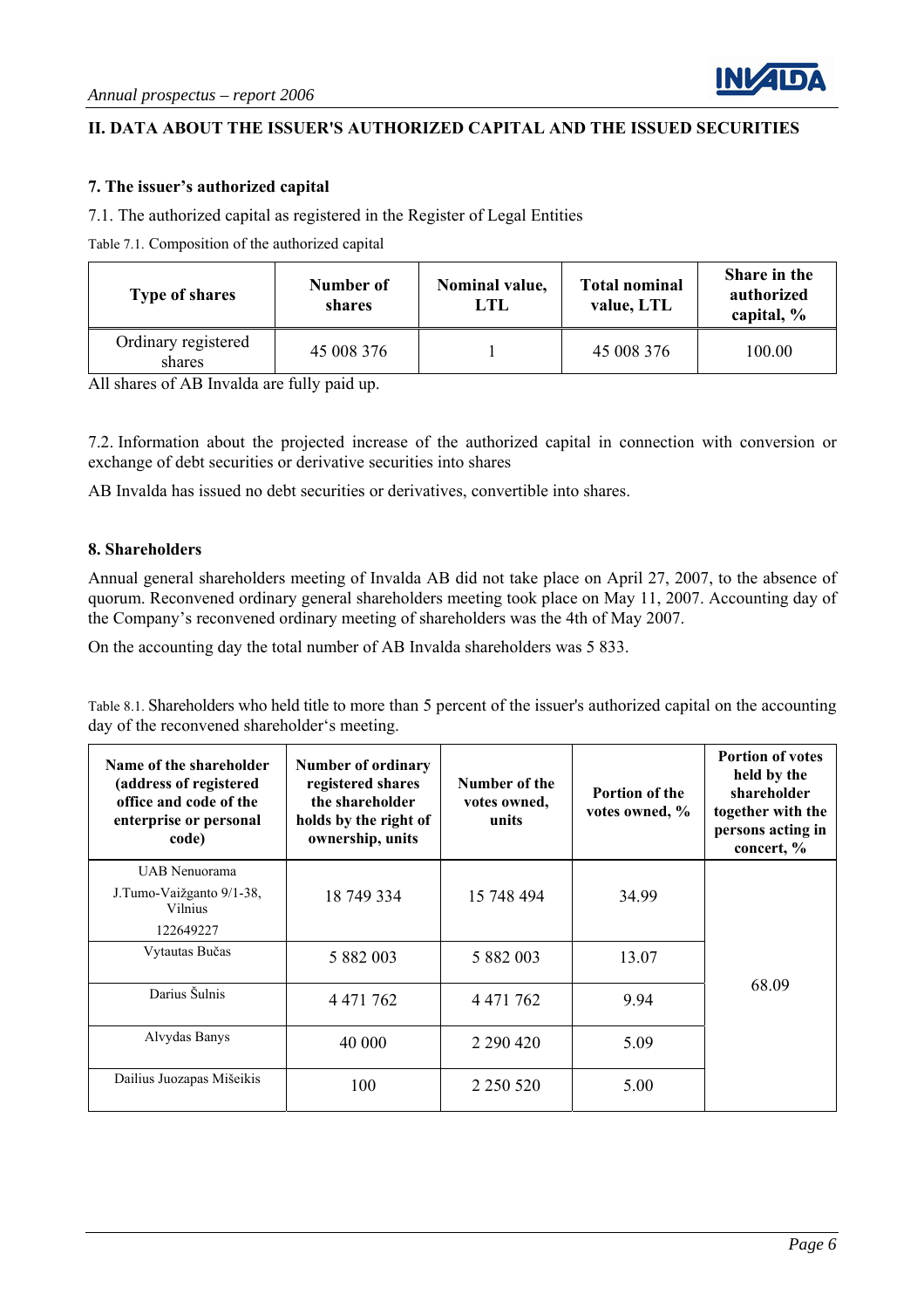

#### <span id="page-6-0"></span>**9. Main characteristics of AB Invalda shares listed on the Current List of the Vilnius Stock Exchange**

Table 9.1. AB Invalda shares listed on the Current List of the VSE:

| <b>Number of shares</b> | Nominal value,<br>TT. | Total nominal value, LTL | Type of shares             |
|-------------------------|-----------------------|--------------------------|----------------------------|
| 45 008 376              |                       | 45 008 376               | Ordinary registered shares |

On the 1st of October 2004 authorized capital of AB Invalda was equal to LTL 38 000 000. It was divided into 38 000 000 ordinary registered shares of LTL 1 nominal value.

On the 1st of October 2004 there was registered the Company's increased authorized capital in amount of LTL 40 417 339, it was divided into 40 417 339 ordinary registered shares of LTL 1 nominal value each. A new 2 417 339 shares emission was issued for the purpose of share change according to reorganization conditions when changing AB Kremi shareholder's UAB Nenuorama shares to AB Invalda shares.

Extraordinary meeting of AB Invalda shareholders on the 21st of November 2005 adopted decision to increase the Company's authorized capital by LTL 1 317 323, from LTL 40 417 339 up to LTL 41 734 662 by issuing 1 317 323 ordinary registered shares of LTL 1 nominal value each. Amended Bylaw of the company were registered in Legal Persons Register on the 24th of November 2005. Increased AB Invalda authorized capital of LTL 41 734 662 was divided into 41 734 662 ordinary registered shares of LTL 1 nominal value each.

After increasing the share capital by issuing 3 273 714 ordinary registered shares of LTL 1 nominal value each increased authorized capital of AB Invalda in the amount of LTL 45 008 376 was registered in Register of Legal Entities on 30 June 2006. The emission registration account was opened with AB Central Securities Depository of Lithuania on 5th July 2006.

#### **10. Data about shares offered for non-public placement**

There are no shares offered for non-public placement.

#### **11. Information about depositary receipts representing shares**

There are no depositary receipts representing shares.

## **12. Main characteristics of the debt securities issued for public trading**

There are no debt securities issued for public trading.

## **13. Data about the debt securities issued for non-public trading**

There are no debt securities issued for non-public trading.

## **14. Securities not representing capital, the trading of which is regulated by the Law on Securities, except debt securities**

There are no securities not representing capital, the trading of which is regulated by the Law on Securities.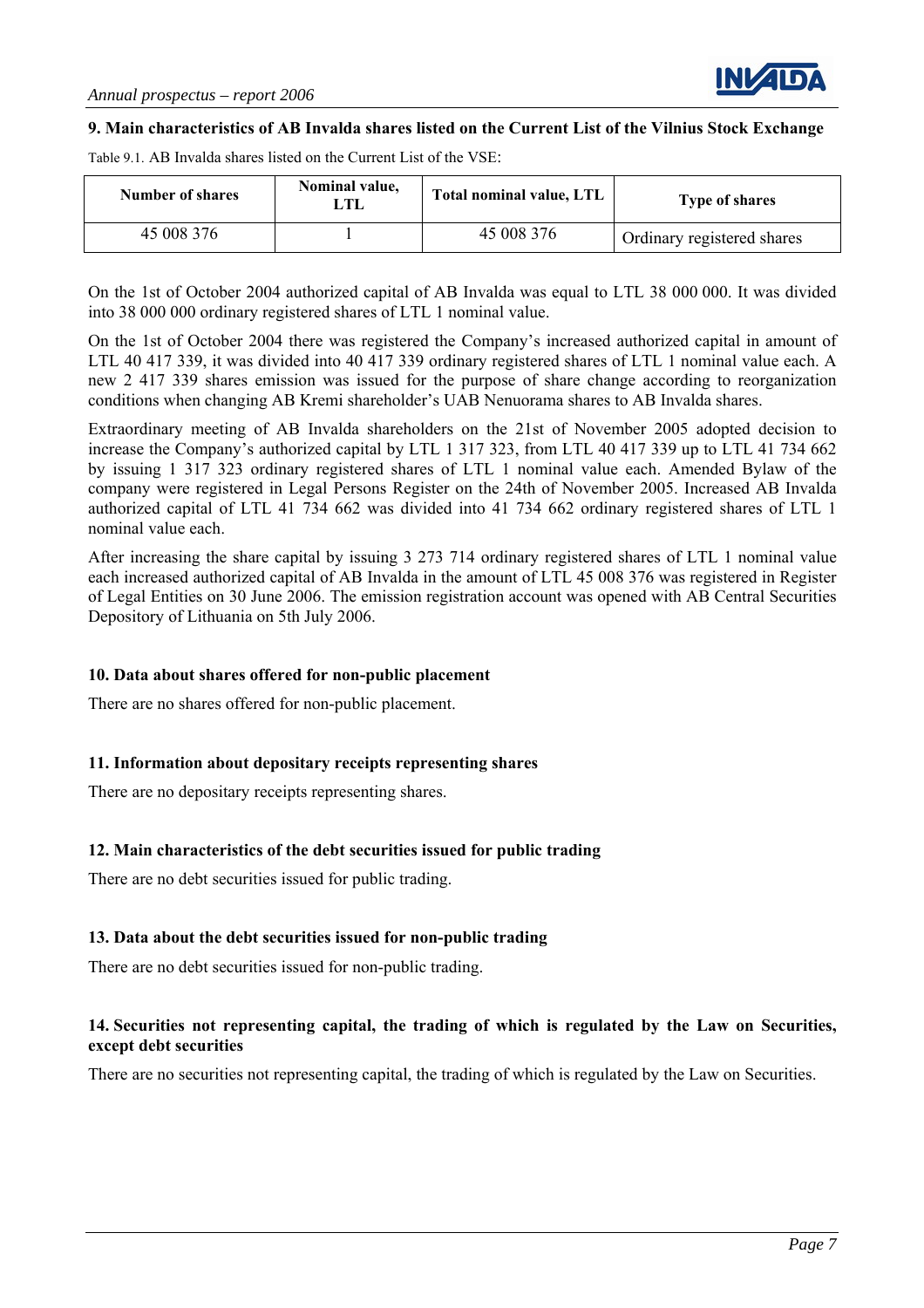

# <span id="page-7-0"></span>**III. DATA ABOUT THE SECONDARY TRADING IN THE ISSUER'S SECURITIES**

#### **15. Securities admitted to the trading lists of the stock exchanges**

Shares of AB Invalda are listed on the Current List of the Vilnius Stock Exchange, hereinafter VSE (as from 19 December 1995).

| <b>Type of shares</b>         | <b>ISIN</b> code | <b>Abbreviation</b> | Number of<br>shares | <b>Nominal</b><br>value. LTL | <b>Total nominal</b><br>value. LTL |
|-------------------------------|------------------|---------------------|---------------------|------------------------------|------------------------------------|
| Ordinary registered<br>shares | LT0000102279     | IVL1L               | 45 008 376          |                              | 45 008 376                         |

Table 15.1. Main characteristics of AB Invalda shares

#### **16. Trading in the issuer's securities on the stock exchanges and other organised markets**

16.1. Trading on the VSE

| <b>Reporting</b>                 | Price, LTL  |            | Turnover, LTL   |                | Date of the    |                 | <b>Total turnover</b> |              |               |
|----------------------------------|-------------|------------|-----------------|----------------|----------------|-----------------|-----------------------|--------------|---------------|
| period                           | High<br>est | Low<br>est | Last<br>session | <b>Highest</b> | Lowest         | Last<br>session | last session          | <b>Units</b> | <b>LTL</b>    |
| 2004, $1st$ quarter              | 5.25        | 2.70       | 4.60            | 365 182.38     | $\theta$       | 139 702.81      | 31-03-2004            | 1 012 524    | 3 696 355.09  |
| 2004, $2nd$ quarter              | 4.99        | 4.00       | 4.41            | 660 097.23     | 3 3 2 8 . 6 0  | 53 297.57       | 30-06-2004            | 1 287 585    | 5 773 763.03  |
| 2004, $3rd$ quarter              | 4.94        | 4.02       | 4.80            | 312 577.68     | $\theta$       | 64 706.32       | 30-09-2004            | 790 770      | 3 531 451.97  |
| 2004, $4th$ quarter              | 7.60        | 4.75       | 7.50            | 1 025 940.50   | 8 614.21       | 32 100.36       | 31-12-2004            | 1 431 078    | 7 927 999.45  |
| 2005, $1st$ quarter              | 12.30       | 7.51       | 11.40           | 434 210.51     | 30 047.77      | 115 650.40      | 31-03-2005            | 1 346 213    | 13 401 266.93 |
| 2005, $2nd$ quarter              | 11.55       | 10.10      | 10.94           | 461 703.80     | 2 180.00       | 44 274.40       | 30-06-2005            | 532 851      | 5 717 557.12  |
| 2005, $3rd$ quarter              | 11.20       | 10.30      | 11.40           | 546 755.00     | $\theta$       | 134 157.22      | 30-09-2005            | 599 304      | 6 535 790.06  |
| $2005$ , 4 <sup>th</sup> quarter | 14.19       | 11.43      | 13.85           | 575 400.87     | $\theta$       | 65 271.50       | 30-12-2005            | 848 027      | 10 908 049.70 |
| 2006, $1st$ quarter              | 15.00       | 12.40      | 14.25           | 453 134.88     | $\overline{0}$ | 316 825.17      | 31-03-2006            | 705 443      | 9738850.43    |
| 2006, $2nd$ quarter              | 14.70       | 8.90       | 10.40           | 245 069.74     | $\theta$       | 49 852.90       | 30-06-2006            | 845 884      | 9758890.92    |
| 2006, $3rd$ quarter              | 12.69       | 10.01      | 11.90           | 544 231.69     | $\theta$       | 27 137.70       | 29-09-2006            | 506 497      | 5 679 664.96  |
| 2006, $4th$ quarter              | 13.13       | 10.90      | 12.48           | 2 642 193.18   | $\mathbf{0}$   | 53 438.80       | 29-12-2006            | 1 222 064    | 14 418 616.76 |

Table 16.1.1. Trading in the Company's shares on the VSE for the period 2004 - 2006





Fig.16.1. Trading in the Company's shares 01.01.2004 – 31.12.2006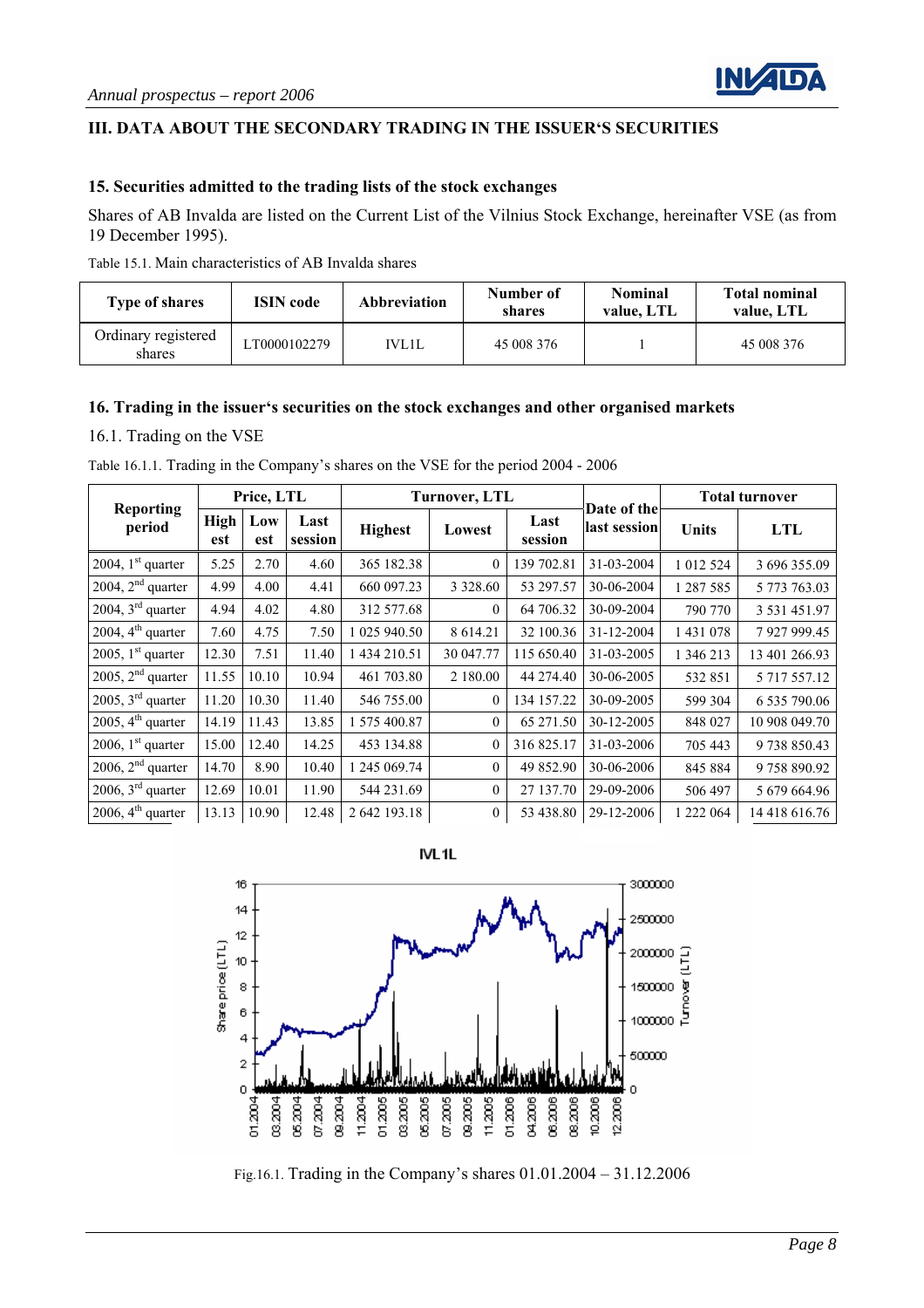

<span id="page-8-0"></span>16.2. Trading in other stock exchanges

AB Invalda shares are not traded in other stock exchanges.

16.3. Trading in other organised markets

AB Invalda shares are not traded in other organized markets.

# **17. Capitalisation of securities**

| Table 17.1. Capitalization of the ordinary registered shares of AB Invalda |
|----------------------------------------------------------------------------|
|----------------------------------------------------------------------------|

| Date of the<br>last session | Number of ordinary registered<br>shares, units | Last price, LTL | Capitalization, LTL |
|-----------------------------|------------------------------------------------|-----------------|---------------------|
| 31.03.2004                  | 38 000 000                                     | 4.60            | 174 880 000.00      |
| 30.06.2004                  | 38 000 000                                     | 4.41            | 167 580 000.00      |
| 30.09.2004                  | 38 000 000                                     | 4.80            | 182 400 000.00      |
| 31.12.2004                  | 40 417 339                                     | 7.50            | 303 130 042.50      |
| 31.03.2005                  | 40 417 339                                     | 11.40           | 460 757 664.60      |
| 30.06.2005                  | 40 417 339                                     | 10.94           | 442 165 688.66      |
| 30.09.2005                  | 40 417 339                                     | 11.40           | 460 757 664.60      |
| 30.12.2005                  | 41 734 662                                     | 13.85           | 578 025 068.70      |
| 31.03.2006                  | 41 734 662                                     | 14.25           | 594 718 933.50      |
| 30.06.2006                  | 41 734 662                                     | 10.40           | 434 040 484.80      |
| 29.09.2006                  | 45 008 376                                     | 11.90           | 535 599 674.40      |
| 29.12.2006                  | 45 008 376                                     | 12.48           | 561 704 532.48      |



Picture 17.1. Capitalization of the ordinary registered shares of AB Invalda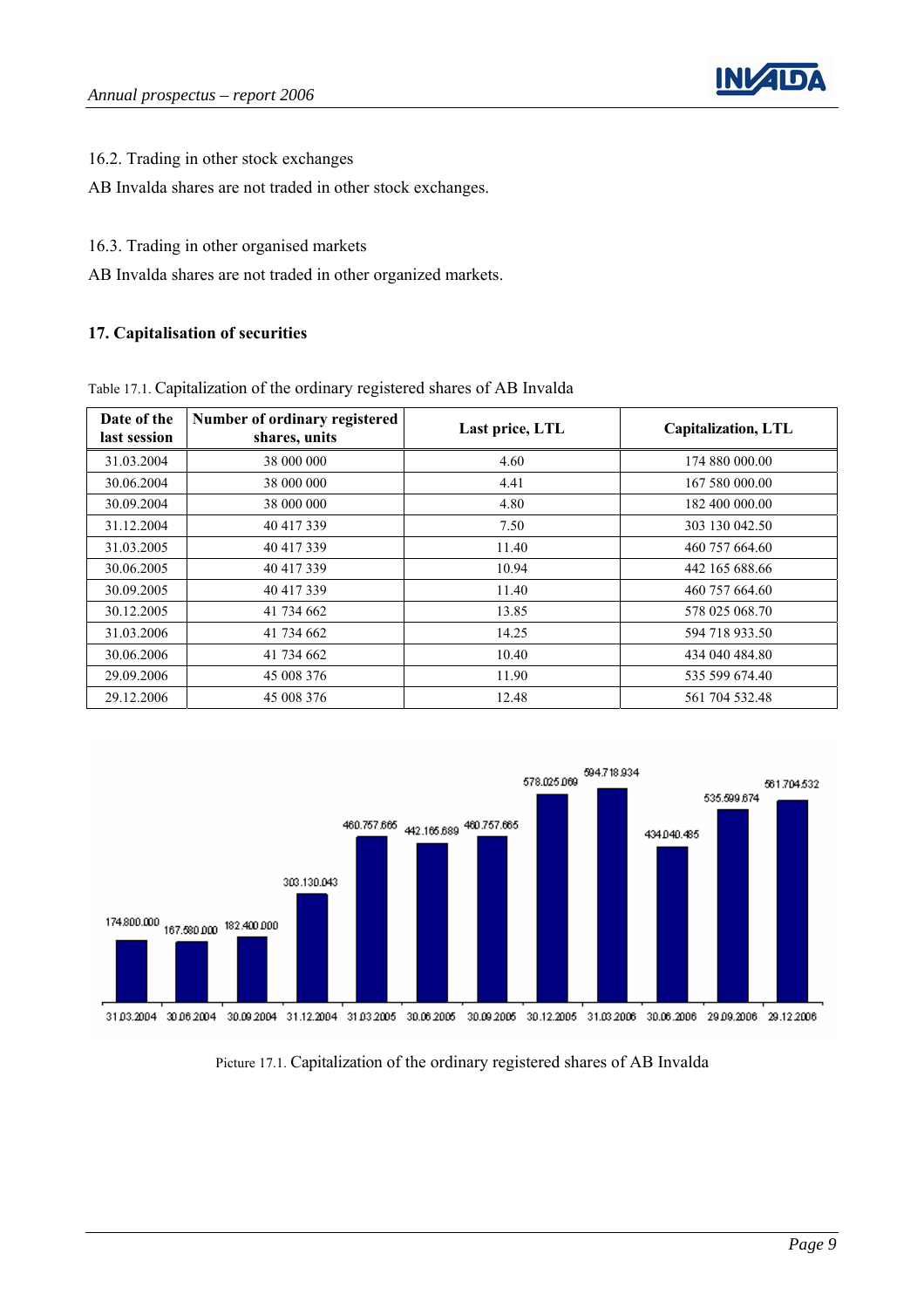

#### <span id="page-9-0"></span>**18. Trading in the issuer's securities on the OTC market**

Table 18.1. AB Invalda ordinary registered shares transactions regarding sale/purchase, exchange, donation, inheritance, redemption, crediting of securities, settlement for debts and other transactions on the OTC market.

|                               |       |              | <b>Monetary settlements</b> | <b>Non-monetary settlements</b> |                    |                           |                    |
|-------------------------------|-------|--------------|-----------------------------|---------------------------------|--------------------|---------------------------|--------------------|
| <b>Reporting period</b>       |       | Price in LTL | <b>Securities</b> , units   | <b>Amount</b> in                | <b>Transaction</b> | <b>Securities</b> , units | <b>Transaction</b> |
|                               | max   | min          |                             | LTL                             | quantity           |                           | quantity           |
| 2004, $1st$ quarter           | 2.64  | 1.23         | 269 015                     | 474 265                         | 10                 | 28 9 9 6                  | 18                 |
| 2004, $2nd$ quarter           | 3.22  | 1.03         | 1 558 896                   | 2 797 113                       | 25                 | 84 280                    | 107                |
| 2004, $3rd$ quarter           | 3.35  | 2.06         | 1 365 394                   | 3 170 539                       | 27                 | 83 688                    | 74                 |
| 2004, $4th$ quarter           | 5.00  | 1.00         | 2 654 542                   | 7 5 19 5 5 5                    | 41                 | 25 3 3 6                  | 32                 |
| 2005, $1st$ quarter           | 8.20  | 2.59         | 1688 164                    | 7712954                         | 80                 | 31 384                    | 38                 |
| 2005, $2nd$ quarter           | 8.27  | 3.60         | 739 124                     | 3 990 481                       | 47                 | 829 720                   | 30                 |
| 2005, $3^{\text{rd}}$ quarter | 8.25  | 3.50         | 1 784 424                   | 10 323 630                      | 55                 | 31 4 28                   | 26                 |
| 2005, $4th$ quarter           | 9.41  | 3.43         | 2 0 2 6 6 0 6               | 13 132 423                      | 77                 | 832 948                   | 29                 |
| 2006, $1st$ quarter           | 10.15 | 4.55         | 7 834 719                   | 67 893 406                      | 76                 | 24 5 8 0                  | 27                 |
| 2006, $2nd$ quarter           | 10.56 | 3.42         | 1 863 946                   | 14 490 682                      | 73                 | 2 022 908                 | 21                 |
| 2006, $3^{\text{rd}}$ quarter | 9.87  | 3.00         | 8 9 11 7 45                 | 62 533 381                      | 37                 | 1 460 735                 | 37                 |
| 2006, $4th$ quarter           | 10.70 | 0.82         | 6 9 3 3 3 1 5               | 35 903 401                      | 45                 | 18 790                    | 20                 |

#### **19. Data about the issuer's buying up of own shares**

AB Invalda has not purchased any own shares and was not purchasing own shares within reporting period.

#### **20. Announcement of the tender offer**

There was no tender offer regarding purchase of issuer's shares within reporting period.

On the 5th of April 2006 Lithuanian Securities Commission registered (registration decision No. 3R - 439 (AB - 488)) AB Invalda compulsory non-competetive oficial offer regarding acquisition of 49 822 ordinary registered shares of AB Minija of LTL 13 nominal value each, i.e. 34,26 percent of company's authorized capital and 34,86 percent of company's votes. Price for official offer was LTL 50,40. Official offer's implementation period was 60 days. Having acquired 33 040 shares of AB Minija within the official offer AB Invalda has increased its portion of AB Minija shares up to 88,46 percent and a number of votes up to 90,01 percent.

#### **21. The issuer's paying agents**

AB Invalda has concluded and agreement with financial brokerage firm Finasta (Konstitucijos ave. 23, Vilnius, phone.  $(8-5)$  278 68 44) on payment of dividends.

#### **22. Agreements with intermediaries of public trading in securities**

AB Invalda signed agreements with the financial brokerage firm AB Finasta (Konstitucijos Ave. 23, Vilnius) concerning management of securities accounting and payment of dividends to the shareholders, also the agreement concerning securities and cash accounting, custody and lending, placement and executions of orders.

Also the Company has signed the agreement for the administering securities account with AB SEB Vilniaus bankas (Gedimino ave.12, Vilnius)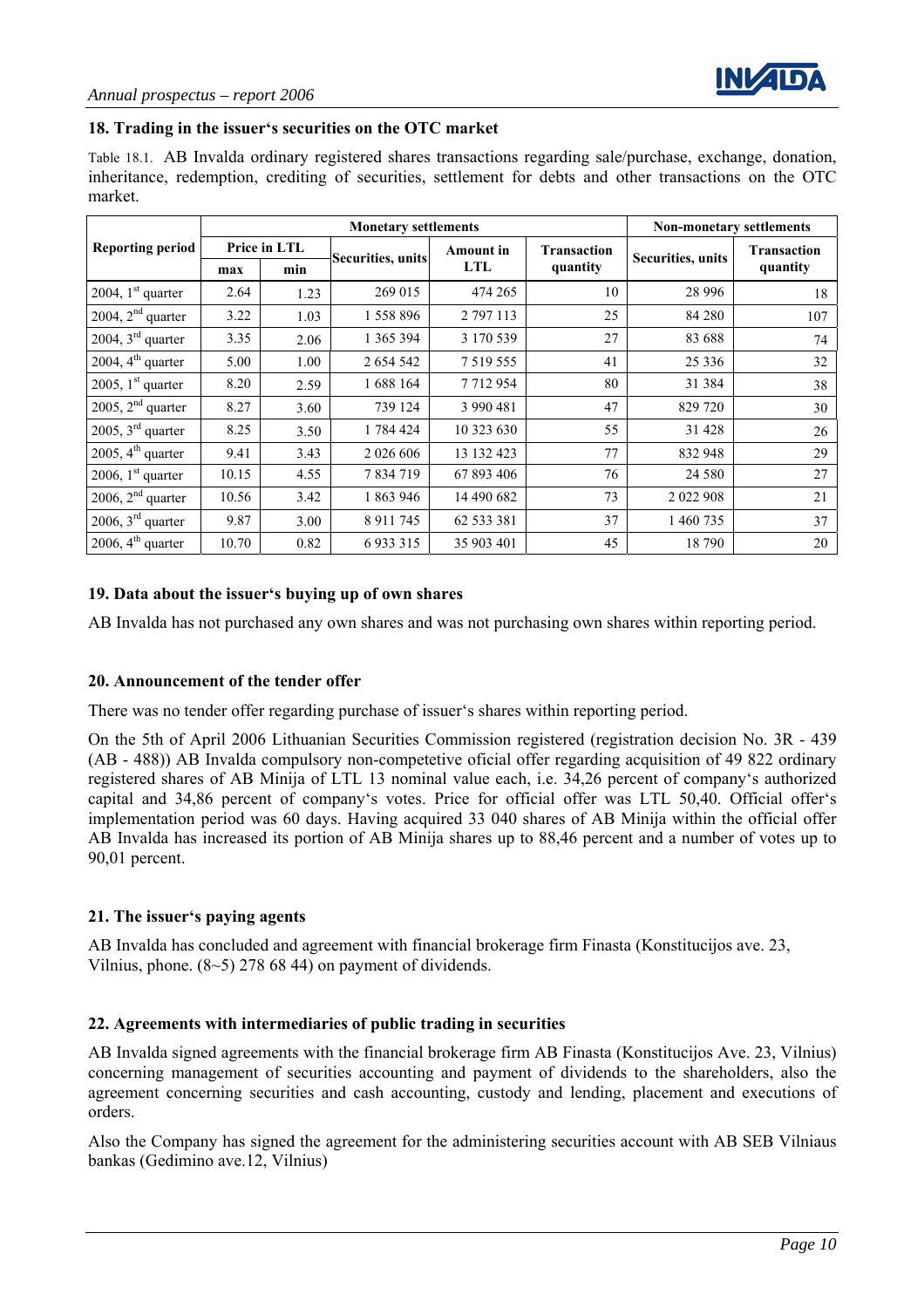

# <span id="page-10-0"></span>**IV. DATA ABOUT THE ISSUER'S ACTIVITY**

#### **23. Legal basis for the issuer's activity**

Issuer's activity is regulated by the following legal acts:

- − Civil Code of the Republic of Lithuania;
- − Company Law of the Republic of Lithuania;
- − Law on Securities of the Republic of Lithuania;
- − Other legal acts of the Republic of Lithuania;
- − Company's bylaw.

#### **24. Membership in associated structures**

AB Invalda is a member of Lithuanian Confederation of Industrialists, Association of Chamber of Commerce, Industry and Crafts of Vilnius, International Chamber of Commerce Lithuania. AB Invalda participates in Associations' activities and pays membership fees.

- **Lithuanian Confederation of Industrialists**. Foundational congress of the Lithuanian Confederation of Industrialists was held on the 17th of June. 1989. In 1993 the Association was reorganized into the Lithuanian Confederation of Industrialists hereinafter referred to as LPK. At present LPK is uniting 39 branches and 8 regional associations covering over 2 700 different profile companies. The most important Confederation goals:
	- To represent and protect members' interests in governmental, social and international organizations;
	- To strengthen Lithuanian economy, to assist companies in finding new markets and create favourable conditions for export of Lithuanian goods;
	- To strive ecological requirements would be met in Lithuania;
	- To protect social and legal interests of Lithuanian employers, strengthen social dialogue;
	- To expand contacts with international industrial, commercial and business and employers' organizations.
- **Chamber of Commerce, Industry and Crafts of Vilnius.** Chamber of Commerce, Industry and Crafts of Vilnius was registered on the 25th of April 1996. It functions in the Vilnius and Alytus regions. This is a voluntary, non-profit association of legal and natural persons involved in economical activities regulated by laws of the Republic of Lithuania. Chamber of Commerce, Industry and Crafts of Vilnius informs its members about commercial offers prepared by foreign companies, exhibitions and fairs arranged abroad; arranges and publishes abroad the set of offers prepared by Lithuanian companies (in English and Russian), provides consultations and assistance to Chamber's members seeking to find business partners abroad, selects experts for valuation of products quality, quantity and completeness; provides consultations regarding Arbitration issues, company's incorporation; carries out market research according to orders submitted by Lithuanian and foreign companies; etc.
- **International Chamber of Commerce ICC Lithuania.** International Chamber of Commerce ICC Lithuania (ICC Lithuania) is a National Committee of the world organization, International Chamber of Commerce (ICC). The International Chamber of Commerce ICC Lithuania was founded at the end of 1994 by the main Lithuanian business associations, various branch associations and other economy subjects. Nowadays, ICC Lithuania unites 41 member, 13 of them are associated business organizations. ICC Lithuania together with other ICC national committees is working with its members in various commissions pursuing that Lithuania's business society's problems and experience would be considered in international business standards and recommendations elaborated by ICC World Council Commissions and working groups.

AB Invalda consultant (company's president until 01.01.2006), Algirdas Bučas, is a member of International Chamber of Commerce ICC Lithuanian congress.

AB Invalda is also a silver member of Lithuanian Free Market Institute Sponsors' Board.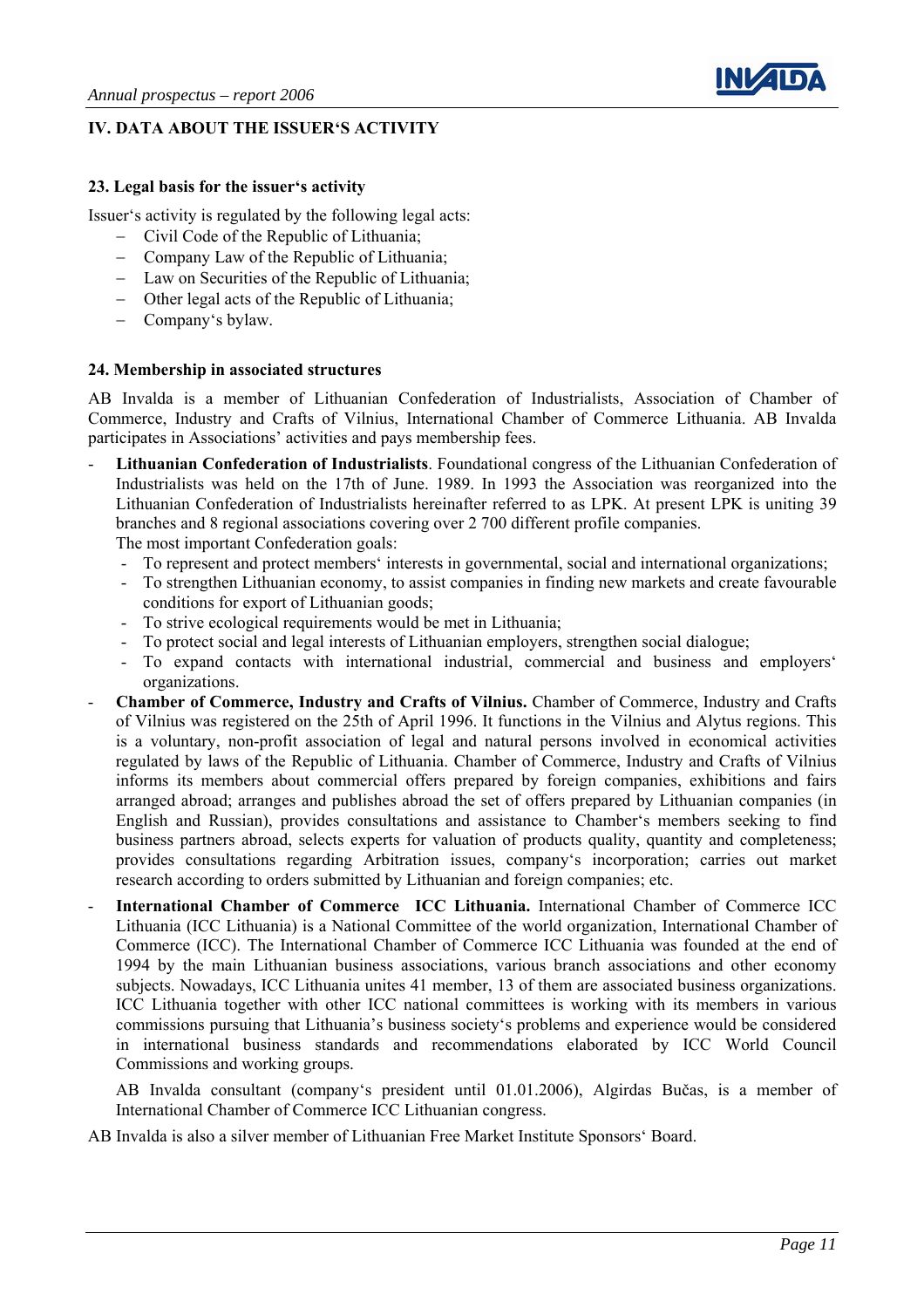

## <span id="page-11-0"></span>**25. Brief description of the issuer's history**

| 02.12.1991  | The foundation contract of the joint-stock company Invalda signed and notarized.                                                                                                                                                      |
|-------------|---------------------------------------------------------------------------------------------------------------------------------------------------------------------------------------------------------------------------------------|
| 23.12.1991  | Registration of the first bylaw of the company. Company's name was joint-stock<br>investment company Invalda. Authorized capital of the company was 1 000 000<br>roubles.                                                             |
| 05.02.1992  | Ministry of Finance of the Republic of Lithuania has issued a permit to issue<br>shares for public.                                                                                                                                   |
| 06.02.1992  | The first statutory meeting took place.                                                                                                                                                                                               |
| 20.03.1992  | Invalda was officially registered in Vilnius city municipality.                                                                                                                                                                       |
| 18.12.1997  | Invalda was reregistered as holding investment company.                                                                                                                                                                               |
| During 2003 | The shares of Invalda AB had a major leap both in it's history and in the whole<br>Stock Exchange. The share price soared in 645,95 percent from 0,37 LTL to 2,76<br>LTL.                                                             |
| 17.09.2003  | The shareholders meeting adopted the decision to abandon the activity license of<br>holding investment company.                                                                                                                       |
| 19.12.2003  | The holding investment company Invalda reregistered to joint-stock company<br>Invalda.                                                                                                                                                |
| 16.09.2004  | Reorganization of Invalda AB, Pastana AB, Gildeta AB and Kremi AB confirmed<br>in the statutory meeting. After the reorganization Gildeta and Kremi ended their<br>activities; Invalda and Pastana continued their work.              |
| 28.04.2006  | The shareholders meeting approved reorganization of Invalda AB and Pozityvios<br>investicijos AB by merger of the companies by affiliating Pozityvios investicijos<br>AB to Invalda AB. The reorganization finished on 30 June, 2006. |

#### **26. Characteristics of services**

The Company's main activities – investing and re-investing into securities, also real estate transactions until 2005. In September 2004 the Company transferred all real estate to its daughter company, AB Invaldos nekilnojamojo turto fondas.

Invalda is actively managing investments by acquiring share packages and re-arranging businesses, applying advanced management and funding methods, receiving revenues from the companies managed by it/or by successfully selling share packages resulting high return for company's shareholders and diversifying risks.

Table 26.1. Company's revenues in 2004 – 2006

|                                                     | 2006                     |                          | 2005                     |                          | 2004           |               |
|-----------------------------------------------------|--------------------------|--------------------------|--------------------------|--------------------------|----------------|---------------|
| <b>Revenues</b> (thous. LTL)                        | LTL                      | $\frac{0}{0}$            | LTL                      | $\frac{0}{0}$            | LTL            | $\frac{0}{0}$ |
| <b>SALES REVENUES</b>                               | $\overline{\phantom{a}}$ |                          |                          |                          | 13 787         | 71.81         |
| Revenues received from real estate sales            | ٠                        | -                        | $\blacksquare$           | -                        | 10 947         | 57.02         |
| Revenues received from sales of financial<br>assets | $\overline{\phantom{0}}$ | -                        | $\overline{\phantom{0}}$ | -                        | 2 1 6 0        | 11.25         |
| Rent revenues                                       | $\overline{\phantom{a}}$ | ٠                        | $\overline{\phantom{0}}$ | ٠                        | 677            | 3.52          |
| Other revenues                                      | -                        | $\overline{\phantom{0}}$ |                          | $\overline{\phantom{0}}$ | 3              | 0.02          |
| <b>FINANCIAL REVENUES</b>                           | 20 7 14                  | 53.90                    | 11 012                   | 98.37                    | 5413           | 28.19         |
| Dividends received                                  | 18 302                   | 47.62                    | 9 5 7 6                  | 85.55                    | 4914           | 25.59         |
| Interest Revenues                                   | 2412                     | 6.28                     | 1434                     | 12.80                    | 499            | 2.60          |
| Others                                              |                          |                          | $\overline{c}$           | 0.01                     | 0.2            |               |
| <b>OTHER REVENUES</b>                               | 17719                    | 46.10                    | 182                      | 1.63                     | $\blacksquare$ |               |
| <b>Total</b>                                        | 38 433                   | 100.00                   | 11 194                   | 100.00                   | 19 200         | 100.00        |

Table 26.2. Group revenues upon segments in 2004 – 2006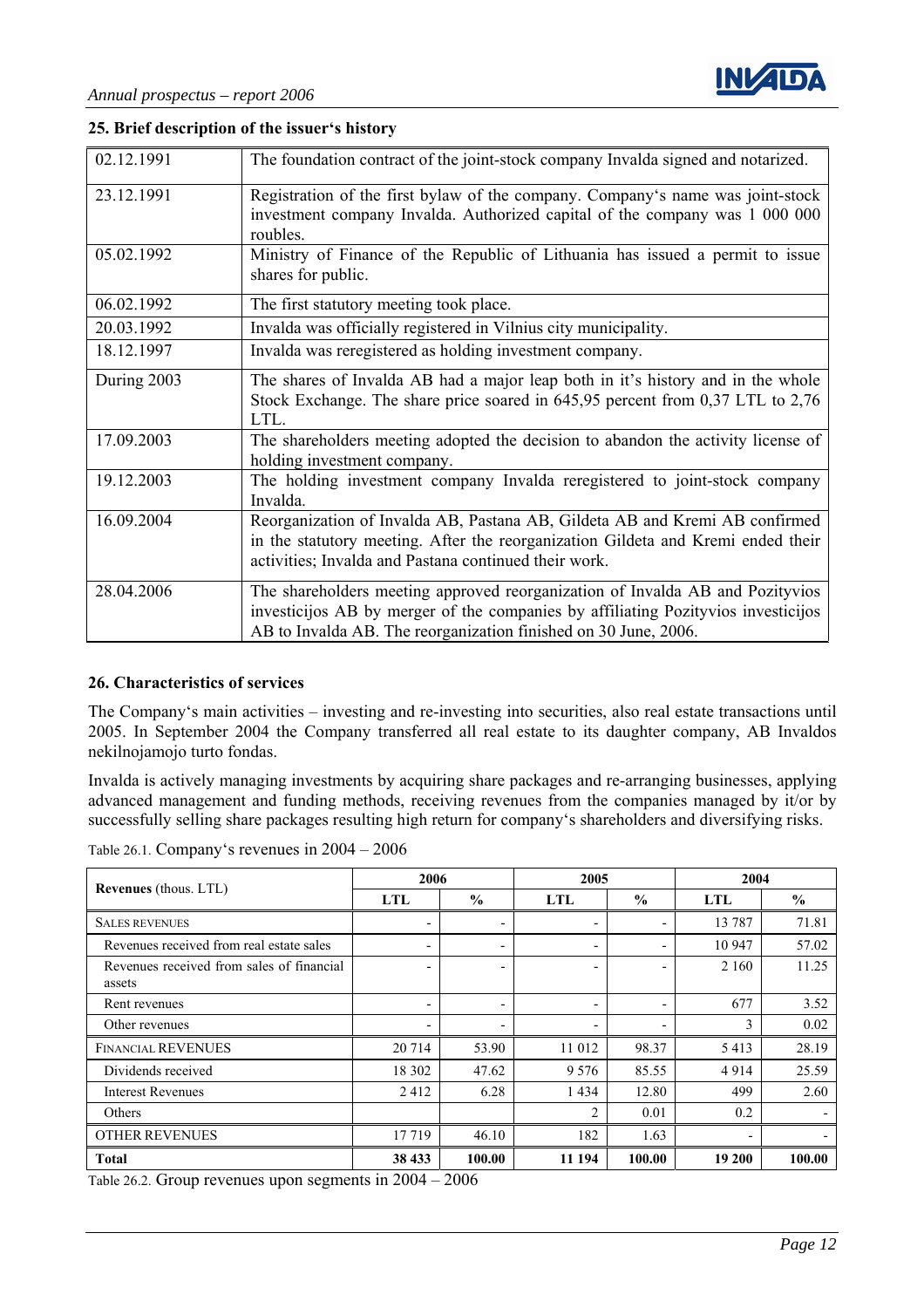# **INVAIDA**

# <span id="page-12-0"></span>*Annual prospectus – report 2006*

| <b>Revenue</b> (thous. LTL)    | 2006     | 2005    | 2004    |
|--------------------------------|----------|---------|---------|
| Real estate                    | 37 793   | 65 104  | 52 232  |
| Financial acivities            | 30 4 75  | 12 7 13 | 8014    |
| Pharmacy                       | 16 171   | 62 988  |         |
| Furniture manufacturing        | 133 609  | 120 117 | 109 893 |
| Hotel management               | 14 5 7 5 | 12 6 65 | 10882   |
| Production and services sector | 14 202   | 22 099  | 24 109  |
| Elimination                    | $-8476$  |         |         |
| Total                          | 238 349  | 295 686 | 205 130 |

#### Table 26.3. Indexes characterizing the Company's activities in 2004–2006

|                                                                                                                        | Group   |         |         | Company        |                |        |
|------------------------------------------------------------------------------------------------------------------------|---------|---------|---------|----------------|----------------|--------|
|                                                                                                                        | 2006    | 2005    | 2004    | 2006           | 2005           | 2004   |
| Net profitability = net profit / sales                                                                                 | 31.70%  | 13.23%  | 13.70%  |                | 944.24%        | 82.43% |
| Average assets return = net profit /<br>(assets at the beginning of period $+$<br>assets at the end of period) /2 *100 | 8.64%   | 7.03%   | 16.12%  | 16.33%         | 10.55%         | 20.08% |
| Average property return = net profit /<br>equity                                                                       | 21.47%  | 16.63%  | 23.21%  | 25.00%         | 13.03%         | 19.67% |
| Debt coefficient = obligations / assets                                                                                | 0.61    | 0.59    | 0.55    | 0.38           | 0.28           | 0.03   |
| Debt-property coefficient $=$ obligations<br>/equity                                                                   | 1.55    | 1.42    | 1.22    | 0.61           | 0.39           | 0.03   |
| General liquidity coefficient = short-<br>term assets /short-term obligations                                          | 0.50    | 0.81    | 1.31    | 0.20           | 1.01           | 12.74  |
| Assets turnover $=$ sales /assets                                                                                      | 0.27    | 0.53    | 0.68    |                | $\blacksquare$ | 0.21   |
| Net profit, thousand LTL                                                                                               | 75 552  | 39 122  | 19631   | 28 8 16        | 9620           | 19631  |
| Sales revenues, thousand LTL                                                                                           | 238 349 | 295 686 | 205 130 | $\blacksquare$ | $\blacksquare$ | 13 787 |
| Book value $=$ equity attributable to the<br>parent company / number of shares, LTL                                    | 7.29    | 5.79    | 2.43    | 3.25           | 2.02           | 1.57   |
| Net profit per share $=$ net profit<br>attributable to the parent company /<br>number of shares, LTL                   | 1.51    | 0.50    | 0.54    | 0.69           | 0.24           | 0.29   |

# **27. Sales markets**

All Company's revenues received in 2004 – 2006 in Lithuania.

Group revenues by geographic segments:

| thous.LTL    | 2006    | 2005                     | 2004                     |
|--------------|---------|--------------------------|--------------------------|
| Lithuania    | 232 762 | 265 952                  | 205 130                  |
| Slovakia     | 2483    | 27 069                   |                          |
| Latvia       | 2897    | 2665                     | $\overline{\phantom{0}}$ |
| Ukraine      | 207     | $\overline{\phantom{0}}$ | $\overline{\phantom{0}}$ |
| <b>Total</b> | 238 349 | 295 686                  | 205 130                  |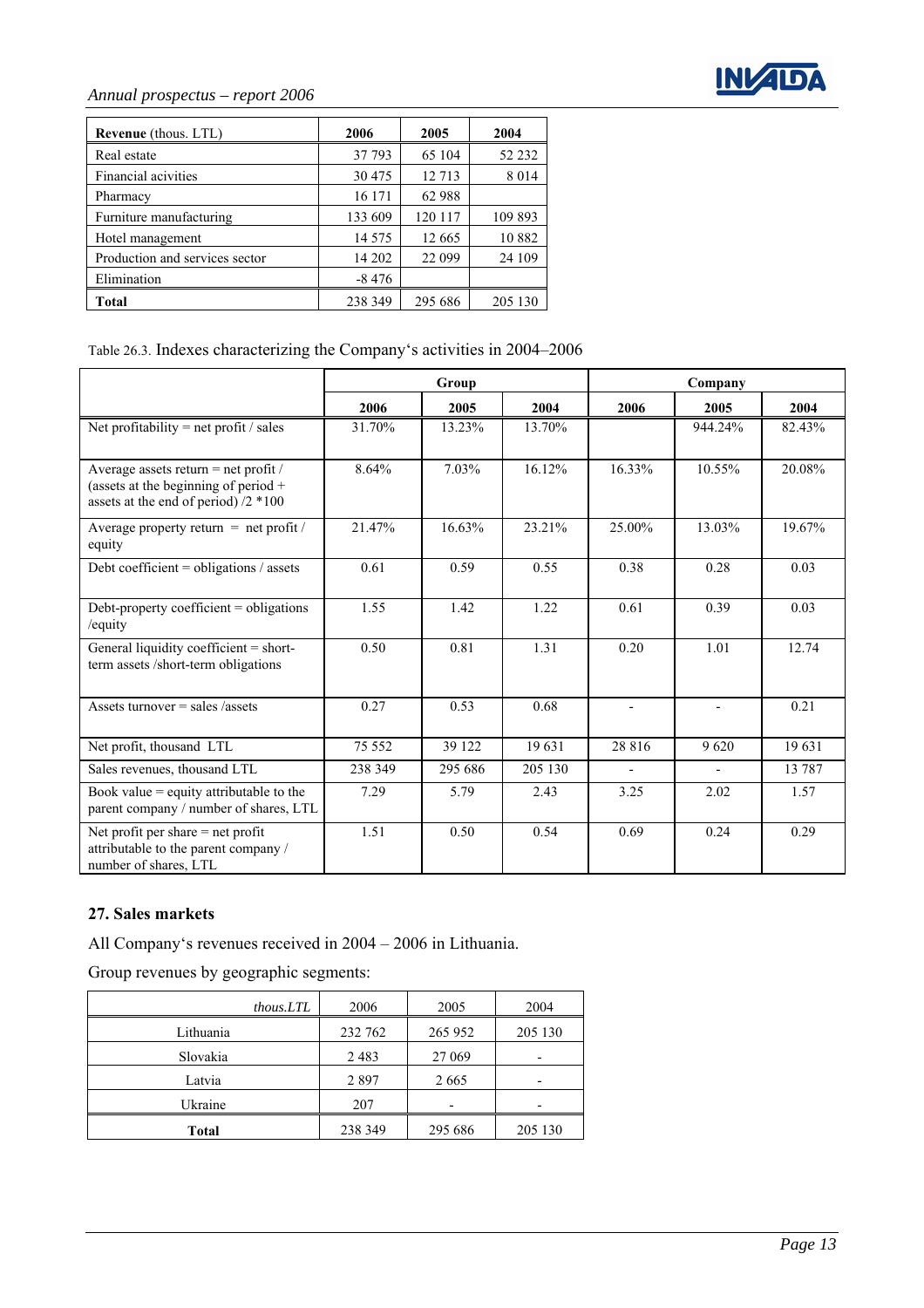

#### <span id="page-13-0"></span>**28. Procurement**

AB Invalda rents premises in Vilnius, Šeimyniškių street 3. The Company also purchases legal, financial and audit consulting services. The main suppliers: AB FMĮ Finasta – securities accounting, mediation services, UAB Inred' – premises rent, UAB Ernst & Young Baltic – audit services.

#### **29. Real estate and other fixed assets**

In 2006 The Company sold administration premises (Žagariškių village, municipality of Joniškis region).

For the end of 2006 AB Invalda has no real estate.

#### **30. Risk factors related to the issuer's activity**

Company's activities results directly depend on quality of investment portfolio and efficient management of companies belonging to it.

Factor for group's risk:

Credit risk – Concentration of credit risk is insignificant: amounts receivable from sales from the two main suppliers on the 31st of December 2006 were equal to 30% of total receivable amounts. The Group and Company apply means to constantly ensure the sale of products to reliable clients so that sales would not exceed the limits of approved credit risk. The Group and Company do not provide any guarantee for liabilities of other parties. The highest credit risk shall be balance value of each financial assets unit including disclosures in financial means balance if any. That is why by Group's and Company's management opinion maximal risk is equal to amount receivable from buyers withdrawing recognized losses of value decreased on the day of balance sheet completion.

Interest rate risk – a major part of Group's and Company's credits consists of credits with fluctuating interest rate which is related to LIBOR, EURIBOR and VILIBOR and create interest rate risk. For the 31<sup>st</sup> of 2005 and for 2006 The Group and the Company have not any financial means for the interest rate fluctuating risk management purpose.

Liquidity risk – Group's and Company's policy is to maintain a sufficient cash and cash equivalent amount or to ensure financing based on appropriate credit lines trying to fulfill obligations foreseen in appropriate strategy plans. Group's short-term obligations exceed short-term assets by LTL 141.562 thousand.

Foreign currency risk – the main currency risk the Group and Company faces arises from the situation of getting credits in foreign currency as well as importing and exporting activities. Group's and Company's policy is to coordinate money flows from the most probable sales and purchases regarding each currency. The Group and Company do not use any financial means managing foreign currency risk, except trying to obtain credits in euros, the Litas is pegged to.

#### **31. Termination or reductions of production that have excersized or are exercising material impact on the results of th eissuer during the last two financial years.**

The Company is not involved in production activity. The Company did not terminate its activity within 2 recent years.

#### **32. Patents, licenses, contracts**

None.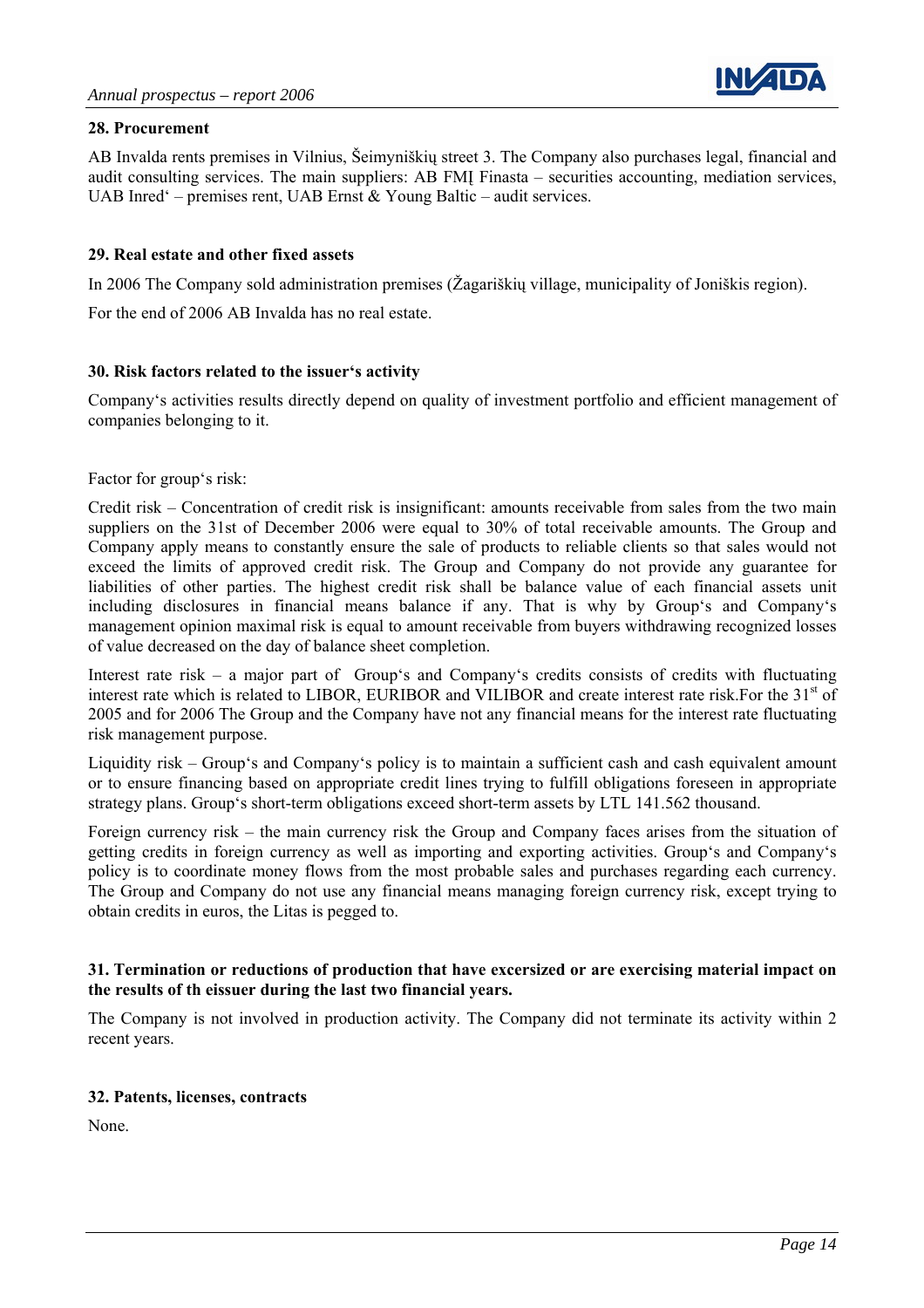

#### <span id="page-14-0"></span>**33. Court (arbitration) proceedings**

There were no any court or arbitration proceedings that might have had essential impact on Company's activities.

#### **34. Employees**

|                                                   | <b>Measuring</b><br>units | 2006         | 2005         | 2004    |
|---------------------------------------------------|---------------------------|--------------|--------------|---------|
| Total amount of employees                         | pers.                     | 11           | <sub>0</sub> |         |
| Management                                        | pers.                     |              | 4            | 4       |
| Specialists                                       | pers.                     | <sub>0</sub> |              |         |
| Average monthly salary calculated<br>received by: | LTL                       | 9127         | 3 9 5 0      | 3 2 6 0 |
| Management                                        | <b>LTL</b>                | 11801        | 4241         | 3602    |
| specialists                                       | <b>LTL</b>                | 6577         | 3650         | 2910    |

### Table 34.1. Number of employees and average monthly salary 2004-2006

#### **35. Investment policy**

35.1. –35.3.

Group companies can be divided into 7 sectors by activities performed:

- » financial activity;
- » real estate;
- » pharmacy;
- » roads and bridges construction;
- » furniture manufacturing;
- » hotel management;
- » production and services.

Information about companies of which the amount of Invalda's portion in authorized capital on the 31st of December 2006 was over 30 percent: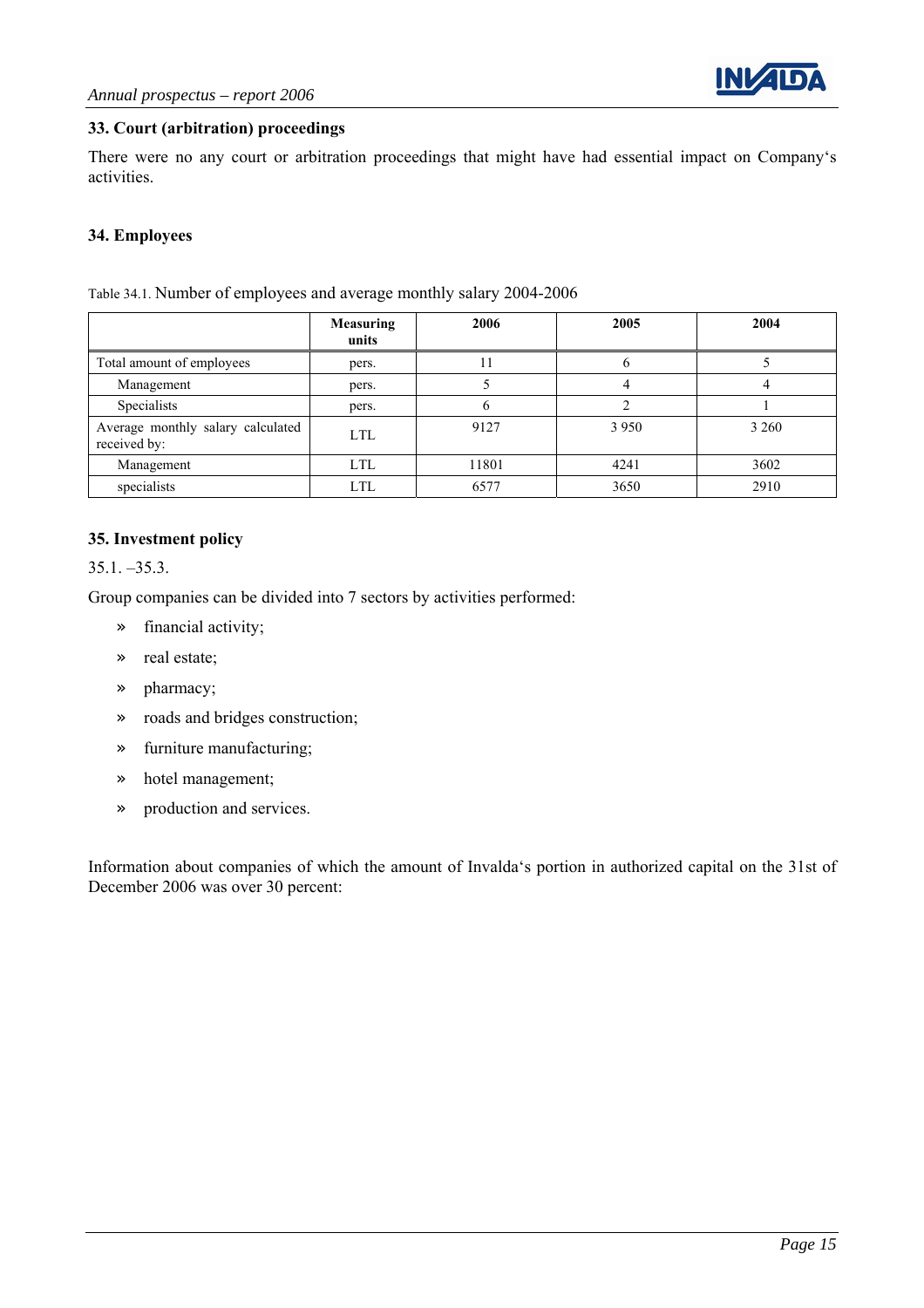

|                                                           | <b>AB FMI Finasta</b>                                                                                                 | <b>UAB Finasta investiciju</b>                                                             | AB Finasta imoniu finansai                                   |
|-----------------------------------------------------------|-----------------------------------------------------------------------------------------------------------------------|--------------------------------------------------------------------------------------------|--------------------------------------------------------------|
|                                                           |                                                                                                                       | valdymas                                                                                   |                                                              |
| Office address                                            | Vilnius city municip. Vilnius<br>city, Konstitucijos ave. 23                                                          | Vilnius city municip. Vilnius<br>city, Konstitucijos ave. 23                               | Vilnius city municip. Vilnius<br>city, Konstitucijos ave. 23 |
| Type of activity                                          | Intermediation in purchasing<br>and selling securities,<br>management of investment<br>portfolio, security accounting | Management of investment and<br>pension funds as well as<br>personal investment portfolios | Consulting and other services<br>for companies               |
| Authorized capital, LTL                                   | 3 250 000                                                                                                             | 2 440 000                                                                                  | 150 000                                                      |
| Number of shares, units                                   | 32 500                                                                                                                | 2 440 000                                                                                  | 1 500                                                        |
| Nominal value per share, LTL                              | 100                                                                                                                   |                                                                                            | 100                                                          |
| Number of shares owned by AB<br>Invalda, units            | 32 500                                                                                                                | 2 440 000                                                                                  | 1 500                                                        |
| Total nominal value of shares<br>owned bu AB Invalda, LTL | 3 250 000                                                                                                             | 2 440 000                                                                                  | 150 000                                                      |
| Portion of capital and votes<br>managed by issuer, %      | 100                                                                                                                   | 100                                                                                        | 100                                                          |
| Short-term obligations and short-<br>term assets ratio    | 0.83                                                                                                                  | 0.09                                                                                       | 0.34                                                         |
| All obligations and all assets ratio                      | 0.82                                                                                                                  | 0.14                                                                                       | 0.31                                                         |
| Net profit (loss) received in 2006,<br><b>LTL</b>         | 1 647 594                                                                                                             | 5 9 3 5 1 8 4                                                                              | 124 595                                                      |
| Dividends paid to AB Invalda for<br>2006, LTL             | 4 000 000                                                                                                             |                                                                                            |                                                              |
| Loans extended during reporting<br>period, LTL            |                                                                                                                       |                                                                                            |                                                              |
| Loans received during reporting<br>period, LTL            | 7 281 750                                                                                                             |                                                                                            |                                                              |

|                                                           | <b>UAB Finasta rizikos</b><br>valdymas                       | <b>UAB Finansų spektras</b>                                  | <b>UAB Finansy spektro</b><br>investicija                    |
|-----------------------------------------------------------|--------------------------------------------------------------|--------------------------------------------------------------|--------------------------------------------------------------|
| Office address                                            | Vilnius city municip. Vilnius<br>city, Konstitucijos ave. 23 | Vilnius city municip. Vilnius<br>city, Konstitucijos ave. 23 | Vilnius city municip. Vilnius<br>city, Konstitucijos ave. 23 |
| Type of activity                                          | investment activity                                          | investment activity                                          | investment activity                                          |
| Authorized capital, LTL                                   | 10 000                                                       | 20 000                                                       | 1017412                                                      |
| Number of shares, units                                   | 100                                                          | 2 000                                                        | 1 017 412                                                    |
| Nominal value per share, LTL                              | 100                                                          | 10                                                           |                                                              |
| Number of shares owned by AB<br>Invalda, units            | 100                                                          | 2 0 0 0                                                      | 1 017 412                                                    |
| Total nominal value of shares<br>owned bu AB Invalda, LTL | 10 000                                                       | 20 000                                                       | 1 017 412                                                    |
| Portion of capital and votes<br>managed by issuer, %      | 100                                                          | 100                                                          | 100                                                          |
| Short-term obligations and short-<br>term assets ratio    | 0.99                                                         | 0.53                                                         | 0.98                                                         |
| All obligations and all assets ratio                      | 0.99                                                         | 0.53                                                         | 0.96                                                         |
| Net profit (loss) received in 2006,<br><b>LTL</b>         | 387841                                                       | 59786                                                        | $-498530$                                                    |
| Dividends paid to AB Invalda for<br>2006, LTL             |                                                              |                                                              |                                                              |
| Loans extended during reporting<br>period, LTL            |                                                              |                                                              |                                                              |
| Loans received during reporting<br>period, LTL            | 4 281 200                                                    | $\overline{\phantom{a}}$                                     | ۰                                                            |

| <b>UADBB</b><br>Voltera | $\sim$ $\sim$<br><b>Finasta (Ukraine)</b><br>LLC. | <b>AS IPS Finasta Asset</b> |
|-------------------------|---------------------------------------------------|-----------------------------|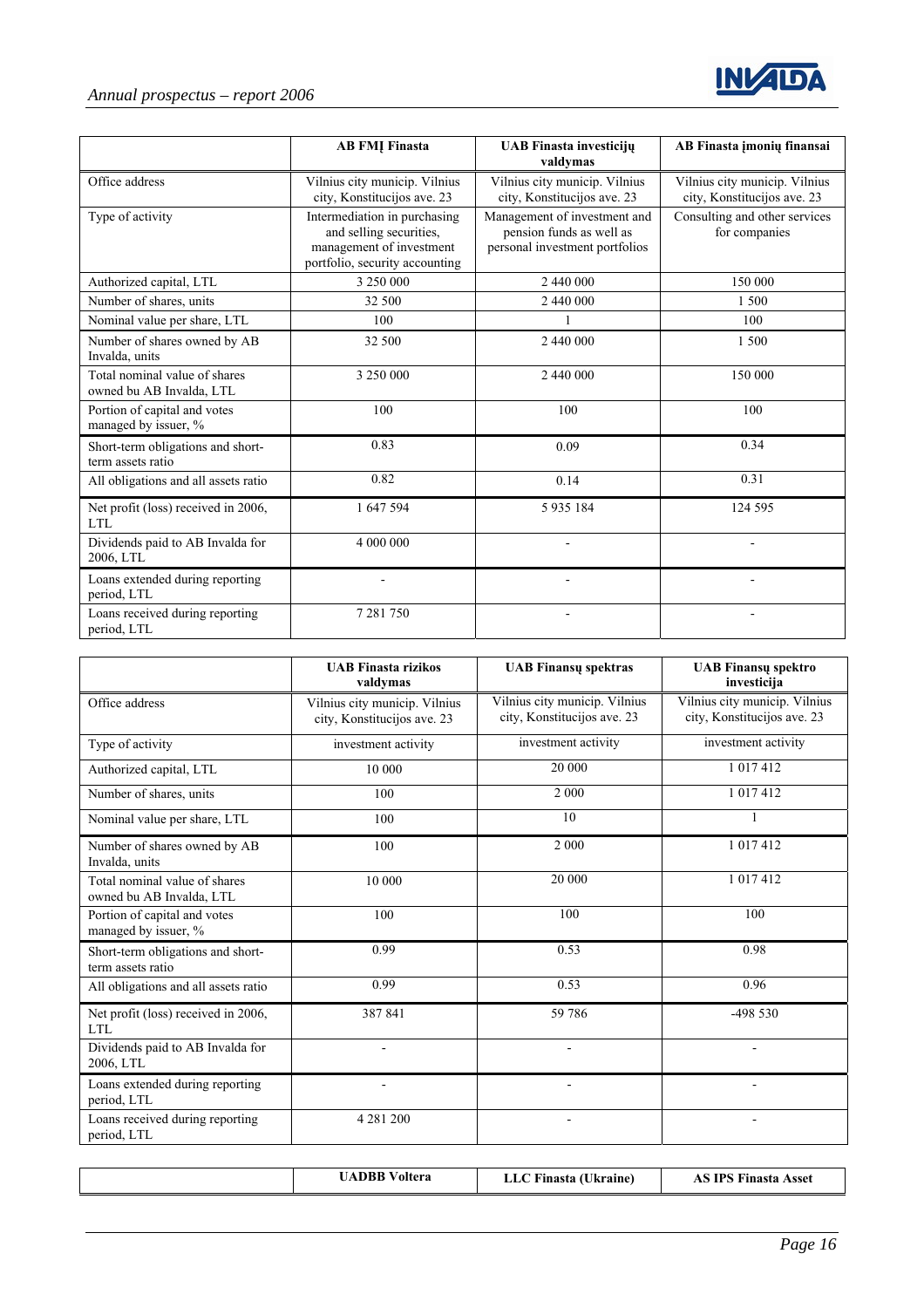

|                                                           |                                                         |                                       | <b>Management</b> (Latvia)                                            |
|-----------------------------------------------------------|---------------------------------------------------------|---------------------------------------|-----------------------------------------------------------------------|
| Office address                                            | Vilnius city municip. Vilnius<br>city. A. Jakšto str. 9 | Ukraine, Kiev, Kominterna<br>str. $5$ | Latvia, Riga, Tirgonu iela 8                                          |
| Type of activity                                          | insurance broker's activities                           | financial services                    | Investment management,<br>personal investment portfolio<br>management |
| Authorized capital, LTL                                   | 52 000                                                  | 313 146                               | 495 370                                                               |
| Number of shares, units                                   | 520                                                     |                                       | 100 000                                                               |
| Nominal value per share, LTL                              | 100                                                     | $\overline{\phantom{a}}$              | 4.9537                                                                |
| Number of shares owned by AB<br>Invalda, units            | 361                                                     | $\blacksquare$                        | 100 000                                                               |
| Total nominal value of shares owned<br>by AB Invalda, LTL | 36 100                                                  | $\blacksquare$                        | 495 370                                                               |
| Portion of capital and votes managed<br>by issuer, %      | 69.42                                                   | 100                                   | 100                                                                   |
| Short-term obligations and short-<br>term assets ratio    | 0.26                                                    | 0.02                                  | 0.02                                                                  |
| All obligations and all assets ratio                      | 0.19                                                    | 0.02                                  | 0.02                                                                  |
| Net profit (loss) received in 2006,<br><b>LTL</b>         | 96 111                                                  | $-5480$                               | $-17732$                                                              |
| Dividends paid to AB Invalda for<br>2006, LTL             | $\blacksquare$                                          | $\blacksquare$                        |                                                                       |
| Loans extended during reporting<br>period, LTL            |                                                         |                                       |                                                                       |
| Loans received during reporting<br>period, LTL            |                                                         |                                       |                                                                       |

|                                                           | AB Invaldos nekilnojamojo<br>turto fondas                        | <b>UAB</b> Inred                                                                   | <b>UAB</b> Inreal                                                                      |
|-----------------------------------------------------------|------------------------------------------------------------------|------------------------------------------------------------------------------------|----------------------------------------------------------------------------------------|
| Office address                                            | Vilniuscity municip. Vilnius<br>city, A. Juozapavičiaus str. 6/2 | Vilniuscity municip. Vilnius<br>city, A. Juozapavičiaus str. 6/2                   | Vilniuscity municip. Vilnius<br>city, A. Juozapavičiaus str. 6/2                       |
| Type of activity                                          | Investments into real estate<br>designated for rent              | Real estate management and<br>administering, development of<br>investment projects | Intermediation purchasing or<br>selling real estate, real estate<br>rent and valuation |
| Authorized capital, LTL                                   | 7 965 440                                                        | 708 400                                                                            | 400 000                                                                                |
| Number of shares, units                                   | 7 965 440                                                        | 7084                                                                               | 40 000                                                                                 |
| Nominal value per share, LTL                              |                                                                  | 100                                                                                | 10                                                                                     |
| Number of shares owned by AB<br>Invalda, units            | 4 477 540                                                        | 7084                                                                               | 40 000                                                                                 |
| Total nominal value of shares owned<br>bu AB Invalda, LTL | 4 477 540                                                        | 708 400                                                                            | 400 000                                                                                |
| Portion of capital and votes managed<br>by issuer, %      | 56.21                                                            | 100                                                                                | 100                                                                                    |
| Short-term obligations and short-<br>term assets ratio    | 8.59                                                             | 1.01                                                                               | 0.97                                                                                   |
| All obligations and all assets ratio                      | 0.63                                                             | 0.97                                                                               | 0.75                                                                                   |
| Net profit (loss) received in 2006,<br>LTL                | 23 805 556                                                       | 53 827                                                                             | $-137911$                                                                              |
| Dividends paid to AB Invalda for<br>2006, LTL             | 7 3 8 7 9 4 1                                                    |                                                                                    | 752 414                                                                                |
| Loans extended during reporting<br>period, LTL            |                                                                  |                                                                                    |                                                                                        |
| Loans received during reporting<br>period, LTL            |                                                                  | 5 0 3 5 8 1 4                                                                      |                                                                                        |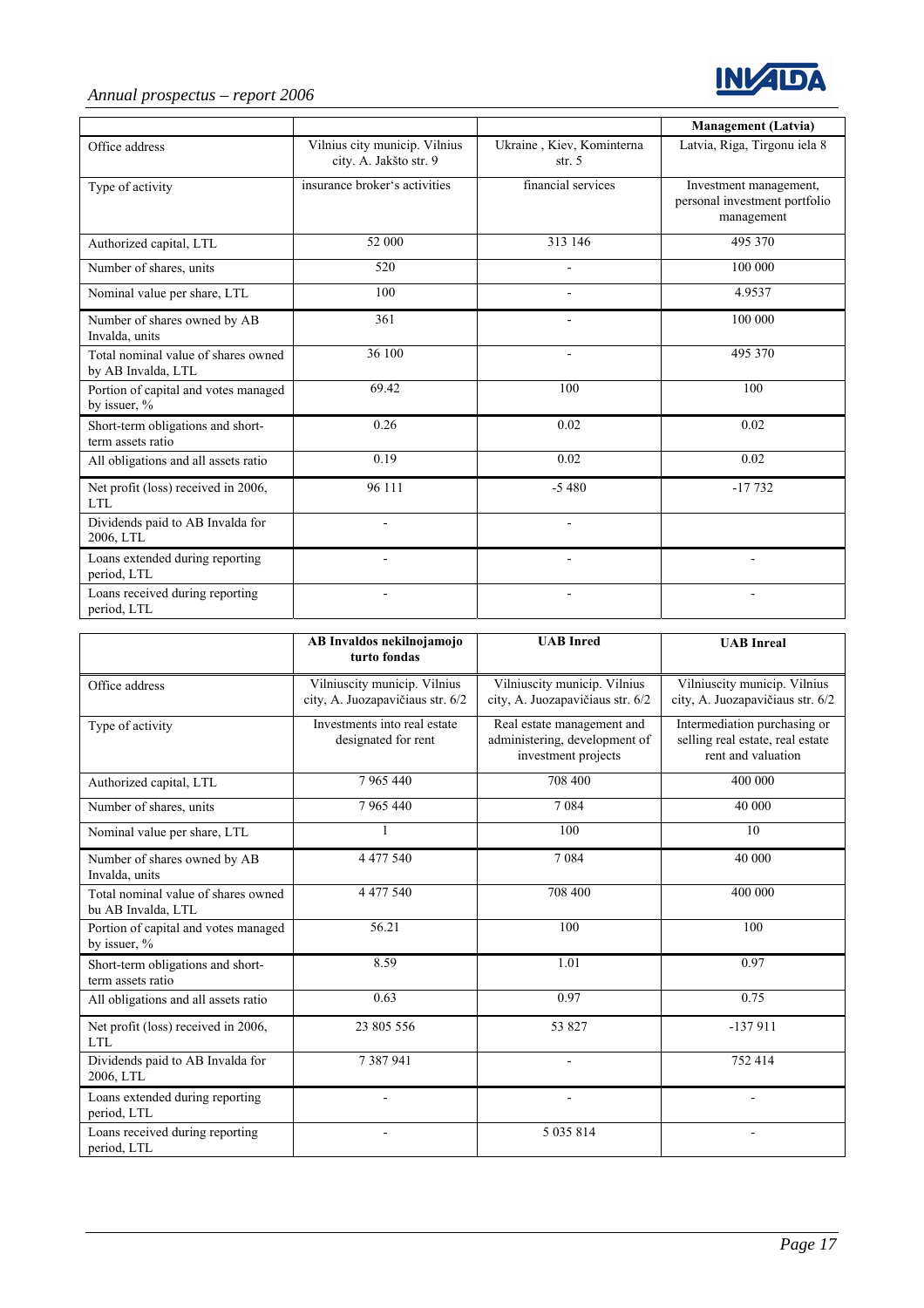

# *Annual prospectus – report 2006*

|                                                           | <b>UAB Invalda Construction</b><br>Management                  | <b>UAB Invalda Service</b>                               | <b>UAB Vilniaus senamiesčio</b><br>restauravimo direkcija        |
|-----------------------------------------------------------|----------------------------------------------------------------|----------------------------------------------------------|------------------------------------------------------------------|
| Office address                                            | Vilniuscity municip. Vilnius<br>city, A. Juozapavičiaus str. 6 | Vilniuscity municip. Vilnius<br>city, Šeimyniškių str. 3 | Vilniuscity municip. Vilnius<br>city, A. Juozapavičiaus str. 6/2 |
| Type of activity                                          | Management of construction<br>objects, General Contracting     | Management of building<br>economy                        | Real estate transactions                                         |
| Authorized capital, LTL                                   | 366 570                                                        | 500 000                                                  | 481 870                                                          |
| Number of shares, units                                   | 122 190                                                        | 5 000                                                    | 48 187                                                           |
| Nominal value per share, LTL                              | 3                                                              | 100                                                      | 10                                                               |
| Number of shares owned by AB<br>Invalda, units            | 122 190                                                        | 5 0 0 0                                                  | 48 187                                                           |
| Total nominal value of shares owned<br>bu AB Invalda, LTL | 366 570                                                        | 500 000                                                  | 481 870                                                          |
| Portion of capital and votes managed<br>by issuer, $%$    | 100                                                            | 100                                                      | 100                                                              |
| Short-term obligations and short-<br>term assets ratio    | 0.83                                                           | 0.62                                                     | 1.83                                                             |
| All obligations and all assets ratio                      | 0.83                                                           | 0.58                                                     | 0.76                                                             |
| Net profit (loss) received in 2006,<br>LTL                | 693 792                                                        | 15 660                                                   | $-46728$                                                         |
| Dividends paid to AB Invalda for<br>2006, LTL             |                                                                |                                                          |                                                                  |
| Loans extended during reporting<br>period, LTL            |                                                                |                                                          |                                                                  |
| Loans received during reporting<br>period, LTL            |                                                                |                                                          |                                                                  |

|                                                           | UAB Naujoji švara                                                | <b>UAB PVP Nida</b>                                              | <b>UAB IBC</b> logistika                                         |
|-----------------------------------------------------------|------------------------------------------------------------------|------------------------------------------------------------------|------------------------------------------------------------------|
| Office address                                            | Vilniuscity municip. Vilnius<br>city, A. Juozapavičiaus str. 6/2 | Vilniuscity municip. Vilnius<br>city, A. Juozapavičiaus str. 6/2 | Vilniuscity municip. Vilnius<br>city, A. Juozapavičiaus str. 6/2 |
| Type of activity                                          | real estate operations                                           | real estate operations                                           | real estate operations                                           |
| Authorized capital, LTL                                   | 972 890                                                          | 10 000                                                           | 1 400 000                                                        |
| Number of shares, units                                   | 97 289                                                           | 100                                                              | 14 000                                                           |
| Nominal value per share, LTL                              | 10                                                               | 100                                                              | 100                                                              |
| Number of shares owned by AB<br>Invalda, units            | 97 289                                                           | 100                                                              | 14 000                                                           |
| Total nominal value of shares owned<br>bu AB Invalda, LTL | 972 890                                                          | 10 000                                                           | 1 400 000                                                        |
| Portion of capital and votes managed<br>by issuer, $%$    | 100                                                              | 100                                                              | 100                                                              |
| Short-term obligations and short-<br>term assets ratio    | 8.24                                                             | 0.51                                                             | 9120.59                                                          |
| All obligations and all assets ratio                      | 0.64                                                             | 1.00                                                             | 0.31                                                             |
| Net profit (loss) received in 2006,<br><b>LTL</b>         | 10 662 344                                                       | 465 856                                                          | 1 064 999                                                        |
| Dividends paid to AB Invalda for<br>2006, LTL             |                                                                  |                                                                  |                                                                  |
| Loans extended during reporting<br>period, LTL            |                                                                  |                                                                  |                                                                  |
| Loans received during reporting<br>period, LTL            | $\overline{\phantom{a}}$                                         |                                                                  |                                                                  |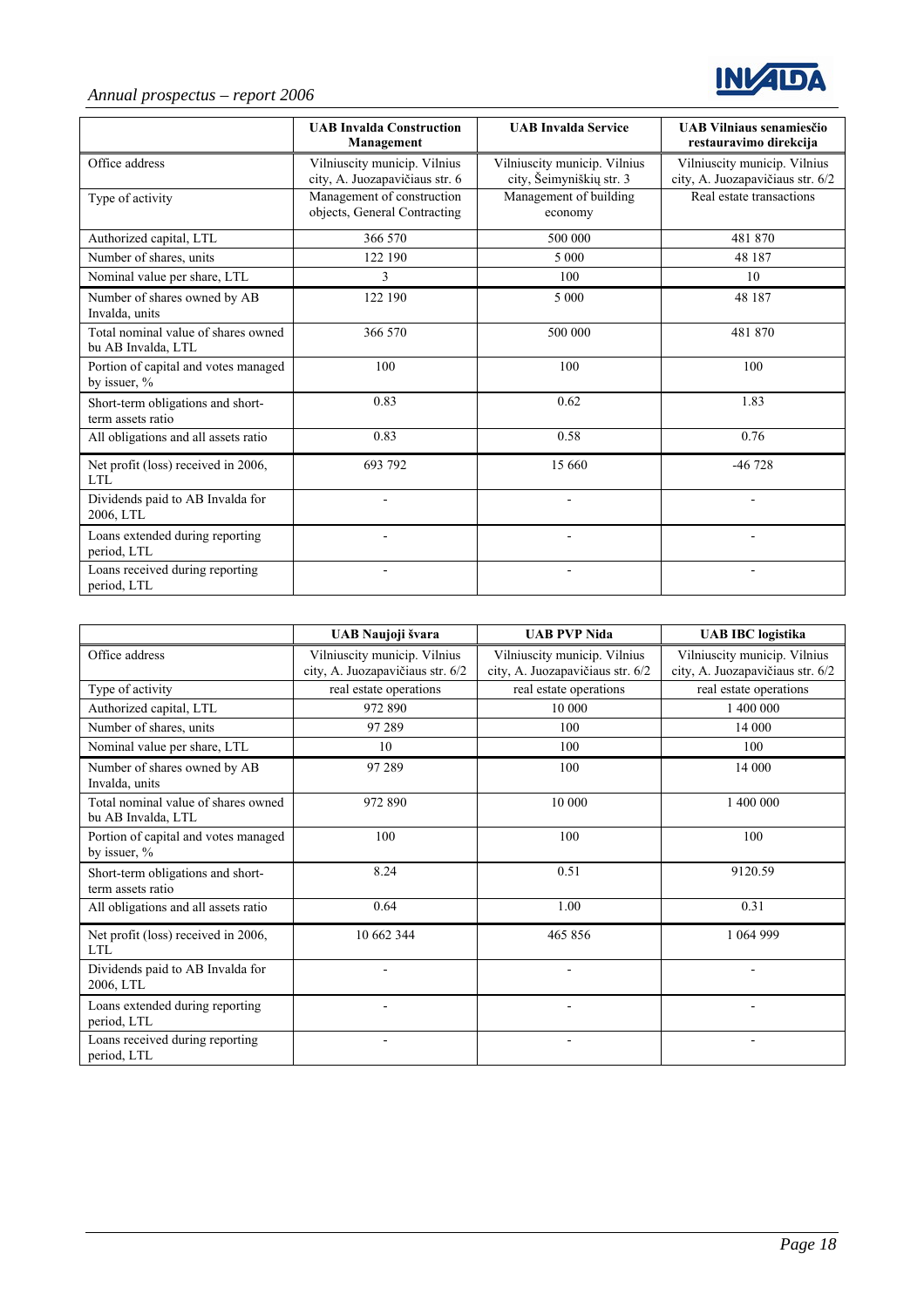

|                                                           | <b>UAB</b> Ineturas                                              | <b>UAB Ekotra</b>                                                | <b>UAB Traky kelias</b>                                          |
|-----------------------------------------------------------|------------------------------------------------------------------|------------------------------------------------------------------|------------------------------------------------------------------|
| Office address                                            | Vilniuscity municip. Vilnius<br>city, A. Juozapavičiaus str. 6/2 | Vilniuscity municip. Vilnius<br>city, A. Juozapavičiaus str. 6/2 | Vilniuscity municip. Vilnius<br>city, A. Juozapavičiaus str. 6/2 |
| Type of activity                                          | Real estate operations                                           | Purchase, sales and rent of land                                 | Real estate operations                                           |
| Authorized capital, LTL                                   | 2 000 000                                                        | 500 000                                                          | 100 000                                                          |
| Number of shares, units                                   | 20 000                                                           | 5 0 0 0                                                          | 1 0 0 0                                                          |
| Nominal value per share, LTL                              | 100                                                              | 100                                                              | 100                                                              |
| Number of shares owned by AB<br>Invalda, units            | 20 000                                                           | 5 0 0 0                                                          | 1 000                                                            |
| Total nominal value of shares owned<br>bu AB Invalda, LTL | 2 000 000                                                        | 500 000                                                          | 100 000                                                          |
| Portion of capital and votes managed<br>by issuer, %      | 100                                                              | 100                                                              | 100                                                              |
| Short-term obligations and short-<br>term assets ratio    | 1.65                                                             | 8.50                                                             | 0.01                                                             |
| All obligations and all assets ratio                      | 0.68                                                             | 0.65                                                             | 0.01                                                             |
| Net profit (loss) received in 2006,<br>LTL.               | 3 399 831                                                        | 1972054                                                          | $-6575$                                                          |
| Dividends paid to AB Invalda for<br>2006, LTL             |                                                                  |                                                                  |                                                                  |
| Loans extended during reporting<br>period, LTL            |                                                                  |                                                                  |                                                                  |
| Loans received during reporting<br>period, LTL            |                                                                  |                                                                  |                                                                  |

|                                                           | <b>UAB DOMMO Nerija</b>                                    | <b>UAB Nerijos būstas</b>                      | <b>UAB VIPC Klaipėda</b>                              |
|-----------------------------------------------------------|------------------------------------------------------------|------------------------------------------------|-------------------------------------------------------|
| Office address                                            | Klaipėda city municip.<br>Klaipėda city, Smiltynės str. 25 | Neringa municip. Neringa city,<br>Miško str. 3 | Vilnius city municip. Vilnius<br>city, Laisvės ave. 3 |
| Type of activity                                          | Real estate operations                                     | Real estate operations                         | Real estate operations                                |
| Authorized capital, LTL                                   | 200 000                                                    | 1 000 000                                      | 10 000                                                |
| Number of shares, units                                   | 2 0 0 0                                                    | 10 000                                         | 100                                                   |
| Nominal value per share, LTL                              | 100                                                        | 100                                            | 100                                                   |
| Number of shares owned by AB<br>Invalda, units            | 1 0 0 0                                                    | 10 000                                         | 42                                                    |
| Total nominal value of shares owned<br>bu AB Invalda, LTL | 100 000                                                    | 1 000 000                                      | 4 200                                                 |
| Portion of capital and votes managed<br>by issuer, $%$    | 50                                                         | 100                                            | 42                                                    |
| Short-term obligations and short-<br>term assets ratio    | 3.50                                                       | 8.74                                           | 17.54                                                 |
| All obligations and all assets ratio                      | 0.78                                                       | 0.87                                           | 0.37                                                  |
| Net profit (loss) received in 2006,<br><b>LTL</b>         | 1 152 172                                                  | 1 530 746                                      | 343 468                                               |
| Dividends paid to AB Invalda for<br>2006, LTL             |                                                            |                                                |                                                       |
| Loans extended during reporting<br>period, LTL            | 270 485                                                    | 3708779                                        | 1 476 600                                             |
| Loans received during reporting<br>period, LTL            | $\overline{\phantom{a}}$                                   |                                                |                                                       |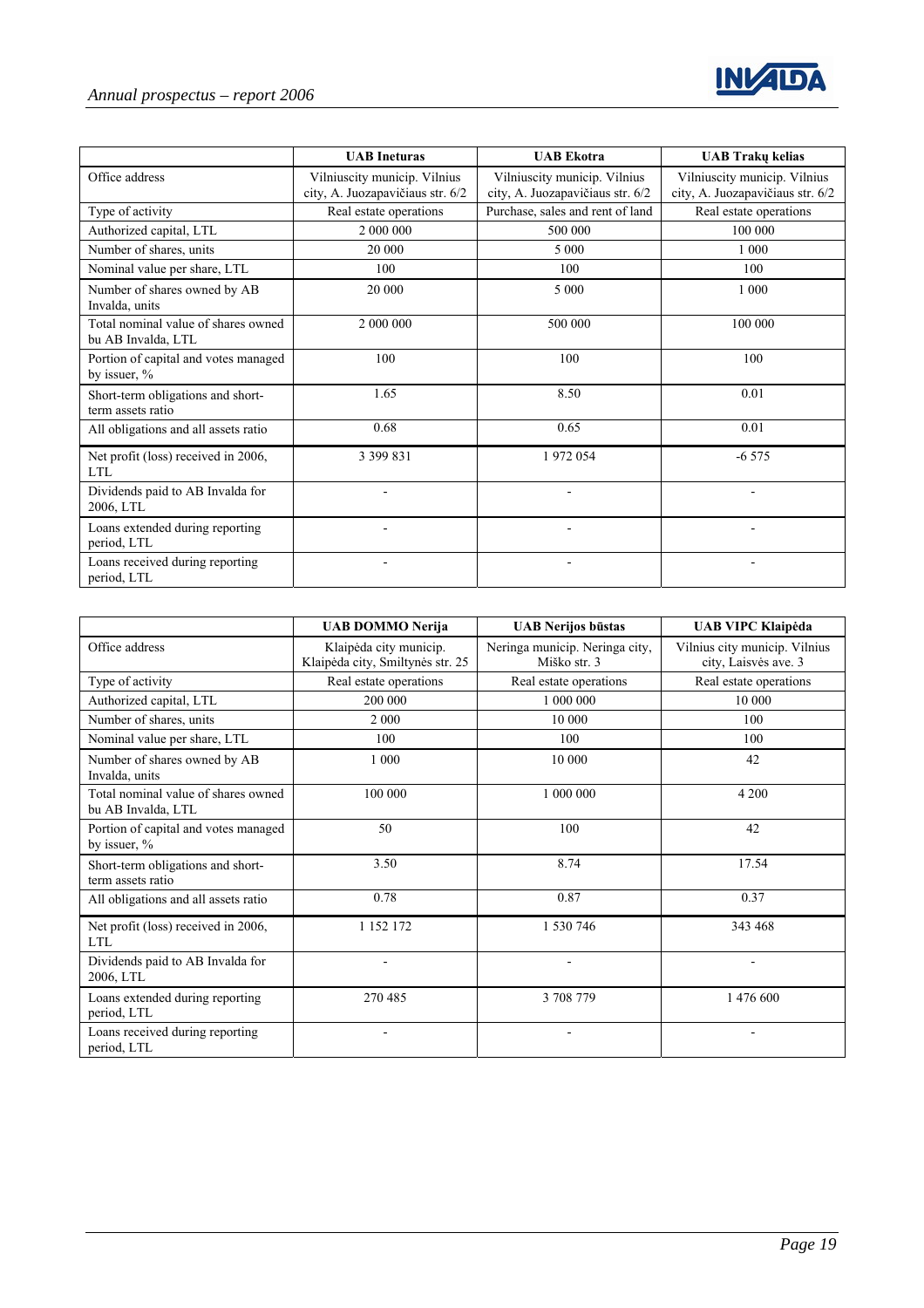

|                                                                 | <b>UAB Aikstentis</b>                                        | <b>UAB Saulės investicija</b>                                    | <b>UAB</b> Šimtamargis                                           |
|-----------------------------------------------------------------|--------------------------------------------------------------|------------------------------------------------------------------|------------------------------------------------------------------|
| Office address                                                  | Vilnius city municip. Vilnius<br>city, Konstitucijos ave. 17 | Vilniuscity municip. Vilnius<br>city, A. Juozapavičiaus str. 6/2 | Vilniuscity municip. Vilnius<br>city, A. Juozapavičiaus str. 6/2 |
| Type of activity                                                | <b>Business consulting</b>                                   | Real estate operations                                           | Real estate operations                                           |
| Authorized capital, LTL                                         | 10 000                                                       | 200 000                                                          | 300 000                                                          |
| Number of shares, units                                         | 25                                                           | 2 0 0 0                                                          | 3 0 0 0                                                          |
| Nominal value per share, LTL                                    | 400                                                          | 100                                                              | 100                                                              |
| Number of shares owned by AB<br>Invalda, units                  | 18,75                                                        | 1500                                                             | 3 000                                                            |
| Total nominal value of shares owned<br>bu AB Invalda, LTL       | 7 500                                                        | 150 000                                                          | 300 000                                                          |
| Portion of capital and votes managed<br>by issuer, %            | 75                                                           | 75                                                               | 100                                                              |
| Short-term obligations and short-<br>term assets ratio          | 18.90                                                        | 1374.86                                                          | 45.63                                                            |
| All obligations and all assets ratio                            | 0.76                                                         | 0.86                                                             | 0.73                                                             |
| Net profit (loss) received in 2006,<br><b>LTL</b>               | $-937692*$                                                   | 194 331                                                          | 58 677                                                           |
| Dividends paid to AB Invalda for<br>2006, LTL                   |                                                              | $\blacksquare$                                                   | $\blacksquare$                                                   |
| Loans extended during reporting<br>period, LTL                  | 80 061                                                       |                                                                  | ۰                                                                |
| Loans received during reporting<br>period, LTL<br>$\Phi$ 11.1 1 |                                                              |                                                                  |                                                                  |

\*consolidated

|                                                           | <b>UAB Dizaino institutas</b>                                    | <b>UAB Laikinosios sostinės</b><br>projektai                     | <b>UAB MBGK</b>                                      |
|-----------------------------------------------------------|------------------------------------------------------------------|------------------------------------------------------------------|------------------------------------------------------|
| Office address                                            | Vilniuscity municip. Vilnius<br>city, A. Juozapavičiaus str. 6/2 | Vilniuscity municip. Vilnius<br>city, A. Juozapavičiaus str. 6/2 | Vilniaus m. sav. Vilniaus m.<br>Konstitucijos pr. 23 |
| Type of activity                                          | Real estate operations                                           | Real estate operations                                           | Real estate management<br>projects                   |
| Authorized capital, LTL                                   | 800 900                                                          | 1 010 000                                                        | 20 000                                               |
| Number of shares, units                                   | 80 090                                                           | 1 0 1 0 0 0 0                                                    | 200                                                  |
| Nominal value per share, LTL                              | 10                                                               | 1                                                                | 100                                                  |
| Number of shares owned by AB<br>Invalda, units            | 80 090                                                           | 505 000                                                          | 100                                                  |
| Total nominal value of shares owned<br>bu AB Invalda, LTL | 800 900                                                          | 505 000                                                          | 10 000                                               |
| Portion of capital and votes managed<br>by issuer, %      | 100                                                              | 50                                                               | 50                                                   |
| Short-term obligations and short-<br>term assets ratio    | 0.04                                                             | 2.04                                                             | 4.49                                                 |
| All obligations and all assets ratio                      | 0.39                                                             | 0.78                                                             | 0.45                                                 |
| Net profit (loss) received in 2006,<br>LTL.               | 2 786 621                                                        | 9582888                                                          | $-10164$                                             |
| Dividends paid to AB Invalda for<br>2006, LTL             | ۳                                                                | $\blacksquare$                                                   | $\blacksquare$                                       |
| Loans extended during reporting<br>period, LTL            |                                                                  | 2 2 2 1 7 1 5                                                    |                                                      |
| Loans received during reporting<br>period, LTL            |                                                                  |                                                                  |                                                      |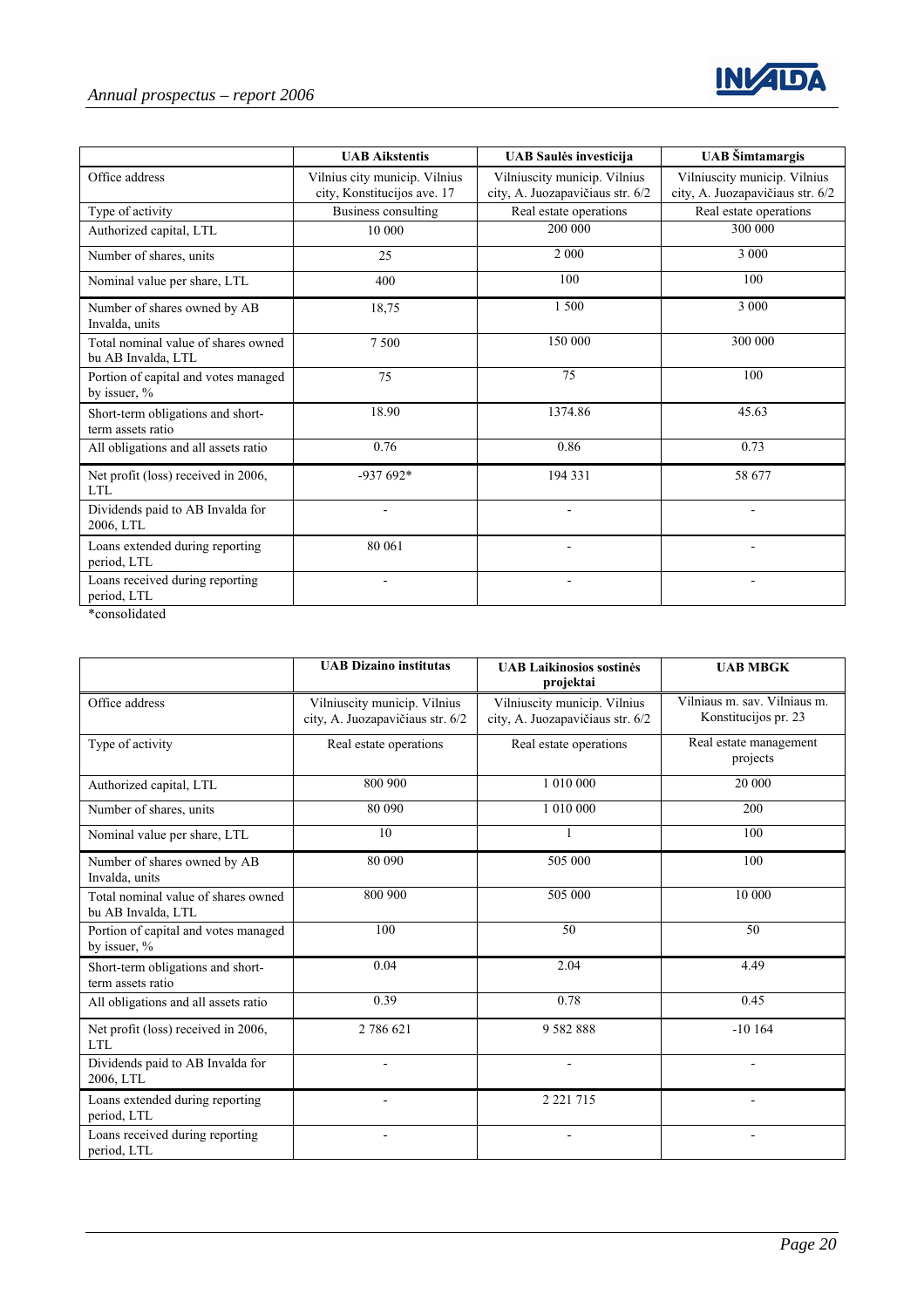

|                                                           | <b>UAB Projektavimo firma</b><br><b>Saistas</b>                  | <b>UAB Riešės investicija</b>                                    | <b>SIA InReal (Latvia)</b>                                                                     |
|-----------------------------------------------------------|------------------------------------------------------------------|------------------------------------------------------------------|------------------------------------------------------------------------------------------------|
| Office address                                            | Vilniuscity municip. Vilnius<br>city, A. Juozapavičiaus str. 6/2 | Vilniuscity municip. Vilnius<br>city, A. Juozapavičiaus str. 6/2 | Latvia, Riga, Mukusalas iela<br>45/47                                                          |
| Type of activity                                          | Real estate operations                                           | Real estate operations                                           | Intermediation when<br>purchasing or selling real<br>estate, real estate rent and<br>valuation |
| Authorized capital, LTL                                   | 236 768                                                          | 1 500 000                                                        | 495 370                                                                                        |
| Number of shares, units                                   | 236 768                                                          | 15 000                                                           | 100                                                                                            |
| Nominal value per share, LTL                              | 1                                                                | 100                                                              | 4953.7                                                                                         |
| Number of shares owned by AB<br>Invalda, units            | 236 768                                                          | 15 000                                                           | 100                                                                                            |
| Total nominal value of shares owned<br>bu AB Invalda, LTL | 236 768                                                          | 1 500 000                                                        | 495 370                                                                                        |
| Portion of capital and votes managed<br>by issuer, %      | 100                                                              | 100                                                              | 100                                                                                            |
| Short-term obligations and short-<br>term assets ratio    | 0.08                                                             | 206353.68                                                        | 1.73                                                                                           |
| All obligations and all assets ratio                      | 0.14                                                             | 0.72                                                             | 1.48                                                                                           |
| Net profit (loss) received in 2006,<br>LTL.               | 2 748 831                                                        | 539 890                                                          | $-741621$                                                                                      |
| Dividends paid to AB Invalda for<br>2006, LTL             |                                                                  |                                                                  |                                                                                                |
| Loans extended during reporting<br>period, LTL            |                                                                  |                                                                  | 508 025                                                                                        |
| Loans received during reporting<br>period, LTL            |                                                                  |                                                                  |                                                                                                |

|                                                                    | <b>SIA AMMO</b> (Latvia)              | <b>SIA Gravity (Latvia)</b>           | <b>SIA Industrial and logistics</b><br>centre Lapegles (Latvia) |
|--------------------------------------------------------------------|---------------------------------------|---------------------------------------|-----------------------------------------------------------------|
| Office address                                                     | Latvia, Riga, Mukusalas iela<br>45/47 | Latvia, Riga, Mukusalas iela<br>45/47 | Latvia, Riga, Mukusalas iela<br>45/47                           |
| Type of activity                                                   | Real estate operations                | Real estate operations                | Real estate operations                                          |
| Authorized capital, LTL                                            | 1 238 425                             | 24 769                                | 7430550                                                         |
| Number of shares, units                                            | 250 000                               | 100                                   | 1 500 000                                                       |
| Nominal value per share, LTL                                       | 4.9537                                | 247.685                               | 4.9537                                                          |
| Number of shares owned by AB<br>Invalda, units                     | 125 000                               | 100                                   | 750 000                                                         |
| Total nominal value of shares owned<br>bu AB Invalda, LTL          | 619 213                               | 24 769                                | 3 715 275                                                       |
| Portion of capital and votes managed<br>by issuer, $%$             | 50                                    | 100                                   | 50                                                              |
| Short-term obligations and short-<br>term assets ratio             | 2.43                                  | 1.48                                  | 11.58                                                           |
| All obligations and all assets ratio                               | 0.99                                  | 0.38                                  | 0.78                                                            |
| Net profit (loss) received in 2006,<br><b>LTL</b>                  | $-592377$                             | 1 135 949                             | 23 010 590*                                                     |
| Dividends paid to AB Invalda for<br>2006, LTL                      | $\blacksquare$                        | $\blacksquare$                        |                                                                 |
| Loans extended during reporting<br>period, LTL                     | 2 475 805                             |                                       | 7 254 623                                                       |
| Loans received during reporting<br>period, LTL<br>$*$ consolidated |                                       |                                       |                                                                 |

\*consolidated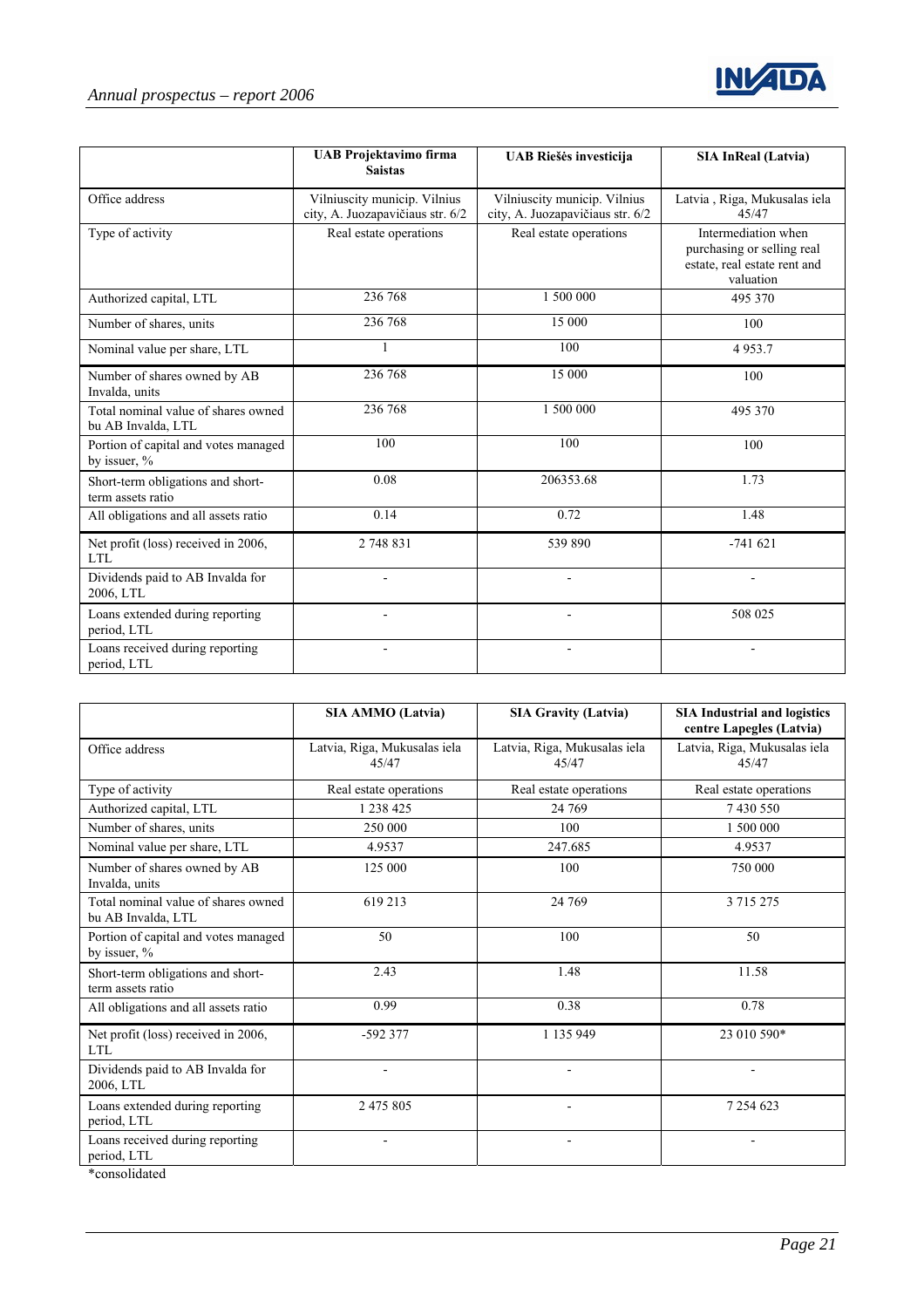

|                                                           | LLC Inreal (Ukraine)           | LLC Incredo (Ukraine)          |
|-----------------------------------------------------------|--------------------------------|--------------------------------|
| Office address                                            | Ukraine, Kiev, Kominterna str. | Ukraine, Kiev, Kominterna str. |
| Type of activity                                          | Real estate operations         | Real estate operations         |
| Authorized capital, LTL                                   | 1 183 431                      | 26 096                         |
| Number of shares, units                                   |                                |                                |
| Nominal value per share, LTL                              | $\blacksquare$                 |                                |
| Number of shares owned by AB<br>Invalda, units            |                                |                                |
| Total nominal value of shares owned<br>bu AB Invalda, LTL |                                |                                |
| Portion of capital and votes managed<br>by issuer, %      | 87.79                          | 100                            |
| Short-term obligations and short-<br>term assets ratio    | 0.07                           | 0.00                           |
| All obligations and all assets ratio                      | 0.05                           | 0.00                           |
| Net profit (loss) received in 2006,<br>LTL                | $-391224$                      | $-1044$                        |
| Dividends paid to AB Invalda for<br>2006, LTL             |                                |                                |
| Loans extended during reporting<br>period, LTL            |                                |                                |
| Loans received during reporting<br>period, LTL            |                                |                                |

|                                                           | <b>AB</b> Sanitas                                    |
|-----------------------------------------------------------|------------------------------------------------------|
| Office address                                            | Kaunas city municip. Kaunas<br>city, Vytautas ave. 3 |
| Type of activity                                          | Production of pharmaceutical<br>products             |
| Authorized capital, LTL                                   | 31 105 920                                           |
| Number of shares, units                                   | 31 105 920                                           |
| Nominal value per share, LTL                              | 1                                                    |
| Number of shares owned by AB<br>Invalda, units            | 9791322                                              |
| Total nominal value of shares owned<br>bu AB Invalda, LTL | 9791322                                              |
| Portion of capital and votes managed<br>by issuer, %      | 28.34                                                |
| Short-term obligations and short-<br>term assets ratio    | 2.87                                                 |
| All obligations and all assets ratio                      | 0.57                                                 |
| Net profit (loss) received in 2006,<br>LTL                | $-7335042$                                           |
| Dividends paid to AB Invalda for<br>2006, LTL             |                                                      |
| Loans extended during reporting<br>period, LTL            | 2 2 10 000                                           |
| Loans received during reporting<br>period, LTL            |                                                      |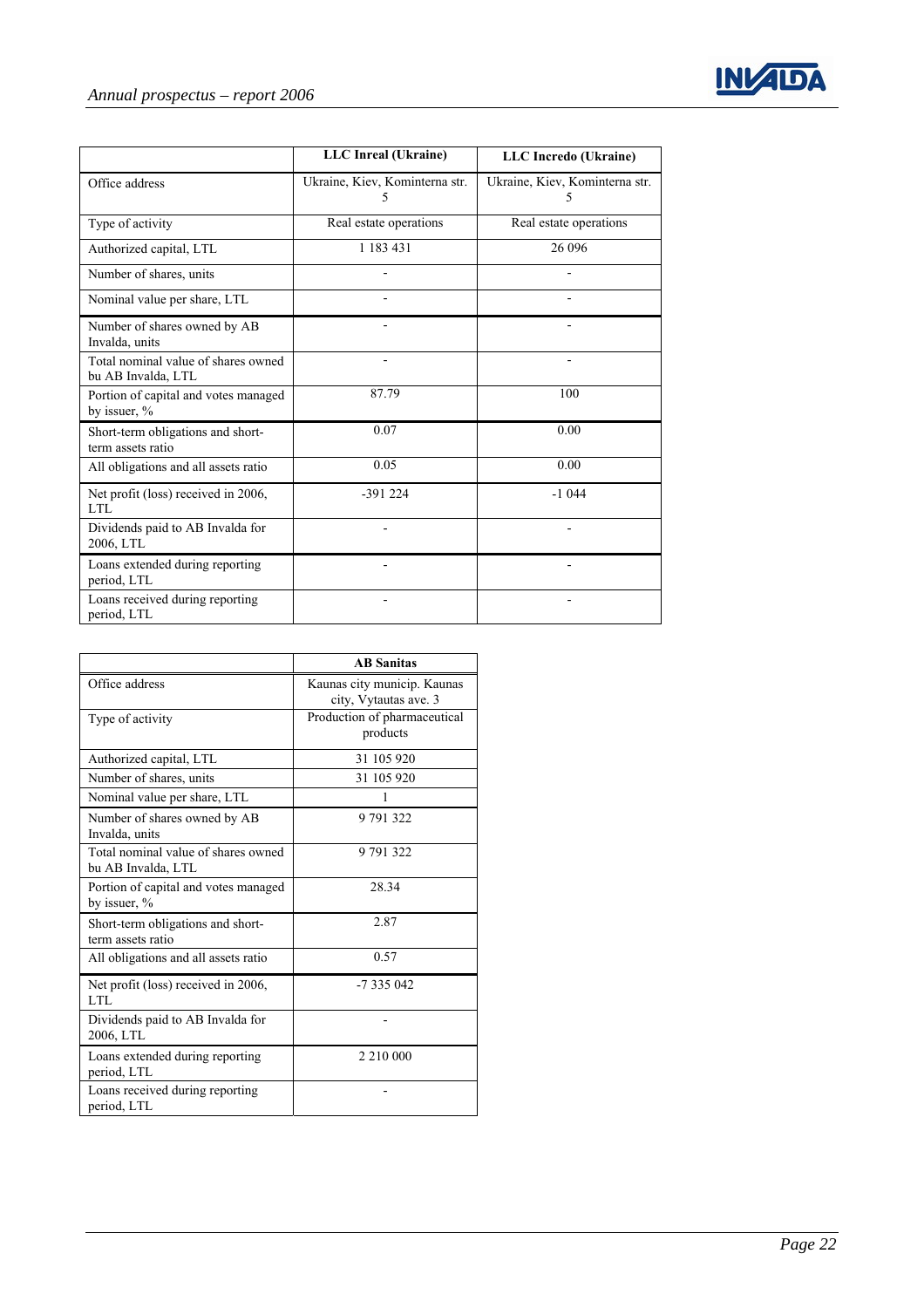

|                                                           | <b>AB Kauno tiltai</b>                                   |
|-----------------------------------------------------------|----------------------------------------------------------|
| Office address                                            | Kaunas city municip. Kaunas<br>city, Ateities highway 46 |
| Type of activity                                          | Roads and bridges construction                           |
| Authorized capital, LTL                                   | 10 409 360                                               |
| Number of shares, units                                   | 80 072                                                   |
| Nominal value per share, LTL                              | 130 Lt                                                   |
| Number of shares owned by AB<br>Invalda, units            | 30 902                                                   |
| Total nominal value of shares owned<br>bu AB Invalda, LTL | 4 017 260                                                |
| Portion of capital and votes managed<br>by issuer, $%$    | 38,59                                                    |
| Short-term obligations and short-<br>term assets ratio    | 0,71                                                     |
| All obligations and all assets ratio                      | 0.70                                                     |
| Net profit (loss) received in 2006,<br>LTL                | 4 345 000                                                |
| Dividends paid to AB Invalda for<br>2006, LTL             |                                                          |
| Loans extended during reporting<br>period, LTL            | 1 174 206                                                |
| Loans received during reporting<br>period, LTL            |                                                          |

|                                                           | <b>AB Vilniaus baldai</b>                                 | <b>AB</b> Minija                                         | <b>UAB Kelio ženklai</b>                                                     |
|-----------------------------------------------------------|-----------------------------------------------------------|----------------------------------------------------------|------------------------------------------------------------------------------|
| Office address                                            | Vilnius city municip. Vilnius<br>city, Savanoriu ave. 178 | Plungė distr. municip.Plungė<br>city, Lentpjūvės str. 14 | Vilkaviškis distr. municip.<br>Pilviškiai town, Geležinkelio<br>str. $28$    |
| Type of activity                                          | Furniture design, production<br>and sales                 | Furniture design, production<br>and sales                | Metal and wood processing<br>and wholesale trading in<br>different materials |
| Authorized capital, LTL                                   | 15 545 068                                                | 1890616                                                  | 3 466 133                                                                    |
| Number of shares, units                                   | 3 886 267                                                 | 145 432                                                  | 3 466 133                                                                    |
| Nominal value per share, LTL                              | 4                                                         | 13                                                       |                                                                              |
| Number of shares owned by AB<br>Invalda, units            | 2 598 954                                                 | 129 254                                                  | 3 466 133                                                                    |
| Total nominal value of shares owned<br>bu AB Invalda, LTL | 10 395 816                                                | 1680302                                                  | 3 466 133                                                                    |
| Portion of capital and votes managed<br>by issuer, %      | 65.62                                                     | 88.88 / 90.43                                            | 100                                                                          |
| Short-term obligations and short-<br>term assets ratio    | 1.55                                                      | 1.87                                                     | 0.66                                                                         |
| All obligations and all assets ratio                      | 0.76                                                      | 0.92                                                     | 0.54                                                                         |
| Net profit (loss) received in 2006,<br><b>LTL</b>         | $-5316927$                                                | $-2232164$                                               | 719 581                                                                      |
| Dividends paid to AB Invalda for<br>2006, LTL             | 2 592 888                                                 |                                                          |                                                                              |
| Loans extended during reporting<br>period, LTL            | 5 798 378                                                 | 2 092 786                                                | 1979861                                                                      |
| Loans received during reporting<br>period, LTL            |                                                           |                                                          |                                                                              |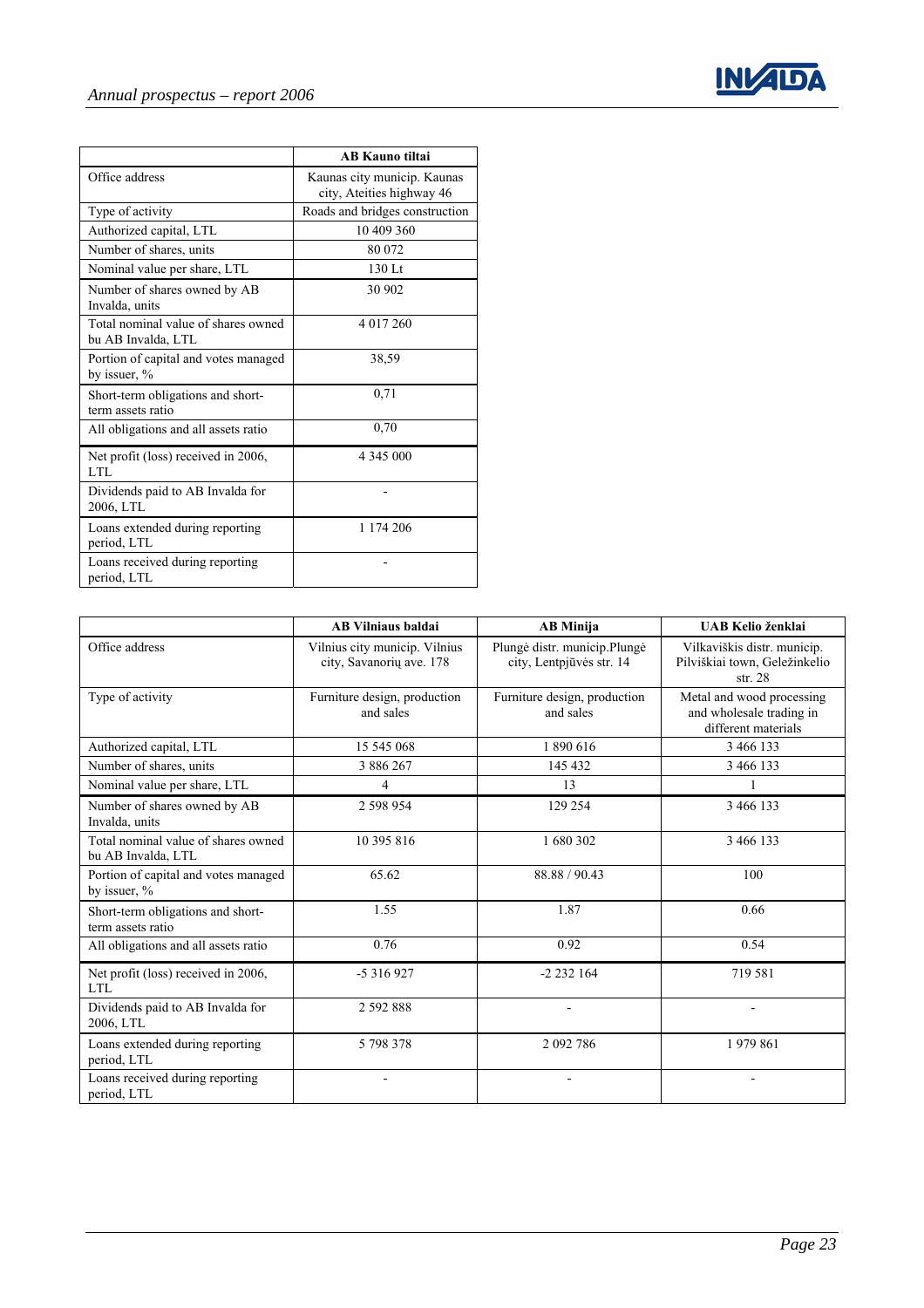

|                                                           | <b>AB Valmeda</b>                                         |
|-----------------------------------------------------------|-----------------------------------------------------------|
| Office address                                            | Vilnius city municip. Vilnius<br>city, Šeimyniškių str. 1 |
| Type of activity                                          | hotel management                                          |
| Authorized capital, LTL                                   | 3 791 400                                                 |
| Number of shares, units                                   | 37914                                                     |
| Nominal value per share, LTL                              | 100                                                       |
| Number of shares owned by AB<br>Invalda, units            | 37914                                                     |
| Total nominal value of shares owned<br>bu AB Invalda, LTL | 3 791 400                                                 |
| Portion of capital and votes managed<br>by issuer, $%$    | 100                                                       |
| Short-term obligations and short-<br>term assets ratio    | 0.31                                                      |
| All obligations and all assets ratio                      | 0.55                                                      |
| Net profit (loss) received in 2006,<br>LTL                | 1 776 457                                                 |
| Dividends paid to AB Invalda for<br>2006, LTL             | 908 984                                                   |
| Loans extended during reporting<br>period, LTL            |                                                           |
| Loans received during reporting<br>period, LTL            | 6 685 870                                                 |

|                                                           | <b>UAB Hidroprojektas</b>                                            | <b>Amber Viking Capital</b><br>(Ukraine) |
|-----------------------------------------------------------|----------------------------------------------------------------------|------------------------------------------|
| Office address                                            | Kaunas city municip. Kaunas<br>city, K. Donelaičio str. 33           | Ukraine, Kiev, Kominterna str.<br>5      |
| Type of activity                                          | Investigation and designing of<br>various water management<br>object | Consulting services                      |
| Authorized capital, LTL                                   | 1 014 632                                                            | 17 745                                   |
| Number of shares, units                                   | 1 014 632                                                            |                                          |
| Nominal value per share, LTL                              | 1                                                                    |                                          |
| Number of shares owned by AB<br>Invalda, units            | 994 264                                                              |                                          |
| Total nominal value of shares owned<br>bu AB Invalda, LTL | 994 264                                                              |                                          |
| Portion of capital and votes managed<br>by issuer, %      | 97.99                                                                | 50                                       |
| Short-term obligations and short-<br>term assets ratio    | 0.47                                                                 | 0.43                                     |
| All obligations and all assets ratio                      | 0.38                                                                 | 0.39                                     |
| Net profit (loss) received in 2006,<br>LTL                | 1 407 857                                                            | $-15,501$                                |
| Dividends paid to AB Invalda for<br>2006, LTL             |                                                                      |                                          |
| Loans extended during reporting<br>period, LTL            |                                                                      |                                          |
| Loans received during reporting<br>period, LTL            | 676 208                                                              |                                          |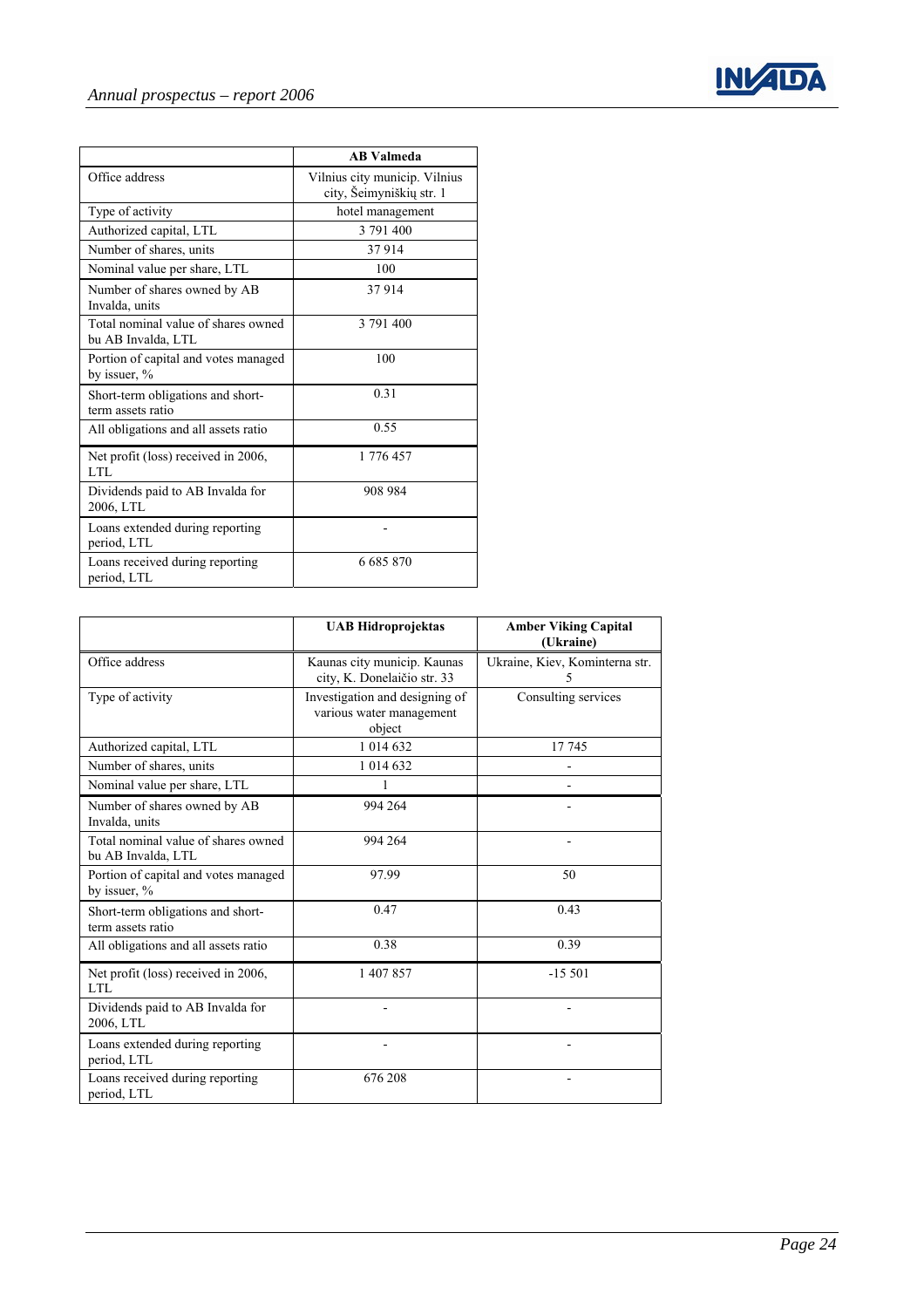

<span id="page-24-0"></span>35.4. Large investment projects covering over 10 percent of Company's authorized capital within 2004- 2006.

In 2004 there were no any projects covering over 10 percent of Company's authorized capital.

At the beginning of 2005 AB Invalda owned 545 655 ordinary registered shares of AB Sanitas (Lithuania) of LTL 5 nominal value each (30.47 percent of authorized capital). Within July-November of 2005 the Company additionally acquired 316 964 ordinary registered shares of AB Sanitas (Lithuania) of LTL 5 nominal value each (for LTL 19.4 million). At the end of 2005 AB Sanitas changed the face value of their ordinary registered shares from LTL 5 to LTL 1, all the Company's shareholders changing each ordinary registered share of LTL 5 nominal value to 5 ordinary registered shares of LTL 1 nominal value. At the end of 2005 AB Invalda owned 4 313 095 ordinary registered shares of AB Sanitas of LTL 1 nominal value each (39.21 percent of authorized capital).

In December 2005 the Company purchased for LTL 7.5 million 76 924 ordinary registered shares of UAB Kelesta (Lithuania) of LTL 130 nominal value each (50 percent of authorized capital).

In November 2005 AB Invalda purchased at LTL 4,6 million 8 500 ordinary registered shares of AB FMĮ Finasta (Lithuania) of LTL 100 face value (25 percent of authorized capital) and increased the share package of this company from 75 up to 100 percent.

In April 2006 Invalda additionally acquired company's AB Sanitas (Lithuania) 5 285 920 ordinary registered shares of LTL 1 nominal value at LTL 68.7 million. The Company according to ownership right owned 30.86 % percent of company's Sanitas votes and with controlling persons – 47.03 %, together with persons upon shareholders agreement has been concluded with – 90.53 %.

The aforementioned investments were financed by the Company's own and credited means.

35.5. Information about expected investments

There is no any information about expected investments.

## **36. Main competitors**

The Company's main competitors - other companies involved in investment activities and management of the owned/ acquired property.

## **37. Dividends payed**

|                           | Designated for dividends (LTL) |           | Portion $(\% )$                 | Divident profitability $=$                                                | Dividend payment                                                       |
|---------------------------|--------------------------------|-----------|---------------------------------|---------------------------------------------------------------------------|------------------------------------------------------------------------|
| For the financial<br>year | Total amount                   | Per share | from the share<br>nominal value | divident amount per share<br>share price on the last<br>day of the period | $coefficient = total$<br>amount allocated for<br>dividends /net profit |
| 2002                      | 760,000                        | 0.02      | C                               | 5.4 %                                                                     | 1.03                                                                   |
| 2003                      | 1.900.000                      | 0.05      |                                 | $1.8\%$                                                                   | 0.95                                                                   |
| 2004                      | 6.062.601                      | 0.15      | 15                              | $2.0\%$                                                                   | 0.31                                                                   |
| 2005                      | 8.346.932                      | 0.20      | 20                              | $1.4\%$                                                                   | 0.87                                                                   |
| 2006                      | 11.252.094                     | 0.25      | 25                              | $2.0\%$                                                                   | 0.39                                                                   |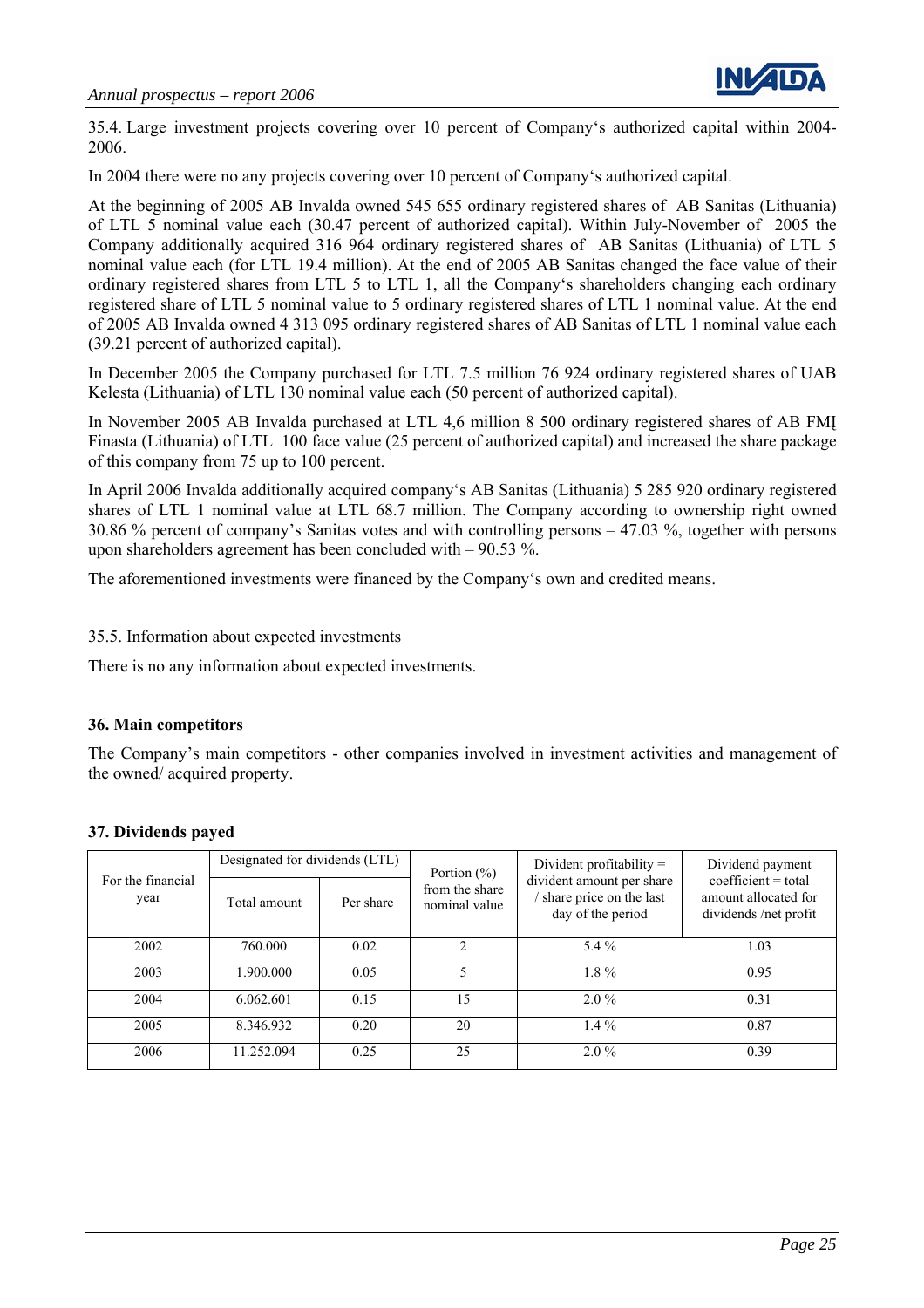

# <span id="page-25-0"></span>**V. FINANCIAL STATUS**

# **38. Financial statements**

Balance sheet, thousand LTL

According to International Financial Accountability Standards

| <b>ASSETS, THOUS.</b>                                       |                          | <b>GROUP</b>   |            |                                          |                | <b>COMPANY</b> |                |
|-------------------------------------------------------------|--------------------------|----------------|------------|------------------------------------------|----------------|----------------|----------------|
| <b>LTL</b>                                                  | 31.12.2006               | 31.12.2005     | 31.12.2005 | 31.12.2004                               | 31.12.2006     | 31.12.2005     | 31.12.2004     |
|                                                             |                          | (recalculated) |            | (before changes in<br>accounting policy) |                |                |                |
| Property, plant and<br>equipment                            | 197 270                  | 217930         | 220 268    | 133 913                                  | 630            | 324            | 176            |
| Intangible assets                                           | 5 6 5 9                  | 9 4 0 3        | 31 984     | 6 0 5 6                                  | 8              |                | $\mathbf{1}$   |
| Investment properties                                       | 391 303                  | 296 038        | 75 964     | 26 579                                   |                |                |                |
| Investments into<br>subsidiaries                            |                          | $\blacksquare$ |            |                                          | 67 141         | 70 692         | 42 001         |
| Investments into<br>associates and joint-<br>ventures       | 186 509                  | 41 881         | 51886      | 14 196                                   | 118797         | 12 684         |                |
| Other non-current<br>investments                            | 1851                     | 38 602         | 38 602     | 1 0 9 8                                  | 1771           | 37             |                |
| Granted loans                                               | 15 338                   | 906            | 906        | 932                                      | 30 350         | $\sim$         | $\blacksquare$ |
| Deferred tax asset                                          | 1 1 3 1                  | 3 1 6 1        | 10 400     | 1 2 9 7                                  |                |                |                |
| Other investments                                           | $\overline{\phantom{a}}$ | $\blacksquare$ |            | $\blacksquare$                           | $\blacksquare$ | $\blacksquare$ | 44             |
| <b>Total non-current</b><br>assets                          | 799 061                  | 607921         | 430 010    | 184 071                                  | 218 697        | 83 737         | 42 222         |
|                                                             |                          |                |            |                                          |                |                |                |
| Prepayments                                                 | 1832                     | 4697           |            |                                          | $\overline{4}$ | 48             | 37             |
| Short-term loans<br>granted                                 | 8 4 9 9                  | 29 746         |            |                                          | 16 981         | 29 7 55        | 18 305         |
| Inventories                                                 | 18 499                   | 32 092         | 32 092     | 16 541                                   |                |                |                |
| Other current<br>investments                                | 35 959                   | 23 024         | 32 278     | 37 090                                   | $\blacksquare$ | 2 5 3 3        | 2999           |
| Prepaid income tax                                          | 4 1 7 3                  | 1950           | 1950       |                                          |                |                |                |
| Trade and other<br>receivables                              | 60 822                   | 58 787         | 93 0 26    | 48 716                                   |                | 957            | 543            |
| Cash and cash<br>equivalents                                | 9 1 6 1                  | 32 749         | 32 749     | 9 5 4 7                                  | 82             | $\overline{4}$ | 1 1 3 3        |
| <b>Total current assets</b>                                 | 138 945                  | 183 045        | 192 094    | 111 894                                  | 17 067         | 33 297         | 23 017         |
|                                                             |                          |                |            |                                          |                |                |                |
| <b>Non-current assets</b><br>classified as held for<br>sale |                          | 20 766         | 26 963     | 4686                                     |                | 33             | 33             |
|                                                             |                          |                |            |                                          |                |                |                |
| <b>TOTAL ASSETS</b>                                         | 938 006                  | 811 732        | 649 067    | 300 651                                  | 235 764        | 117 067        | 65 272         |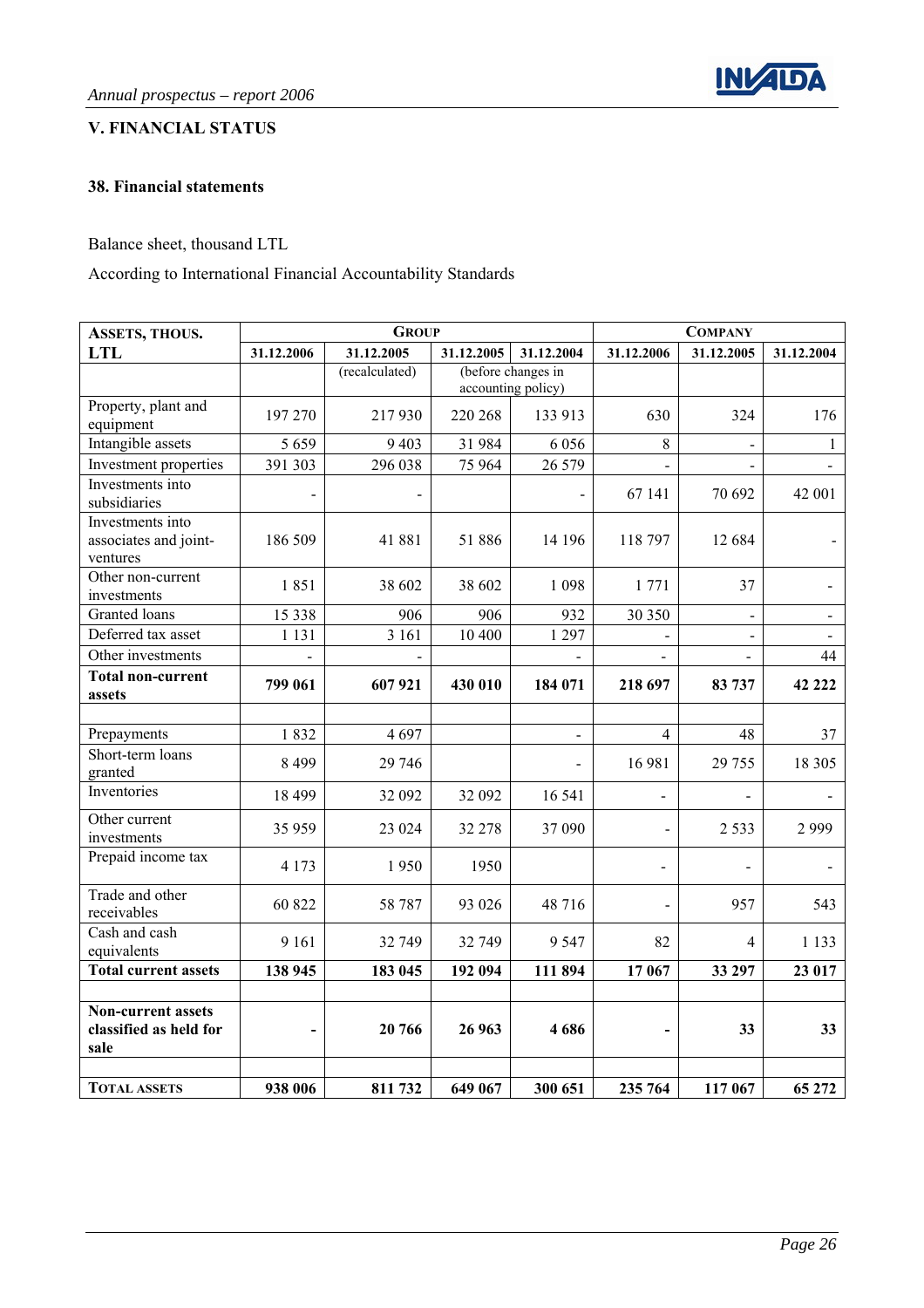

Balanse sheet, continued

|                                            |                    | <b>GROUP</b>             | <b>COMPANY</b>    |                    |                        |                              |                           |
|--------------------------------------------|--------------------|--------------------------|-------------------|--------------------|------------------------|------------------------------|---------------------------|
| <b>Equity and liabilities,</b>             |                    |                          |                   |                    |                        |                              |                           |
| thousand LTL                               | 31.12.2006         | 31.12.2005               | 31.12.2005        | 31.12.2004         | 31.12.200<br>6         | 31.12.200<br>5               | 31.12.2004                |
|                                            |                    |                          |                   | (before changes in |                        |                              |                           |
|                                            |                    |                          |                   | accounting policy) |                        |                              |                           |
|                                            | 45 008             | (recalculated)<br>41 735 | 41 735            | 40 417             | 45 008                 | 41 735                       | 40 417                    |
| Equity<br>Share premiums                   | 50 588             | 19815                    | 19 4 46           | 4 0 3 4            | 50 588                 | 19815                        | 4 4 0 2                   |
| Reserves                                   | 28 683             | 32 452                   | 26 645            | 18 095             | 3 0 6 8                | 3 3 5 8                      | 1975                      |
| Retained earnings                          |                    |                          |                   |                    |                        |                              |                           |
|                                            | 203 860            | 147 034                  | 45 4 7 6          | 39 064             | 47675                  | 19 245                       | 16 669                    |
| Foreign exchange<br>reserve                |                    |                          |                   |                    |                        |                              |                           |
|                                            | $-48$              | 472                      |                   | $\blacksquare$     | $\blacksquare$         | $\blacksquare$               | $\sim$                    |
| <b>Total equity</b>                        |                    |                          |                   |                    |                        |                              |                           |
| attributable to the                        |                    |                          |                   |                    |                        | 84 153                       |                           |
| parent<br>Minority interest                | 328 091<br>40 40 7 | 241 508<br>93 782        | 133 293<br>67 921 | 101 610<br>33 517  | 146 339                |                              | 63 4 63<br>$\blacksquare$ |
| <b>Total equity</b>                        | 368 498            | 335 290                  | 201 214           | 135 127            | 146 339                | 84 153                       | 63 463                    |
|                                            |                    |                          |                   |                    |                        |                              |                           |
| Non-current                                |                    |                          |                   |                    |                        |                              |                           |
| borrowings                                 |                    |                          |                   |                    |                        |                              |                           |
| Financial lease                            | 246 347            | 188 252                  | 188 252           | 73 160             | 2 9 0 1                |                              |                           |
| liabilities                                |                    |                          |                   |                    |                        |                              |                           |
|                                            | 6 2 6 7            | 810                      | 810               | 274                |                        |                              |                           |
| Other amounts and                          |                    |                          |                   |                    |                        |                              |                           |
| obligations payable in<br>one year         | 197                | 1 4 9 8                  | 1 4 9 7           |                    |                        |                              |                           |
| Grants                                     | 109                | 1417                     | 1417              | 1 001              | $\blacksquare$         | $\overline{\phantom{a}}$     | $\blacksquare$            |
| Provisions                                 | 105                | 113                      |                   | 4                  |                        | $\blacksquare$               | $\overline{\phantom{0}}$  |
| Deferred tax liability                     | 35 976             | 31 619                   | 4 0 7 9           | 2 2 6 1            | $\blacksquare$         | $\overline{\phantom{a}}$     | $\overline{\phantom{a}}$  |
| Total non-current                          |                    |                          |                   |                    |                        |                              |                           |
| liabilities                                | 289 001            | 223 709                  | 196 055           | 76 700             | 2 9 0 1                |                              |                           |
|                                            |                    |                          |                   |                    |                        |                              |                           |
| Loans and other                            |                    |                          |                   |                    |                        |                              |                           |
| amounts the interest                       |                    |                          |                   |                    |                        |                              |                           |
| rate is calculated upon                    | 220 390<br>24 707  | 149 301<br>49 632        | 149 280<br>49 652 | 21 307<br>46 453   | 83 120<br>552          | 31 850<br>62                 | 32                        |
| Trade payables<br>Provisions               | $\blacksquare$     | 936                      |                   |                    |                        |                              |                           |
|                                            |                    |                          |                   | $\blacksquare$     | $\blacksquare$         | $\qquad \qquad \blacksquare$ |                           |
| Prepayments received<br>Income tax payable | 19 360<br>2 7 8 5  | 4 4 3 8<br>9788          | 4 4 3 8<br>9788   | 5 6 7 3<br>5 2 2 5 | $\blacksquare$<br>1218 |                              |                           |
|                                            |                    |                          |                   |                    |                        | $\blacksquare$               |                           |
| Other current liabilities                  | 13 265             | 38 638                   | 38 640            | 10 16 6            | 1634                   | 1 0 0 2                      | 1 777                     |
|                                            |                    |                          |                   |                    |                        |                              |                           |
| <b>Total current</b><br>liabilities        | 280 507            | 252 733                  | 251 798           | 88 824             | 86 524                 | 32 914                       | 1809                      |
|                                            |                    |                          |                   |                    |                        |                              |                           |
| <b>Total equity and</b><br>liabilities     | 938 006            | 811 732                  | 649 067           | 300 651            | 235 764                | 117 067                      | 65 272                    |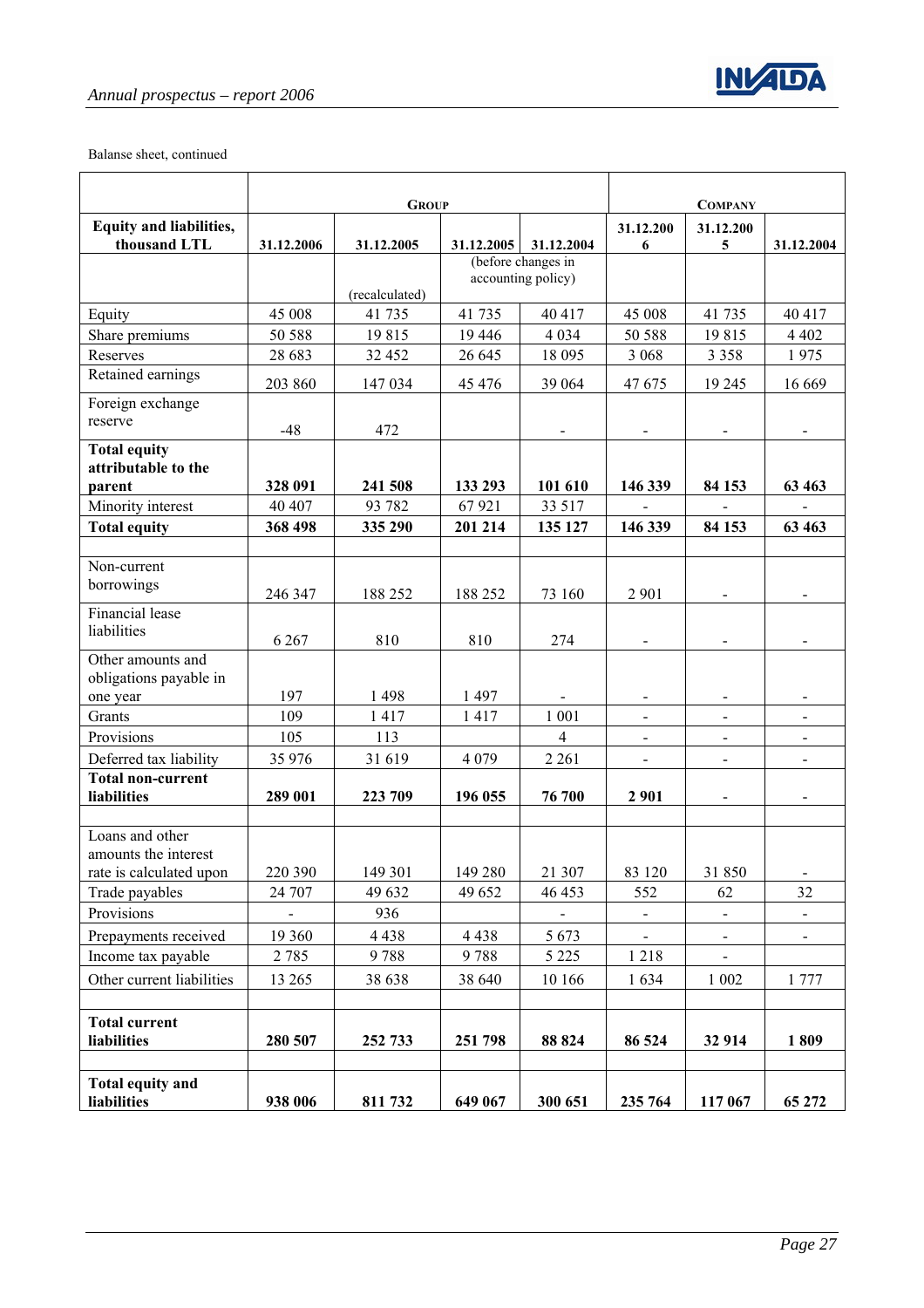

#### Profit and loss account

According to International Financial Accountability Standards, having made changes in expenses in report on profit (loss) when distributing expenses not upon functionc but upon their type.

| Thous. LTL                                           | Group     |                   | Company                      |                |  |  |
|------------------------------------------------------|-----------|-------------------|------------------------------|----------------|--|--|
|                                                      | 2006      | 2005              | 2006                         | 2005           |  |  |
| Revenue                                              |           |                   |                              |                |  |  |
| Furniture production revenue                         | 133 539   | 120 117           | $\overline{\phantom{a}}$     | $\blacksquare$ |  |  |
| Rent and other real estate income                    | 35 702    | 65 104            | $\overline{\phantom{a}}$     | $\blacksquare$ |  |  |
| Financial mediation revenue                          | 24 8 25   | 12713             | $\overline{\phantom{0}}$     | $\blacksquare$ |  |  |
| Pharmacy revenue                                     | 16 17 1   | 62 988            | $\overline{\phantom{0}}$     | $\blacksquare$ |  |  |
| Other production and services revenue                | 14 092    | 22 099            | $\blacksquare$               | $\blacksquare$ |  |  |
| Hotel revenue                                        | 14 0 20   | 12 665            | $\blacksquare$               | $\blacksquare$ |  |  |
| <b>Total revenue</b>                                 | 238 349   | 295 686           | $\qquad \qquad \blacksquare$ | $\blacksquare$ |  |  |
|                                                      |           |                   |                              |                |  |  |
| Other income                                         | 24 8 46   | 15 197            | 17719                        | 182            |  |  |
| Valuation gains                                      | 50 497    | $\blacksquare$    | $\blacksquare$               | $\blacksquare$ |  |  |
| Valuation losses                                     | $-4601$   | $\blacksquare$    | $\blacksquare$               | $\blacksquare$ |  |  |
|                                                      |           |                   |                              |                |  |  |
| Changes in inventories of finished goods and work in | $-1497$   | $-2072$           |                              | $\blacksquare$ |  |  |
| Raw materials and consumables used                   | -94 114   | -94 699           |                              |                |  |  |
| Salaries and related expenses                        | $-61025$  | $-56.640$         | $-1336$                      | $-419$         |  |  |
| Depreciation and amortisation                        | $-16$ 152 | $-20816$          | $-125$                       | $-77$          |  |  |
| Subcontractor expenses                               | $-12354$  | $-22336$          |                              |                |  |  |
| Premises rent and utilities                          | $-9866$   | $-10244$          | $-265$                       | $-146$         |  |  |
| Fees for securities                                  | $-7108$   |                   | $-195$                       | $-24$          |  |  |
| Vehicles maintenance costs                           | $-3839$   | $-424$            | $-54$                        | $-25$          |  |  |
| Other taxes                                          | $-3678$   | $-2060$           | $-210$                       | $-197$         |  |  |
| Advertising and other promotion expenses             | $-3052$   | $-3528$           | $-67$                        | $-75$          |  |  |
| Goodwill impairment                                  | $-2980$   |                   |                              |                |  |  |
| Repair and maintenance of premises                   | $-1004$   | $-2309$           |                              |                |  |  |
| Loss on sales of shares                              | $-965$    | $-2049$           |                              |                |  |  |
| Other operating expenses                             | $-15979$  | $-57955$          | $-695$                       | $-270$         |  |  |
| Finance expenses                                     | $-19716$  | $-8107$           | $-4229$                      | $-407$         |  |  |
| Finance income                                       | 6 0 4 0   | 16 5 44           | 20714                        | 11 012         |  |  |
|                                                      |           |                   |                              |                |  |  |
| Share of profit from associates and joint ventures   | 27 686    | 112               |                              |                |  |  |
| Profit before tax                                    | 89 488    | $\frac{1}{44}300$ | 31 257                       | 9 5 5 4        |  |  |
|                                                      |           |                   |                              |                |  |  |
| Income tax expense                                   | $-13936$  | $-5178$           | $-2441$                      | 66             |  |  |
| Profit for year                                      | 75 5 52   | 39 122            | 28 8 16                      | 9620           |  |  |
| Attributable to:                                     |           |                   |                              |                |  |  |
| <b>Equity holders of the parent</b>                  | 65 5 33   | 20 3 26           |                              |                |  |  |
| Minority interest                                    | 10 019    | 18796             |                              |                |  |  |
| Profit and conditional profit per one share (LTL)    | 1,51      | 0,5               | $\overline{\phantom{0}}$     |                |  |  |
|                                                      |           |                   |                              |                |  |  |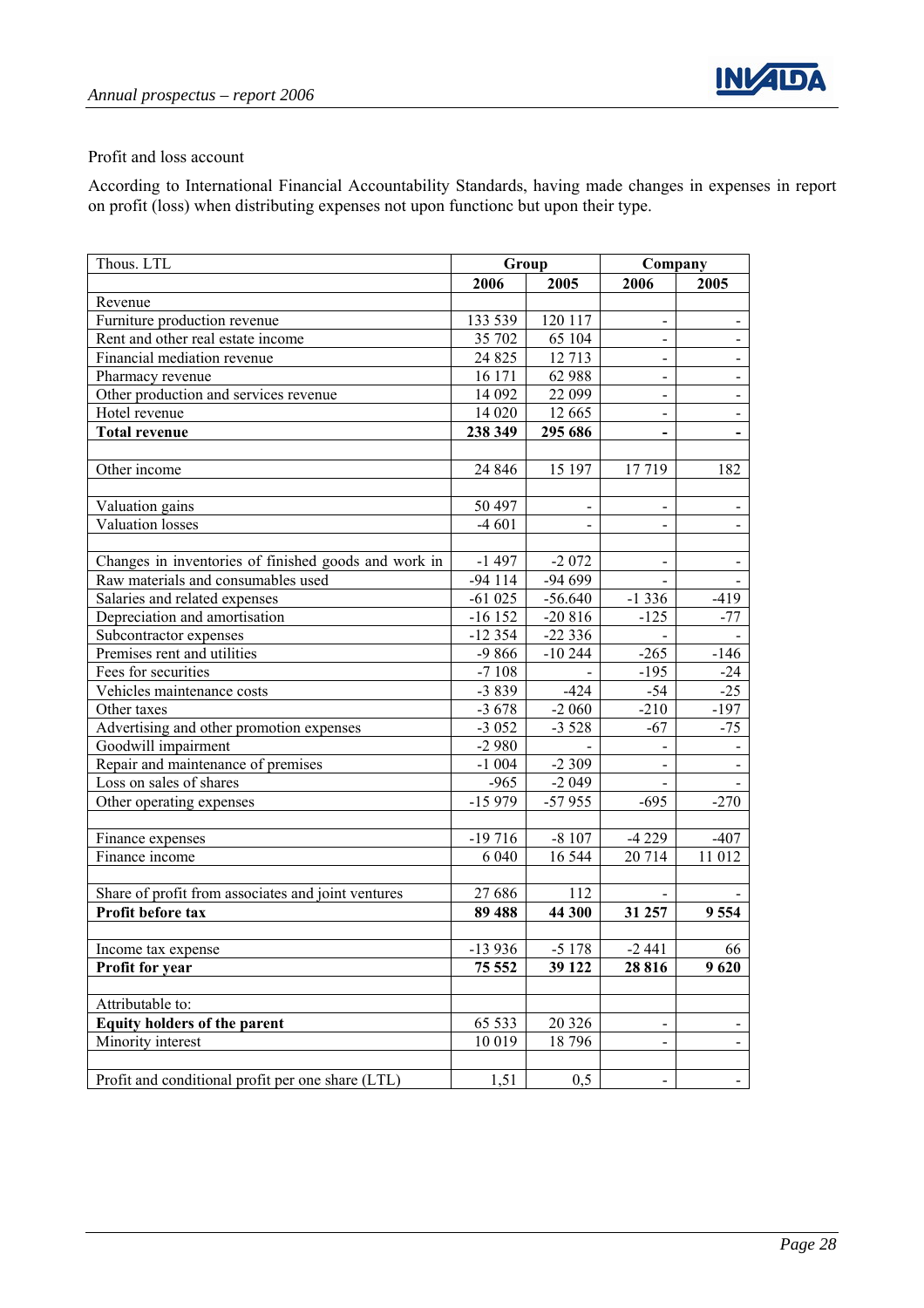

Report on profit (loss), thousand Litas

According to International Financial Accountability Standards, before making changes in expenses.

| <b>ARTICLES (THOUSAND LTL)</b>             |           | <b>GROUP</b> |         | <b>COMPANY</b> |
|--------------------------------------------|-----------|--------------|---------|----------------|
|                                            | 2005      | 2004         | 2005    | 2004           |
|                                            |           |              |         |                |
| <b>SALES INCOME</b>                        | 295 686   | 205 130      | 1 0 1 9 | 13 787         |
| Sales cost price                           | $-215764$ | $-146521$    | $-867$  | $-5327$        |
| <b>TOTAL PROFIT</b>                        | 79 922    | 58 609       | 152     | 8 4 6 0        |
| Direct input                               |           |              | $-75$   | $-97$          |
| Distribution input                         | $-11122$  | $-3310$      |         |                |
| Administration input                       | $-40583$  | $-25263$     | $-1158$ | $-1223$        |
| Other activities income                    | 6 0 9 1   | 3 6 3 2      | 30      |                |
| Other activities input                     | $-5617$   | $-2728$      |         |                |
| <b>ACTIVITIES PROPFIT</b>                  | 28 691    | 30 940       | $-1051$ | 7 1 4 0        |
| Financial income and expenses in net value | 15 4 9 6  | 649          | 10 605  | 5412           |
| Profit share of associates                 | 112       | 1630         |         |                |
| PROFIT BEFORE TAXATION                     | 44 299    | 33 219       | 9 5 5 4 | 12 5 5 2       |
| Profit tax                                 | $-5177$   | $-5122$      | 66      | $-1187$        |
| <b>ANNUAL PROFIT</b>                       | 39 122    | 28 097       | 9620    | 11 365         |
|                                            |           |              |         |                |
| PORTION OF ANNUAL PROFIT FOR:              |           |              |         |                |
| Mother company's shareholders              | 20 3 26   | 20 707       |         |                |
| Minority portion                           | 18796     | 7390         |         |                |
| <b>ANNUAL PROFIT</b>                       | 39 122    | 28 097       | 9620    | 11 365         |
| <b>PROFIT PER SHARE</b>                    | 0.50      | 0.54         | 0.24    | 0.29           |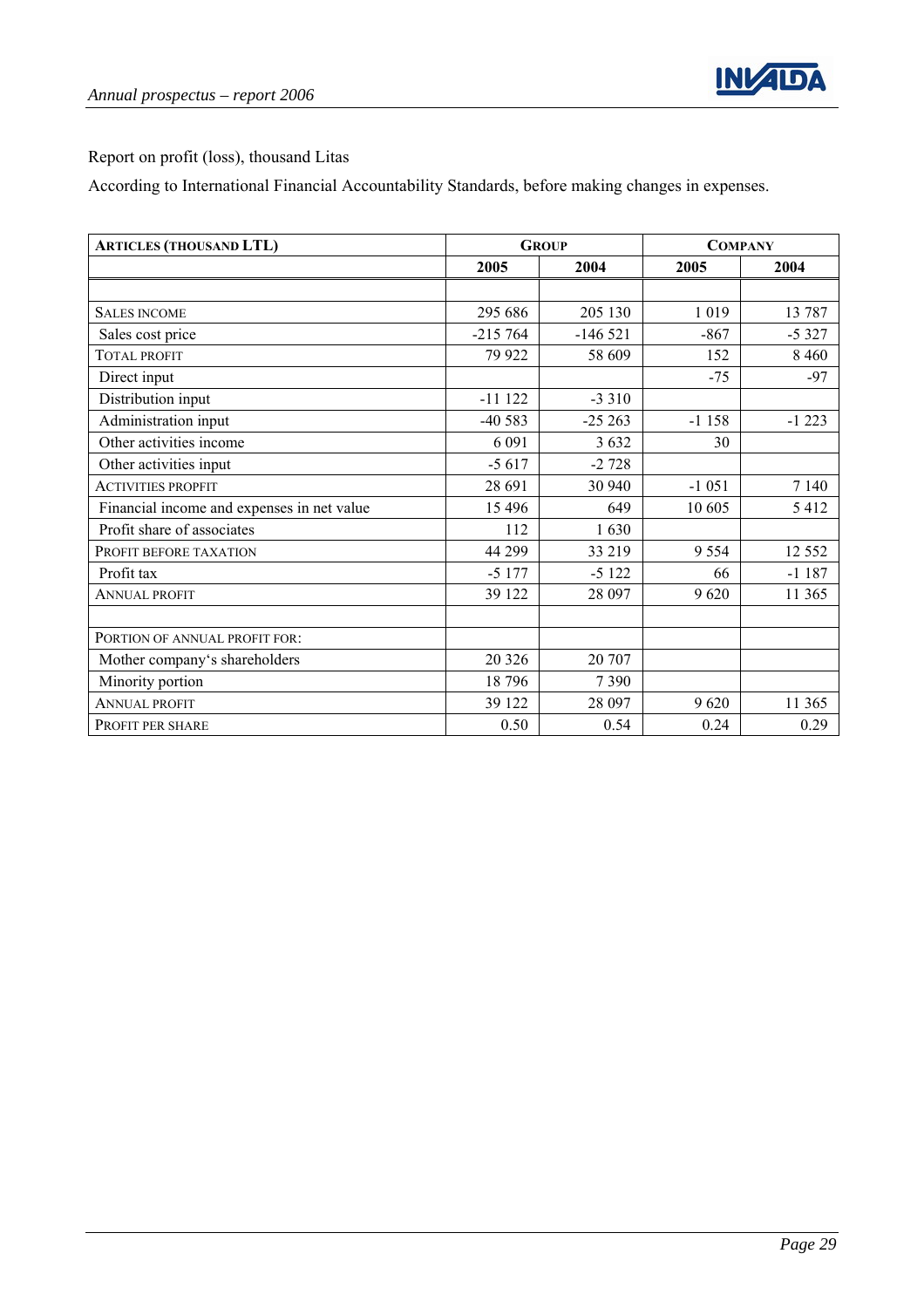#### Report on changes in equity, thousand LTL According to International Financial Accountability Standards

|                                                                   | <b>Share</b> | <b>Share</b><br>premiui  | Re-<br>valuation         | Fair<br>value  | Other                    | Translati<br>on              | <b>Retained</b> |              | Minority                 | <b>Total</b> |
|-------------------------------------------------------------------|--------------|--------------------------|--------------------------|----------------|--------------------------|------------------------------|-----------------|--------------|--------------------------|--------------|
| Group (thousand LTL)                                              | capital      | $\mathbf{m}$             | reserve                  | reserves       | reserves                 | reserves                     | earnings        | <b>Total</b> | interest                 | equity       |
| 31.12.2004                                                        | 40 417       | 4 0 3 3                  | $\overline{\phantom{a}}$ | 14826          | 11 133                   | $-4$                         | 31 204          | 101 609      | 33 518                   | 135 127      |
| Profit for the year                                               |              |                          | $\blacksquare$           |                |                          | $\sim$                       | 20 3 26         | 20 3 26      | 18796                    | 39 122       |
| Total income and expenses for the year                            |              | $\sim$                   | $\blacksquare$           |                |                          | $\blacksquare$               | 20 3 26         | 20 3 26      | 18796                    | 39 122       |
|                                                                   |              |                          |                          |                |                          |                              |                 |              |                          |              |
| Minority of subsidiaries acquiried                                |              | $\overline{\phantom{a}}$ | $\overline{\phantom{a}}$ |                |                          | $\blacksquare$               |                 | $\sim$       | 23 110                   | 23 110       |
| Changes in reserves                                               |              |                          | $\overline{\phantom{a}}$ | 80             |                          | 610                          |                 | 690          | $-236$                   | 454          |
| Issue of new shares                                               | 1 3 1 8      | 15 4 13                  | $\overline{a}$           |                |                          | $\overline{a}$               |                 | 16 731       |                          | 16 731       |
| Equity dividends                                                  |              |                          | $\blacksquare$           |                | $\overline{\phantom{0}}$ | $\blacksquare$               | $-6063$         | $-6063$      | $\blacksquare$           | $-6063$      |
| Dividends of subsidiaries                                         |              |                          | $\blacksquare$           |                |                          |                              |                 |              | $-7267$                  | $-7267$      |
| As reported as of 31.12.2005                                      | 41 735       | 19 44 6                  | $\blacksquare$           | 14 906         | 11 133                   | 606                          | 45 467          | 133 293      | 67921                    | 201 214      |
|                                                                   |              |                          |                          |                |                          |                              |                 |              |                          |              |
| Chantes in accounting policy and errors                           |              | 369                      | 19716                    | $-11633$       | $-1670$                  | $-134$                       | 101 567         | 108 215      | 25 861                   | 134 076      |
| Balance as of 31.12.2005 (restated)                               | 41 735       | 19815                    | 19716                    | 3 2 7 3        | 9 4 6 3                  | 472                          | 147 034         | 241 508      | 93 782                   | 335 290      |
| Net gain (loss) on available for sale<br>investments              |              |                          |                          | 159            |                          |                              |                 | 159          |                          | 159          |
|                                                                   |              | $\blacksquare$           | $\blacksquare$           |                | $\blacksquare$           | $\overline{\phantom{a}}$     |                 |              | $\blacksquare$           |              |
| Income and expenses for the year<br>recognized directly in equity |              |                          | $\overline{a}$           |                |                          | $\blacksquare$               | 3 9 4 6         | 3 9 4 6      | $\blacksquare$           | 3 9 4 6      |
| Total income and expenses recognized                              |              |                          |                          |                |                          |                              |                 |              |                          |              |
| directly in equity                                                |              |                          | $\blacksquare$           | 159            |                          | $\blacksquare$               | 3 9 4 6         | 4 1 0 5      | $\blacksquare$           | 4 1 0 5      |
| Profit for the year                                               |              | $\blacksquare$           | $\blacksquare$           |                | $\sim$                   | $\blacksquare$               | 65 533          | 65 533       | 10 019                   | 75 552       |
| Total income and expenses for the year                            |              |                          | $\overline{a}$           | 159            |                          | $\qquad \qquad \blacksquare$ | 69 479          | 69 638       | 10 019                   | 79 657       |
|                                                                   |              |                          |                          |                |                          |                              |                 |              |                          |              |
| Minority of subsidiaries acquired                                 |              |                          | $\overline{\phantom{a}}$ |                |                          | $\overline{\phantom{a}}$     | $-8234$         | $-8234$      | $-47480$                 | $-55714$     |
| Issue of new shares                                               | 3 2 7 3      | 30 773                   |                          |                |                          | $\overline{\phantom{a}}$     |                 | 34 046       | $\overline{\phantom{a}}$ | 34 046       |
| Revaluation reserve released                                      |              | $\blacksquare$           | $-1325$                  | $\blacksquare$ |                          | $\overline{\phantom{a}}$     | 1 3 2 5         |              | $\blacksquare$           |              |
| Changes in reserves                                               |              | $\overline{\phantom{a}}$ | $\overline{\phantom{m}}$ |                | $-2603$                  | $-520$                       | 2 603           | $-520$       | $\blacksquare$           | $-520$       |
| Equity dividends                                                  |              | $\overline{\phantom{0}}$ | $\blacksquare$           |                |                          | $\qquad \qquad \blacksquare$ | $-8347$         | $-8347$      | $\blacksquare$           | $-8347$      |
| Dividends of subsidiaries                                         |              |                          |                          |                |                          |                              |                 |              | $-15914$                 | $-15914$     |
| <b>Balance as of 31.12.2006</b>                                   | 45 008       | 50 588                   | 18 391                   | 3 4 3 2        | 6860                     | $-48$                        | 203 860         | 328 091      | 40 40 7                  | 368 498      |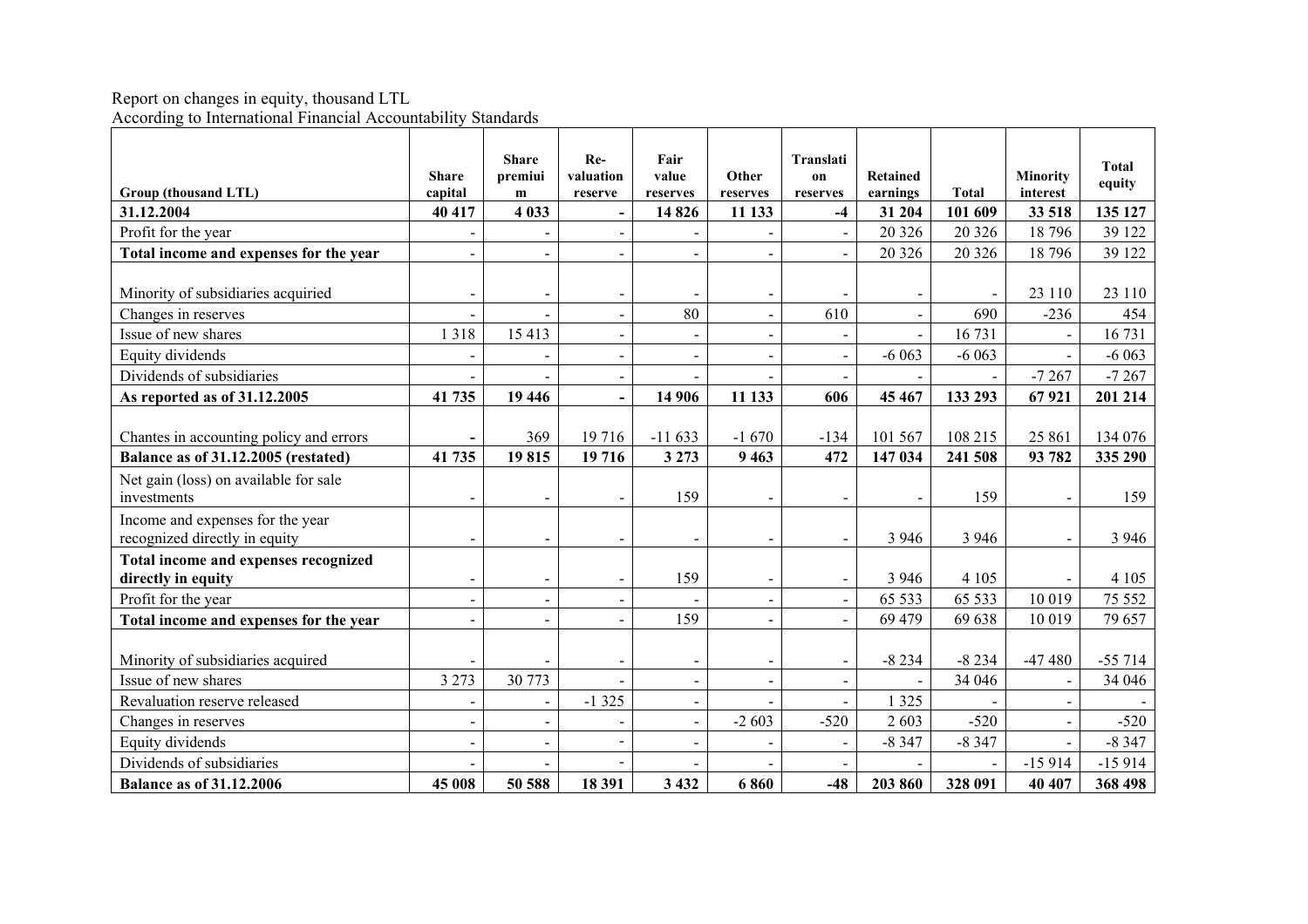Report on changes in equity continued

| Company (thousand LTL)            | <b>Share</b><br>capital      | <b>Share</b><br>premium  | Legal                    | Fair<br>value            | <b>Retained</b><br>earnings | <b>Total</b> |
|-----------------------------------|------------------------------|--------------------------|--------------------------|--------------------------|-----------------------------|--------------|
|                                   |                              |                          | reserve                  | reserve                  |                             |              |
| <b>Balance as of 31.12.2004</b>   | 40 417                       | 4 4 0 2                  | 1605                     | 370                      | 16 670                      | 63 4 64      |
| Net profit for 2005               |                              |                          |                          |                          | 9620                        | 9620         |
| Total income and expenses for the |                              |                          |                          |                          |                             |              |
| vear                              | $\qquad \qquad \blacksquare$ | $\overline{\phantom{a}}$ | $\overline{\phantom{a}}$ | $\blacksquare$           | 9620                        | 9620         |
|                                   |                              |                          |                          |                          |                             |              |
| Dividends for 2004                | $\blacksquare$               | $\blacksquare$           | $\overline{\phantom{a}}$ | $\blacksquare$           | $-6063$                     | $-6063$      |
| Transferred to legal reserve      | $\blacksquare$               | $\blacksquare$           | 982                      |                          | $-982$                      |              |
| Changes in fair value reserve     |                              |                          |                          | 401                      | -                           | 401          |
| Issue of new shares               | 1318                         | 15 4 13                  |                          |                          |                             | 16731        |
| <b>Balance as of 31.12.2005</b>   | 41 735                       | 19815                    | 2587                     | 771                      | 19 245                      | 84 153       |
|                                   |                              |                          |                          |                          |                             |              |
| Net profit for 2006               |                              |                          |                          | $\overline{\phantom{a}}$ | 28 8 16                     | 28 8 16      |
| Total income and expenses for the |                              |                          |                          |                          |                             |              |
| vear                              | $\qquad \qquad \blacksquare$ |                          | $\overline{\phantom{a}}$ | -                        | 28 8 16                     | 28 8 16      |
|                                   |                              |                          |                          |                          |                             |              |
| Dividends for 2005                | $\overline{\phantom{0}}$     | $\blacksquare$           | $\overline{\phantom{a}}$ | $\blacksquare$           | $-8347$                     | $-8347$      |
| Transferred to legal reserve      | $\blacksquare$               | $\blacksquare$           | 481                      | $\blacksquare$           | $-481$                      |              |
| Changes in fair value reserve     |                              |                          |                          | $-771$                   | $\overline{\phantom{0}}$    | $-771$       |
| Issue of new shares               | 3 2 7 3                      | 30 773                   |                          |                          | $\blacksquare$              | 34 046       |
| Minority acquisition              |                              |                          |                          |                          | 8442                        | 8 4 4 2      |
| <b>Balance as of 31.12.2006</b>   | 45 008                       | 50 588                   | 3 0 6 8                  | -                        | 47 675                      | 146 339      |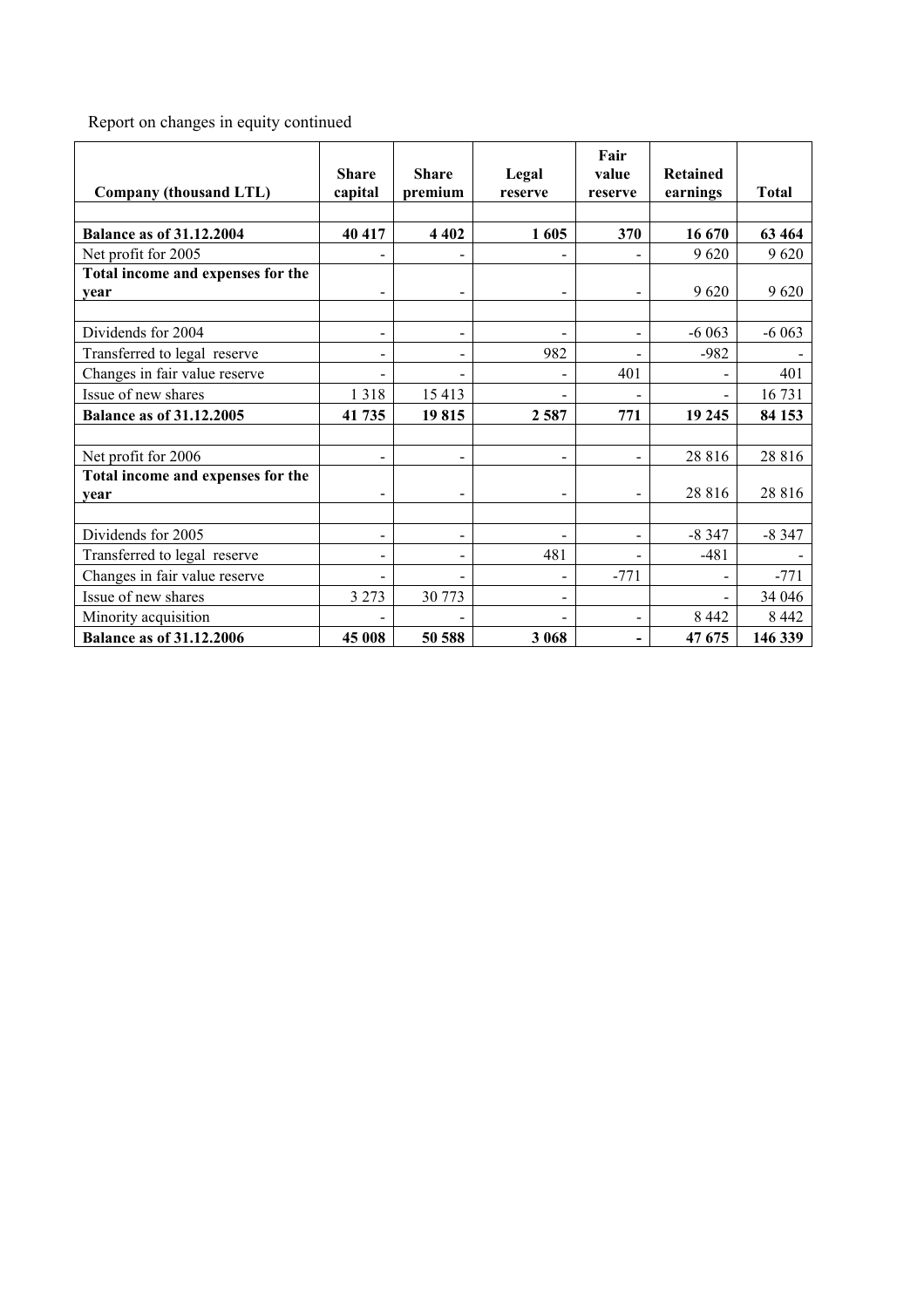

# Cash flow statements, thousand LTL

# According to International Financial Accountability Standards

| Thous. LTL                                         |           | Group    |           |                              | Company                  |        |
|----------------------------------------------------|-----------|----------|-----------|------------------------------|--------------------------|--------|
|                                                    | 2006      | 2005     | 2004      | 2006                         | 2005                     | 2004   |
|                                                    |           |          |           |                              |                          |        |
| Cash flows from (to) operating activities          |           |          |           |                              |                          |        |
| Net profit                                         | 75 552    | 39 122   | 28 097    | 28 8 16                      | 962                      | 11 365 |
| Adjustments for non-cash items:                    |           |          |           |                              |                          |        |
| Valuation gain, net                                | -45 896   |          |           | $\blacksquare$               | $\overline{\phantom{a}}$ |        |
| Depreciation and amortization                      | 16 152    | 20 816   | 9648      | 127                          | 77                       | 139    |
| (Gain) on disposal of property, plant and          | $-17758$  | $-1667$  | $-309$    |                              |                          |        |
| (Gain) on disposal of investments                  | $-12516$  | $-7059$  |           | $-17727$                     | $-145$                   |        |
| Share of net profits of associates and joint       | $-27686$  | $-112$   | $-1630$   | $\blacksquare$               |                          |        |
| Interest (income)                                  | -4 938    | $-2114$  | $-5379$   | $-2412$                      | $-1434$                  |        |
| Interest expenses                                  | 17 203    | 7030     | 4731      | 4 2 2 3                      | 366                      |        |
| Deferred taxes                                     | 6970      | $-6389$  | $-1082$   |                              |                          |        |
| Current income tax expenses                        | 6966      | 11 567   | 6 2 0 3   | $\blacksquare$               | $\blacksquare$           |        |
| Allowance for receivables                          | 1 3 4 6   | 141      | 281       | $\qquad \qquad \blacksquare$ | $\blacksquare$           |        |
| Allowance for inventories                          | 643       |          |           | $\overline{\phantom{0}}$     | $\overline{\phantom{a}}$ |        |
| Change in provisions                               | 105       |          |           |                              |                          |        |
| Dividend income                                    |           | $-166$   |           | $-18302$                     | $-9576$                  |        |
| Loss (gain) from other financial activities        | 1411      | $-13187$ |           | 4                            | 39                       |        |
|                                                    | 17 5 54   | 47 982   | 40 560    | $-5271$                      | $-1053$                  | 11 504 |
|                                                    |           |          |           |                              |                          |        |
| Changes in working capital:                        |           |          |           |                              |                          |        |
| (Increase) decrease in inventories                 | $-222268$ | 9661     | 2 4 4 1   |                              |                          |        |
| Decrease (increase) in trade and other receivables | 13 154    | 35 827   | $-23,540$ | 10 4 44                      | $-831$                   | 329    |
| Decrease in other current assets                   | 10 696    |          |           | 45                           |                          | $-11$  |
| (Decrease) increase in trade payables              | $-24925$  | $-9994$  | 18 2 8 0  | $-8872$                      | 1 0 9 5                  | $-61$  |
| Income tax paid                                    | $-2260$   | $-10129$ | $-5311$   | 621                          | $-1472$                  | $-61$  |
| (Decrease) increase in other current liabilities   | $-8934$   |          |           | 631                          |                          |        |
| Net cash flows (to) from operating activities      | $-16983$  | 73 347   | 32 430    | $-2402$                      | $-2261$                  | 11700  |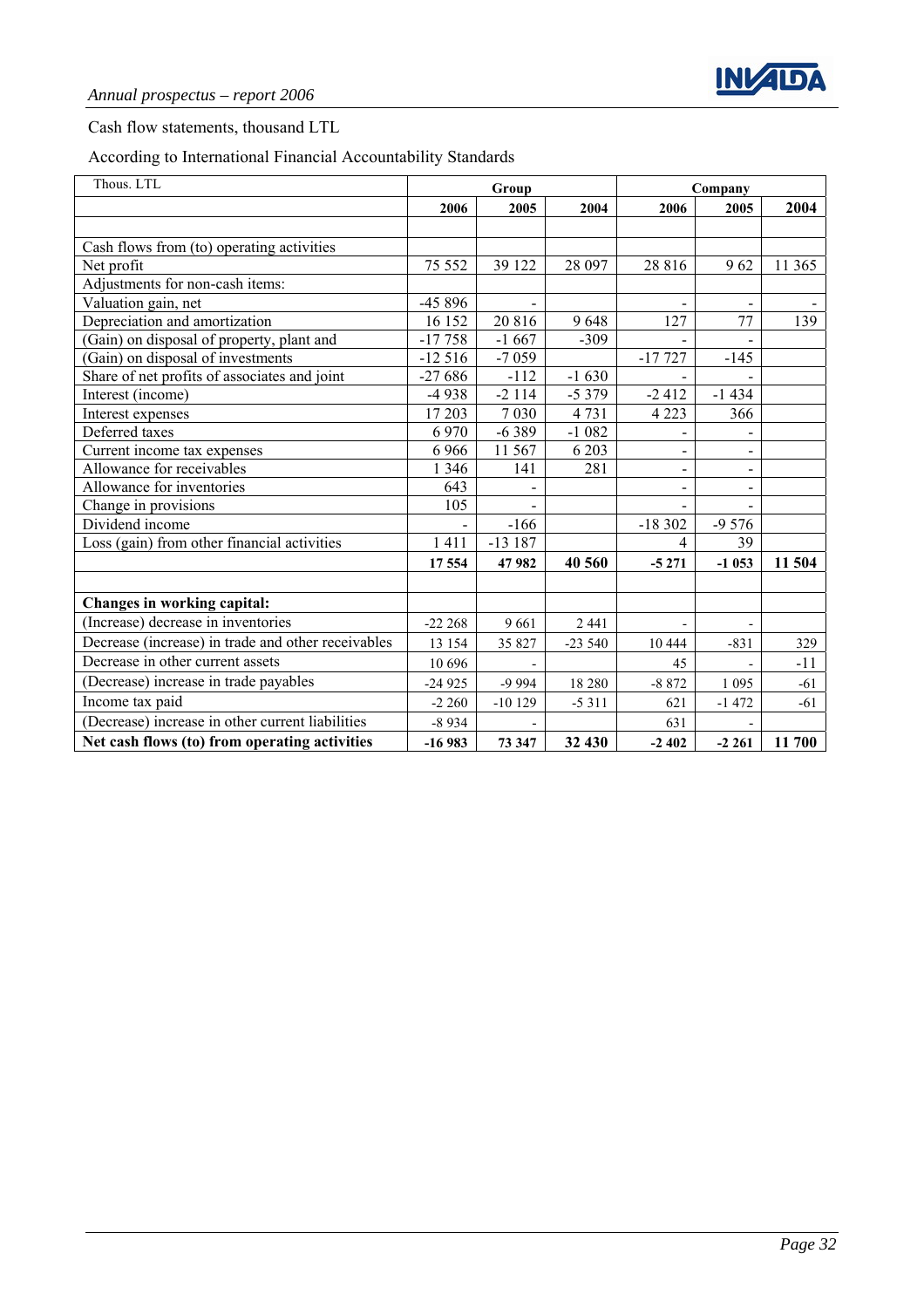#### <span id="page-32-0"></span>Cash flow statement continued

| Thous. LTL                                          |                          | Group    |          |                          | Company                  |                |
|-----------------------------------------------------|--------------------------|----------|----------|--------------------------|--------------------------|----------------|
|                                                     | 2006                     | 2005     | 2004     | 2006                     | 2005                     | 2004           |
| Cash flows from (to) investing activities           |                          |          |          |                          |                          |                |
| (Acquisition) of tangible non-current assets        | -48 347                  | $-48574$ | $-72950$ | $-449$                   | $-224$                   | -6             |
| Proceeds from sale of tangible non-current assets   | 11 040                   | 30 276   | 336      | 67                       |                          |                |
| (Acquisition) of investment properties              | $-90259$                 | $-77938$ |          |                          | $\overline{\phantom{m}}$ |                |
| Proceeds of sale of investment properties           | 17 573                   |          |          |                          |                          |                |
| (Acquisition) of subsidiaries, net of cash acquired | $-4214$                  | $-86475$ | $-8673$  | $-12104$                 | $-40356$                 |                |
| Proceeds from sales of subsidiaries                 | 23 7 26                  | 12 2 14  |          | 38 504                   |                          |                |
| (Acquisition) of associates                         | -98 705                  | $-63154$ | $-7417$  | $-85763$                 |                          |                |
| Proceeds from sales of associates                   | 17 193                   |          | 1751     | 15 484                   | $\overline{\phantom{a}}$ |                |
| Loans (granted)                                     | -9 9 97                  | $-27961$ |          | $-119186$                | $-11449$                 | $-15105$       |
| Repayment of granted loans                          | 15 906                   |          |          | 107 132                  |                          |                |
| Dividends received                                  | 869                      | 166      | 1937     | 25 502                   | 9576                     | 5 4 1 3        |
| Interest received                                   | 4938                     | 2 1 1 4  |          | 276                      | 1 4 3 4                  | 498            |
| (Acquisition) of minority interest                  | $-2330$                  |          |          |                          |                          |                |
| Other cash flow from investing activities           | $-121$                   |          |          |                          |                          |                |
| Net cash flows (to) investing activities            | $-162728$                | -259 332 | $-85016$ | $-30537$                 | $-41019$                 | $-9200$        |
|                                                     |                          |          |          |                          |                          |                |
| Cash flows from (to) financing activities           |                          |          |          |                          |                          |                |
| Cash flows related to company shareholders          |                          |          |          |                          |                          |                |
| Issue of shares                                     | $\overline{\phantom{a}}$ | 16 730   |          | $\overline{\phantom{a}}$ | 16 730                   |                |
| Dividends (paid)                                    | $-8347$                  | $-6063$  | $-1750$  | $-7918$                  | $-6063$                  | $-1750$        |
| Dividends to minority                               | $-15914$                 |          |          |                          |                          |                |
|                                                     | $-24261$                 | 10 667   | $-1750$  | $-7918$                  | 10 667                   | $-1750$        |
| Cash flows related to other sources of financing    |                          |          |          |                          |                          |                |
| Proceeds from loans                                 | 286 944                  | 218 586  | 55 776   | 105 574                  | 3185                     |                |
| Issue of bonds                                      | 6 0 0 0                  |          |          |                          |                          |                |
| (Repayment) of loans                                | -99 691                  | $-13036$ |          | $-62016$                 |                          |                |
| Interest (paid)                                     | $-17203$                 | $-7030$  | $-3876$  | $-2619$                  | $-366$                   |                |
| Financial lease (payments)                          | $-334$                   |          |          |                          |                          |                |
| Other cash flows from financing activities          | 4678                     |          |          |                          |                          |                |
|                                                     | 180 394                  | 198 520  | 51 900   | 40 939                   | 31 484                   | $\overline{0}$ |
|                                                     |                          |          |          |                          |                          |                |
| Net cash flows from financial activities            | 156 133                  | 209 187  | 50 150   | 33 021                   | 42 151                   | $-1750$        |
|                                                     |                          |          |          |                          |                          |                |
| Impact of currency exchange on cash and cash        | $-10$                    |          |          | $-4$                     |                          |                |
| Net (decrease) increase in cash and cash            | $-23588$                 | 23 202   | $-2436$  | 78                       | $-1129$                  | 750            |
|                                                     |                          |          |          |                          |                          |                |
| Cash and cash equivalents at the beginning of       | 32 749                   | 9547     | 11 983   | $\overline{\mathbf{4}}$  | 1 1 3 3                  | 383            |
| Cash and cash equivalents at the end of the         | 9 1 6 1                  | 32 749   | 9 5 4 7  | 82                       | $\overline{\mathbf{4}}$  | 1 1 3 3        |

#### **39. Comments on the financial statements**

Explanatory notes regarding consolidated and Company's financial reports are attached to this Annual Prospectus-report (Annex No.1, pages 11-70 of AB Invalda consolidated and company's financial accountability).

#### **40. Annual report**

Consolidated Annual report issued by AB Invalda president is attached to this Annual Prospectus-report (Annex No.2 AB Invalda consolidated annual report for the year 2006).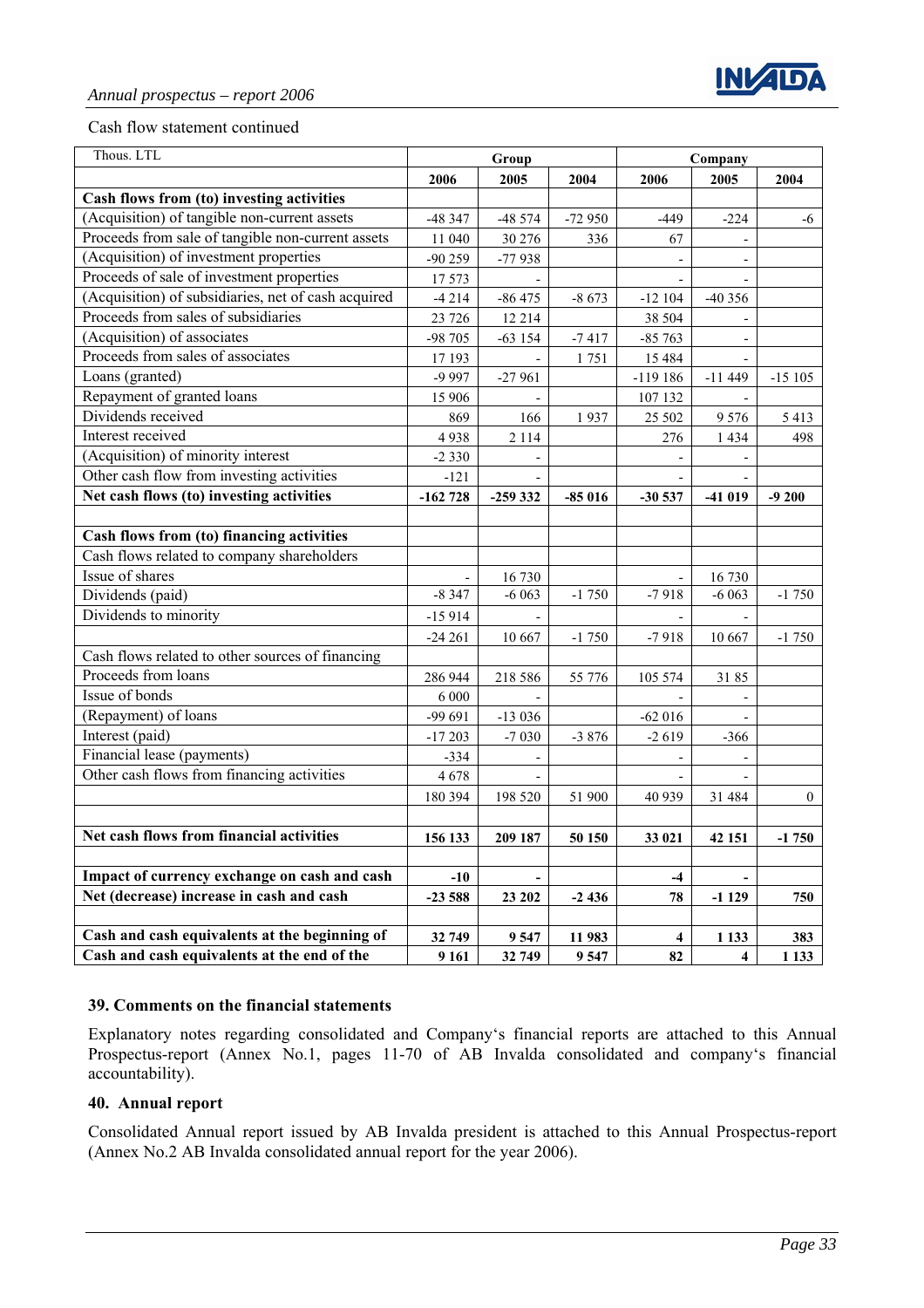

#### <span id="page-33-0"></span>**41. Audit information**

Audit inspection of AB Invalda financial reports as well as audit inspection of consolidated financial reports and Company's annual report for the year 2006 were reviewed by UAB Ernst & Young Baltic, certified auditor Ramūnas Bartašius.

Information about the company that has carried out the audit inspection

| Company's address | Subačiaus str. 7, LT-01008 Vilnius, Lithuania |
|-------------------|-----------------------------------------------|
| Company's code    | 110878442                                     |
| Phone             | $(+3705)$ 274 2200                            |
| Faksas            | $(+3705)$ 274 2333                            |
| E-mail            | vilnius@lt.ey.com                             |
| Website           | www.ey.com/lt                                 |

Auditor's and review reports are attached to this Annual Prospectus-Report (Annex No.1 - AB Invalda page 2 of consolidated and Company's financial accountability; page 2 of Annex No. 2 – AB Invalda consolidated annual report for the year 2006).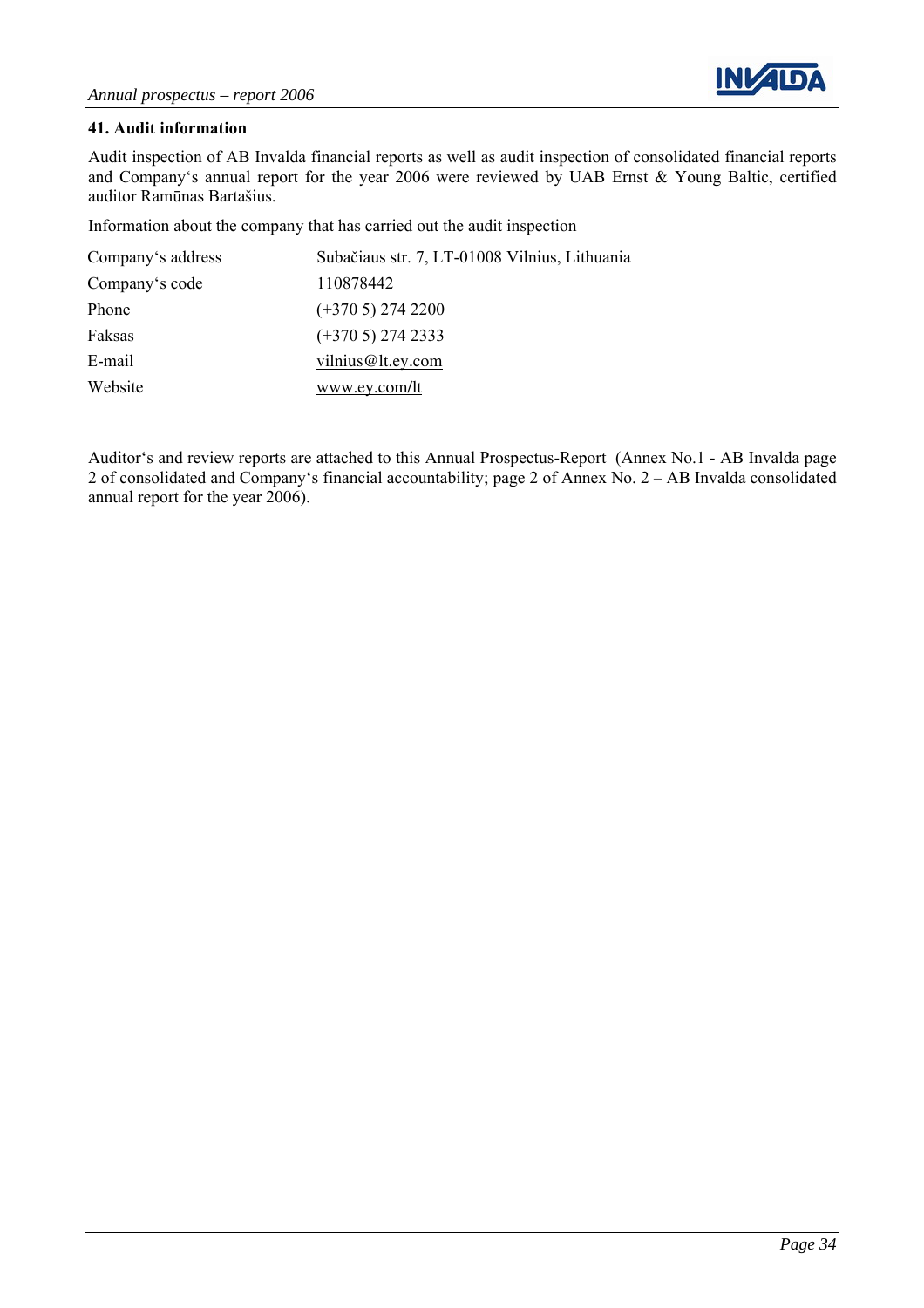

# <span id="page-34-0"></span>**VI. INFORMATION ABOUT THE ISSUER'S MANAGING BODIES**

AB Invalda is managed through the general shareholders' meeting. It has a single person managing body, the President and a collegial managing body, the Board. The Supervisory Board is not formed.

The Board is elected for a period of four years by the general meeting of shareholders.

Company's extraordinary general meeting of shareholders on the 12th of January 2006 ressolved to amend a number of members in Company's Board from 3 to 4. The new version of Company's bylaw was registered on the 1st of February 2006, according to which the Company's Board consists of four members

Taking into consideration that on the 2nd of May 2007 Alvydas Banys retired from Chaiman position of AB Invalda Board, Vytautas Bučas was appointed to the position of Chairman of the Board on the 9th of May 2007.

The Board elects and removes from office the Company's President, sets his/her salary, approves work regulations, offers incentives and imposes penalties

#### **42. Members of the managing bodies**

42.1. Position held, names and surnames, data about participation in the issuer's authorized capital Table 42.1.1. Members of the Company's Board and the Administration and their participation in the issuer's authorized capital

| Name, surname             | <b>Position</b>                                              | <b>Portion of the</b><br>capital as of<br>04.05.2007,% | Portion of the<br>votes as of<br>$04.05.2007, \%$ |
|---------------------------|--------------------------------------------------------------|--------------------------------------------------------|---------------------------------------------------|
| Alvydas Banys             | Chairman of the Board (till<br>02.05.2007                    | 0.09                                                   | 5.09                                              |
| Vytautas Bučas            | Board Member (Chairman of the<br>Board since nuo 09.05.2007) | 13.07                                                  | 13.07                                             |
| Dailius Juozapas Mišeikis | <b>Board Member</b>                                          | 0.00                                                   | 5.00                                              |
| Darius Šulnis             | <b>Board Member</b>                                          | 9.94                                                   | 9.94                                              |
|                           | <b>ADMINISTRATION</b>                                        |                                                        |                                                   |
| Darius Šulnis             | President                                                    | 9.94                                                   | 9.94                                              |
| Raimondas Rajeckas        | <b>Chief Financier</b>                                       | 0.00                                                   | 0.00                                              |

42.2. Information about members of the Board and Administration

**Alvydas Banys**. Education – Vilnius technical university, Faculty of Building economics, junior fellowship at the institute of Economy of Lithuanian Academy of Science

Since 1996 till 23.03.2007– UAB Nenuorama, president. Since 1996 works in AB Invalda as the vicepresident, since 2005 - as the advisor. AB Invalda Chairman of the Board since 2000 till 02.05.2007 .

**Vytautas Bučas**. Education – Vilnius University, faculty of Economics. July1991 - Wharton Business School, 1994 – 2002 member of Association of Chartered Certified Accountants, UK.

1992 – 2000 Arthur Andersen, senior auditor, senior manager, manager. 2000 – 2006 m. AB SEB Vilniaus bankas (Board member executive vice president, CFO, Head of IT department). Since February 2006 - AB Invalda Board member, advisor.

**Dailius Juozapas Mišeikis**. Education: 1968 – Vilnius University, faculty of Economics.

Since 1992 works in AB Invalda. Since 1998 director of Real estate, since 1998 - vicepresident, since 2005 advisor

**Darius Šulnis**. Education – Vilnius University, faculty of Economics.

1994 – 2002– AB FMĮ Finasta director, 2002– 2005 – UAB Invalda Real Estate director, since 2006 – president of AB Invalda .

**Raimondas Rajeckas**. Education – University of Vilnius, bookkeeping and audit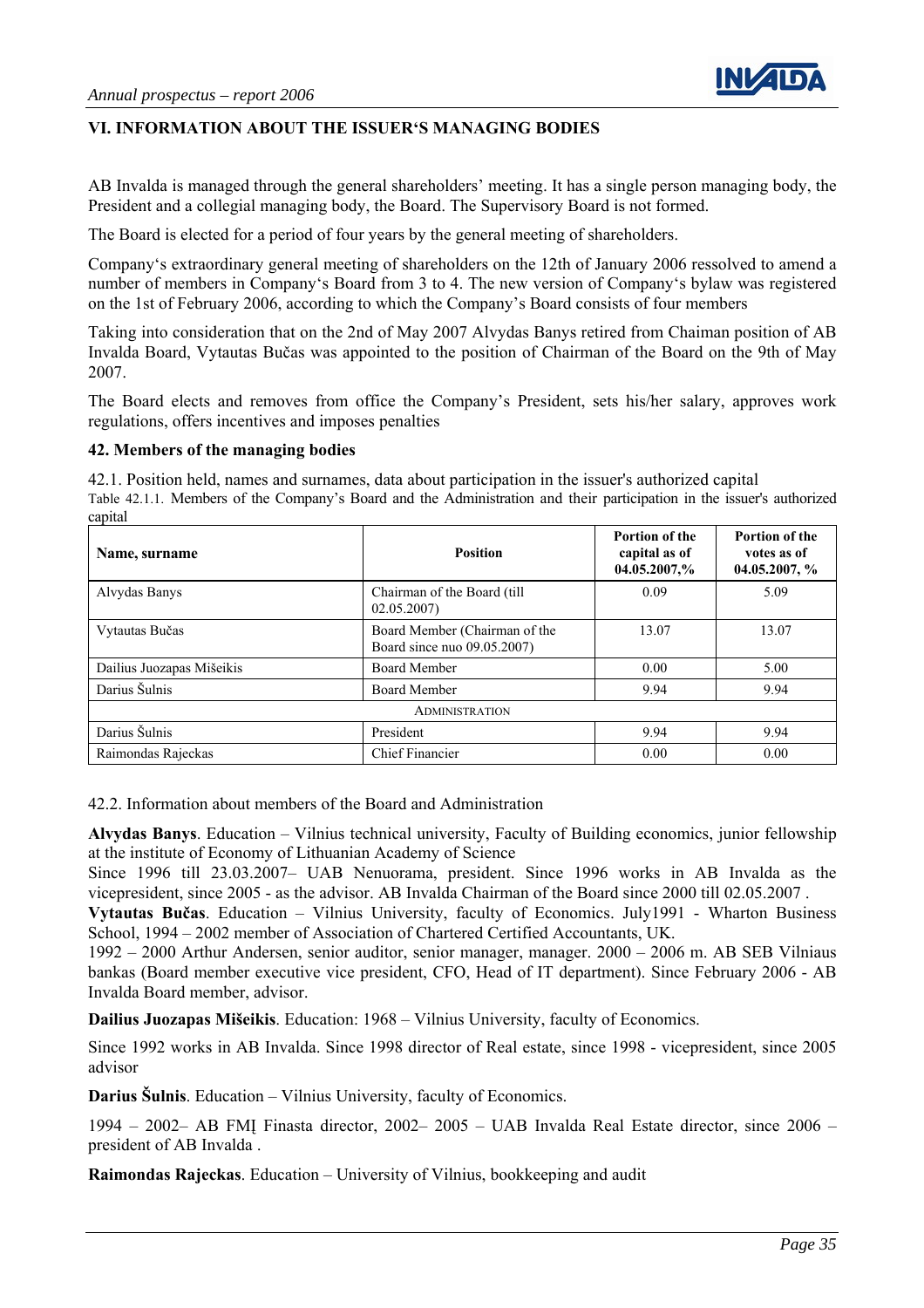

AB Invalda bookkeeper 1998 – 2000, AB Gildeta bookkeeper 2000 – 2002, UAB Invaldos marketingas (present name UAB Inred) chief accountant 2000 – 2001, AB Galinčius chief accountant 2000 – 2001, AB Valmeda chief accountant 2001 -2006, UAB Kelionių viešbučiai chief accountant 2004-2006. Since November 2006 chief accountant of AB Invalda.

42.3. Data about participation in other companies', institutions' and organizations' activities and capital.

Table 42.3.1. Information about participation in other companies', institutions' and organizations' activities (name of company, institution or organization and position), over 5 percent of portion of companies' capital and votes owned in percent). Data as of 4 May 2007

| NAME, POSITION                                                                                                    | SHARE OF CAPITAL AND VOTES, OVER 5 % |  |  |  |  |  |  |
|-------------------------------------------------------------------------------------------------------------------|--------------------------------------|--|--|--|--|--|--|
| <b>ALVYDAS BANYS</b>                                                                                              |                                      |  |  |  |  |  |  |
| AB Invalda, chairman of the board till 02.05.2007                                                                 | 0.09 / 5.09                          |  |  |  |  |  |  |
| AB Valmeda, chairman of the board                                                                                 |                                      |  |  |  |  |  |  |
| UAB Invaldos nekilnojamojo turto fondas, board member                                                             | $\overline{a}$                       |  |  |  |  |  |  |
| AB Minija, board member till 20.04.2007                                                                           | ٠                                    |  |  |  |  |  |  |
| AB Kauno tiltai, board member till 25.04.2007                                                                     | Ĭ.                                   |  |  |  |  |  |  |
| UAB Girių bizonas, board member till 24.04.2007                                                                   | L,                                   |  |  |  |  |  |  |
| AB Vilniaus baldai, chairman of the board till 11.04.2007                                                         |                                      |  |  |  |  |  |  |
| UAB Nenuorama, president till 23.03.2007                                                                          | 15.00 / 16.65                        |  |  |  |  |  |  |
| UAB Gulbinų turizmas,                                                                                             | 8.33                                 |  |  |  |  |  |  |
| UAB Statybų mechanizacija,                                                                                        | 17.0                                 |  |  |  |  |  |  |
| VYTAUTAS BUČAS                                                                                                    |                                      |  |  |  |  |  |  |
| AB Invalda, board member (chairman of the board since<br>09.05.2007)                                              | 13.07                                |  |  |  |  |  |  |
| UAB Nenuorama                                                                                                     | 14.10 / 15.67                        |  |  |  |  |  |  |
| AB Invaldos nekilnojamojo turto fondas, chairman of the board                                                     |                                      |  |  |  |  |  |  |
| AB FMI Finasta, board member                                                                                      |                                      |  |  |  |  |  |  |
| AB Finasta įmonių finansai, board member                                                                          | $\overline{a}$                       |  |  |  |  |  |  |
| AB Vilniaus baldai, chairman of the board                                                                         | $\overline{a}$                       |  |  |  |  |  |  |
| UAB Hidroprojektas, board member                                                                                  | $\overline{\phantom{a}}$             |  |  |  |  |  |  |
| AB Kauno tiltai, board member                                                                                     |                                      |  |  |  |  |  |  |
| UAB Girių bizonas, board member                                                                                   |                                      |  |  |  |  |  |  |
| AB Sanitas, board member                                                                                          |                                      |  |  |  |  |  |  |
| <b>DAILIUS JUOZAPAS MIŠEIKIS</b>                                                                                  |                                      |  |  |  |  |  |  |
| AB Invalda, board member                                                                                          | 0.00 / 5.00                          |  |  |  |  |  |  |
| AB FMI Finasta, board member                                                                                      | $\overline{a}$                       |  |  |  |  |  |  |
| AB Valmeda, board member                                                                                          |                                      |  |  |  |  |  |  |
| <b>UAB</b> Nenuorama                                                                                              | 22.95 / 25.5                         |  |  |  |  |  |  |
| AB Grigiškės                                                                                                      | 5.11.                                |  |  |  |  |  |  |
| UAB Invaldos nekilnojamojo turto fondas, board member                                                             |                                      |  |  |  |  |  |  |
| UAB Aikstentis, chairman of the board                                                                             |                                      |  |  |  |  |  |  |
| AB Vernitas, supervisory board member till 05.04.2007                                                             |                                      |  |  |  |  |  |  |
| AB Vilniaus baldai, board member till 11.04.2007                                                                  |                                      |  |  |  |  |  |  |
| AB Umega, board member till 18.04.2007                                                                            |                                      |  |  |  |  |  |  |
| UAB Hidroprojektas, board member till 20.04.2007                                                                  |                                      |  |  |  |  |  |  |
| AB Sanitas, board member till 25.04.2007                                                                          |                                      |  |  |  |  |  |  |
|                                                                                                                   |                                      |  |  |  |  |  |  |
|                                                                                                                   |                                      |  |  |  |  |  |  |
| UAB Broner, chairman of the board till 26.04.2007<br>UAB Wembley - Neringa, chairman of the board till 26.04.2007 |                                      |  |  |  |  |  |  |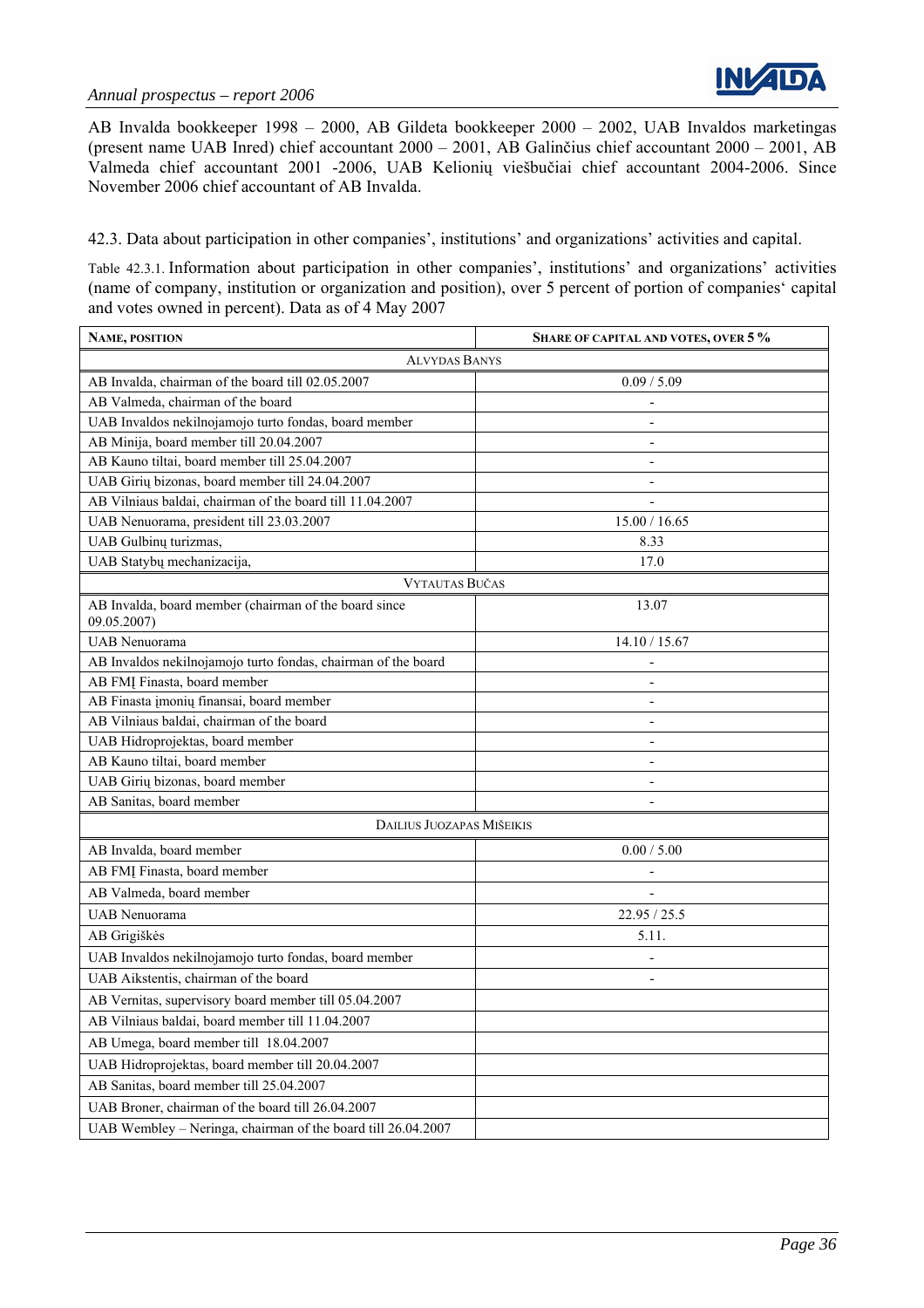

<span id="page-36-0"></span>Table 42.3.1. continuing

| <b>NAME, POSITION</b>                                                                       | <b>SHARE OF CAPITAL AND VOTES, OVER 5 %</b> |  |  |  |
|---------------------------------------------------------------------------------------------|---------------------------------------------|--|--|--|
| DARIUS ŠULNIS                                                                               |                                             |  |  |  |
| AB Invalda, president, board member                                                         | 9.94                                        |  |  |  |
| AB Sanitas, chairman of the board                                                           |                                             |  |  |  |
| UAB Hidroprojektas, chairman of the board                                                   |                                             |  |  |  |
| AB FMI Finasta, chairman of the board                                                       |                                             |  |  |  |
| AB Finasta imoniu finansai, chairman of the board                                           |                                             |  |  |  |
| AB Agrovaldymo grupė, board member                                                          |                                             |  |  |  |
| SIA Industrial and logistics centre Lapegles (Latvia), chairman of<br>the supervisory board |                                             |  |  |  |
| SIA DOMMO (Latvia), chairman of the supervisory board                                       |                                             |  |  |  |
| SIA AMMO (Latvia), chairman of the supervisory board                                        |                                             |  |  |  |
| SIA Celtniecibas Pasaule (Latvia), chairman of the supervisory<br>board                     |                                             |  |  |  |
| AB Vilniaus baldai, board member                                                            |                                             |  |  |  |
| AB Umega, board member                                                                      |                                             |  |  |  |
| <b>UAB</b> Golfas                                                                           | 31.0                                        |  |  |  |
| <b>RAIMONDAS RAJECKAS</b>                                                                   |                                             |  |  |  |
| AB Vilniaus baldai, board member                                                            |                                             |  |  |  |
| UAB Hidroprojektas, board member                                                            |                                             |  |  |  |
| AB Invalda, chief financier                                                                 | $\overline{\phantom{0}}$                    |  |  |  |

42.4. Information about non-cancelled conviction of governing bodies' members committed in the area of property, economic operations, finances

Members of AB Invalda's Management and Administration did not suffer conviction in regard of falsification, they were no publicly prosecuted or applied penalty sanctions by governing bodies. They have not been prohibited by court to be appointed to the positions governed by the issuer or to manage any issuer's affairs.

Members of Company's Management and Administration have not been related to bankruptcy, liquidation or administering of any companies, institutions and (or) application of sanctions.

42.5. Information about the beginning and end of term of office of each governing bodies' member.

The Company's Board members were elected by general meeting of shareholders on the 12th of January 2006. The Company's Board started functioning on the 1st of February 2006 having registered Company's bylaw in the Register of Legal Entities (a number of Board members has been amended from 3 to 4). Company's Board was elected for the 4-year term (until general meeting of shareholders to be arranged in 2010).

Alvydas Banys retired from the position of Board member and Chaiman of the Board on the 2nd of May 2007.

#### **43. Information about payments and loans extended to the members of managing bodies**

43.1. Information about general amounts related to salaries, bonuses and other pays paid by the issuer from profit and average amount paid per one person.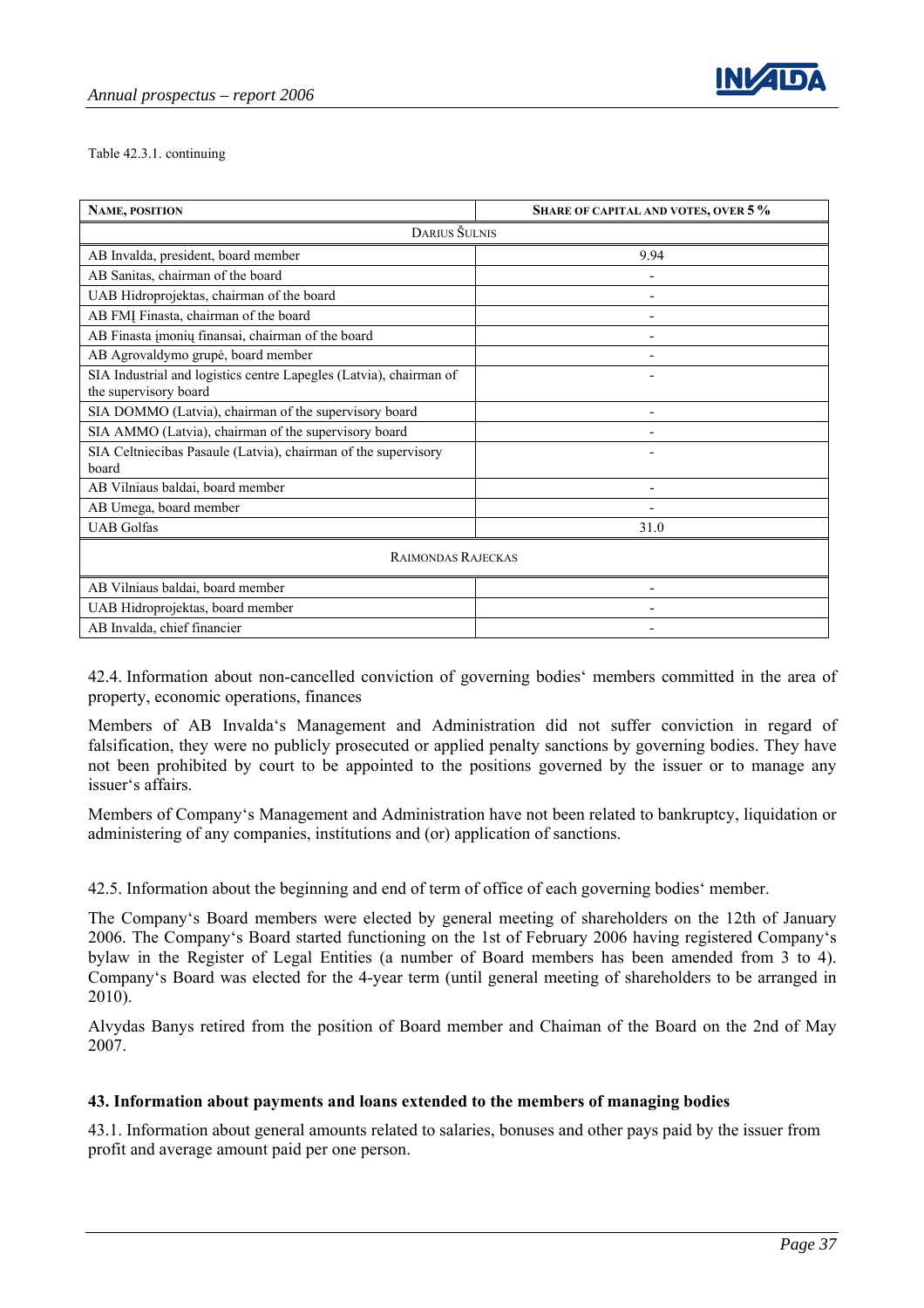<span id="page-37-0"></span>Table 43.1.1. Information about average salaries, bonuses and other payments made for issuer's Management members within 2006 (before taxes).

|                                             | Calculated salaries, thous.<br>LTL | <b>Bonuses, LTL</b> | Dividends, thousand<br>LTL |
|---------------------------------------------|------------------------------------|---------------------|----------------------------|
| For Board members (4 persons)               |                                    |                     | 3 9 4 6                    |
| Average amount per Board member             |                                    |                     | 987                        |
| For Administration members (5 persons)      | 621                                |                     |                            |
| Average amount per Administartion<br>member | 124                                |                     |                            |

In 2006 Company's Board's of Directors members were members of the Board of Administration. They were paid salaries as Company's employees.

43.2. Amounts of salaries, bonuses and other payments made by the issuer to the members of the Board and Administration from profit amount received from companies of which the issuer's share in authorized capital is over 20 percent.

Table 43.2.1. Amounts of salaries, bonuses and other payments (before taxes) made by the issuer to Company's managers from profit amount received from companies of which the issuer's share in authorized capital is over 20 percent.

|                                                                                                        | Salaries amount calculated,<br>thous. Litas | <b>Bonuses, Litas</b> | Dividends, thousand<br>Litas |
|--------------------------------------------------------------------------------------------------------|---------------------------------------------|-----------------------|------------------------------|
| Emitter's Board of Administration<br>members 4 of whom were Emitter's<br>members of Board of Directors | 70                                          |                       |                              |

43.3. Credits, guarantees and sureties granted to governing bodies' members within reporting period. None.

#### **44. Transactions with related parties**

Information about transactions concluded with related parties is presented in the Explanatory Note attached to Financial Accountability for the year 2006 (Annex No.1- Pages 65-69 of AB Invalda consolidated and financial accountability).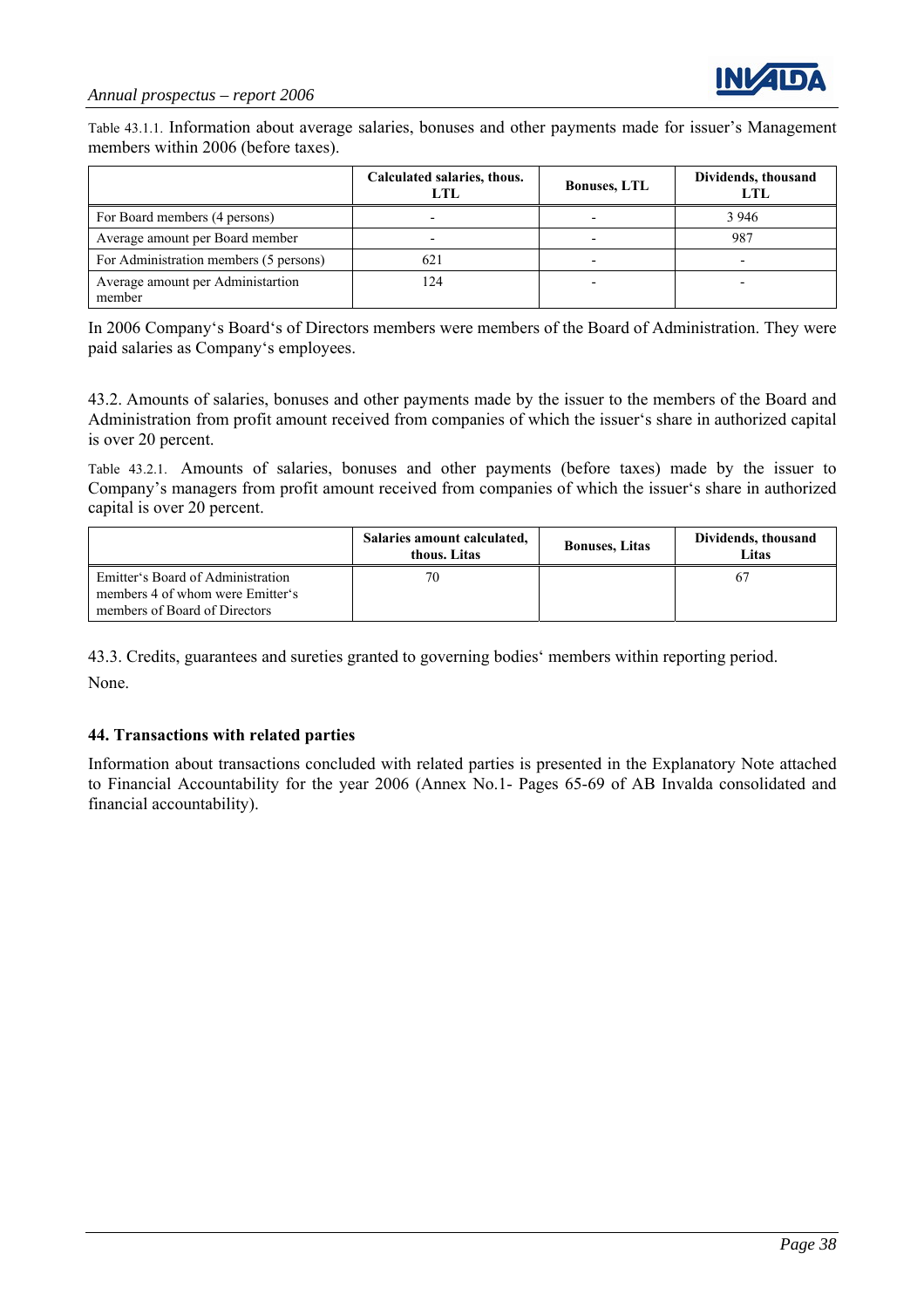

# <span id="page-38-0"></span>**VII. RECENT AND MATERIAL EVENTS IN THE ISSUER'S ACTIVITY AND ITS PROSPECTS**

#### **45. Most recent events in the issuer's activities**

In 2006 Invalda's portion of consolidated audited net profit amount is equal to 65.5 mLTL and Group's net consolidated audited profit is equal to 75.6 mLTL.

Consolidated audited result differs over 10 percent compared to preliminary Invalda's net profit announced 58.5 mLTL and Group's preliminary consolidated profit amount 66.5 mLTL. Essential impact on this difference was based on the fact that AB Sanitas and AB Kauno tiltai within the audit inspection were classified as associates but not as subsidiaries.

Net audited profit of Invalda in 2006 is 28.8 mLTL.

Extraordinary general shareholders meeting held on 26 January 2007 adopted the decision to reorganize AB Invalda and UAB Nenuorama by the way of merger, merging to joint-stock company Invalda closed jointstock company Nenuorama which before the reorganization would be re-arranged into joint-stock company Nenuorama. Also, authorize the Board of the Company was authorized to prepare conditions for reorganization and to announce them according to the laws.

On the 20th of February 2007 the Company announced that it is seeking for investors for Group's hotel sector, some real estate objects rented and developed and into projecting business. Investors are sought for Invalda-owned four-star hotel Holiday Inn Vilnius and 2-star economy class hotel Ecotel Vilnius. In real estate sector it is suggested to realize some fully-developed real-estate objects that nowadays are rented out and successfully functioning and in projecting business it would be looking for ones interested in Invaldaowned company Hidroprojektas.

Taking into consideration that Alvydas Banys retired from Chairman of the Board and Board member position from 03.05.2007, at the Board meeting arranged on 09.05.2007 Vytautas Bučas was elected the Chairman of the Board. It is not foreseen to elect the new Board memberat the nearest general meeting of shareholders and the Company's Board shall consist of the following three members: Vytautas Bučas, Dailius Juozapas Mišeikis and Darius Šulnis.

On the 1st of March 2007 the Board of Invalda approved the Codes of Ethics, Social Responsibility and Shareholders Policy.

The aim of the Code of Ethics is to declare the main activity principles to be met by the Company's employees in order to keep the Company's unblemished image. The basis for the Code of Ethics is obeying requirements contained in legal acts and all the Company's employees respect the law and obey them. The Company's employees avoid situations that might reflect on their abilities to work for the Company's benefits and could create the conflict of interests. The Company's employees also are obligated not to disclose confidential information and not to use this information when trading in securities on behalf of their own, their family members and other related persons.

The Code of Social Responsibility contains priority business actions and the main principles approved by Invalda. The principles are divided into four main groups: human rights, employees' rights, environment protection and fighting corruption. The following actions are considered by Invalda as priority actions related to responsible business activities: ethical business practice, increase in transparency, proper disclosure of information for users, stimulation of social initiative, ensurance of the main labour standards and employees' social welfare and protection of the rights of shareholders.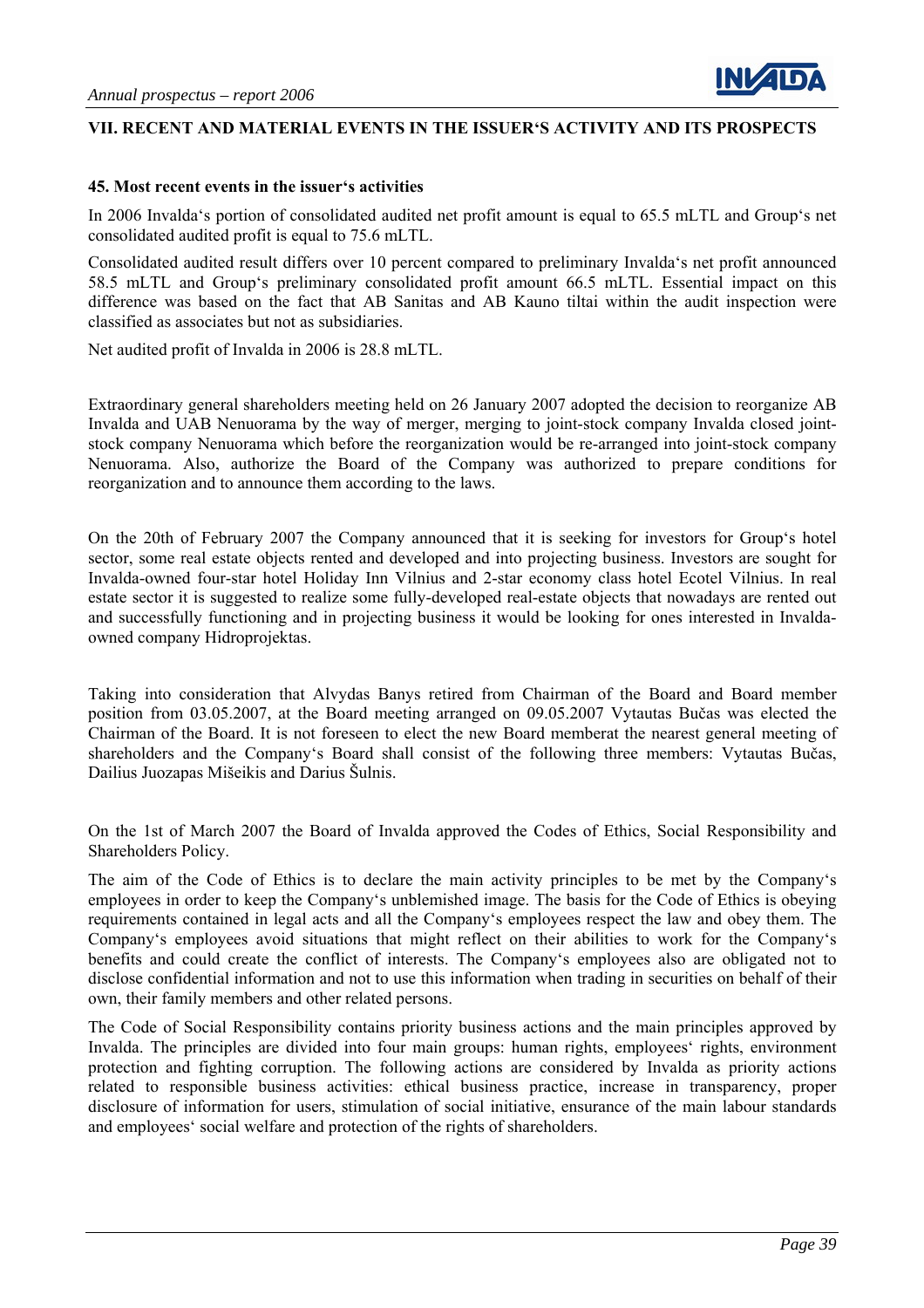

<span id="page-39-0"></span>The main Company's obligations before its shareholders are described in the Shareholders policy which states that all the Company's shareholders have equal rights and equal possibilities to get to know and take part in adopting important Company's resolutions. Call and procedure of the Company's general meeting of shareholders are in accordance with provisions of relevant legal acts and create equal possibilities for Company's shareholders to take part in a meeting, to be acquainted in advance with draft resolutions and documents necessary for adoption of resolutions as well as ask questions to the Board members of Invalda.

On the 20th of March 2007 Invalda, seeking to stimulate social initiative, founded a public institution Iniciatyvos fondas involved in preparation of various programmes for separate society groups. On the most, these programmes will be based on raising knowledge, improvement of education, basic attention putting to distant Lithuanian regions residents integration into active society life.

#### **46. Material events in the issuer's activity**

An Extraordinary Shareholders Meeting of AB Invalda held on 12 January 2006 resolved to change the number of the Board members from 3 to 4 amending the Company's bylaw accordingly. The Shareholders Meeting removed from office the Company's Board. It was resolved that the Board terminates its activities as from the day of the registration of the amendments to the Bylaws of AB Invalda. Alvydas Banys, Vytautas Bučas, Dailius Juozapas Mišeikis and Darius Šulnis were elected to the new Board. The new Board commences its activities from the day of registration of the amendments to the Bylaw of AB Invalda. The meeting has also resolved to approve the reorganisation by merger by acquisition of the private company Pozityvios investicijos and the public company Invalda pursuant to Paragraph 1 of Article 63 of the Law on Companies of the Republic of Lithuania.

On 1 February 2006, the new wording of AB Invalda Bylaw was registered that set forth the composition of the Company's Board of 4 members.

The meeting of AB Invalda Board held on 1 February 2006 elected Alvydas Banys Chairman of the Board.

In order to ensure repayment of EUR 14.48 million of credit, in February 2006 the Company pledged 66 813 shares of AB Vilniaus baldai and 2 828 095 shares of AB Sanitas.

On 24 February 2006, the Company announced that after an additional pledge of AB Vilniaus baldai and AB Sanitas shares the total number of shares pledged amounted to 2 212 940 shares (56.94 %) of AB Vilniaus baldai and 4 000 000 shares (36.4 %) of AB Sanitas.

After AB Invalda had purchased additional 5 285 920 ordinary registered shares of AB Sanitas in April 2006, the Company owned 30.86% votes in that issuer; the figure goes up to 47.03 if calculated with persons acting in concert and to as many as 90.53% calculating with those held together with persons who concluded shareholding agreements.

On 28 April 2006, the Annual General Meeting of AB Invalda shareholders resolved to take into consideration the auditor's report when voting for approval of the Company's annual financial statements and the Activity Report, to approve the Company's Annual Report for 2005, the financial statements for the year 2005 and consolidated accounts for 2005. The meeting voted for approval of the Company's profit appropriation for 2005, which is as follows:

- The profit (loss) brought forward at the end of the previous financial year: LTL 9 624 843;
- Net result (profit (loss)) of the reporting year: LTL 9 619 953;
- Profit (loss) for appropriation at the end of the financial year: LTL 19 244 796;
- Profit to be appropriated: LTL 19 244 796;
- Profit appropriation:
	- to legal reserve: LTL 481 000;
	- dividend: LTL 8 346 932, or LTL 0.20 per share.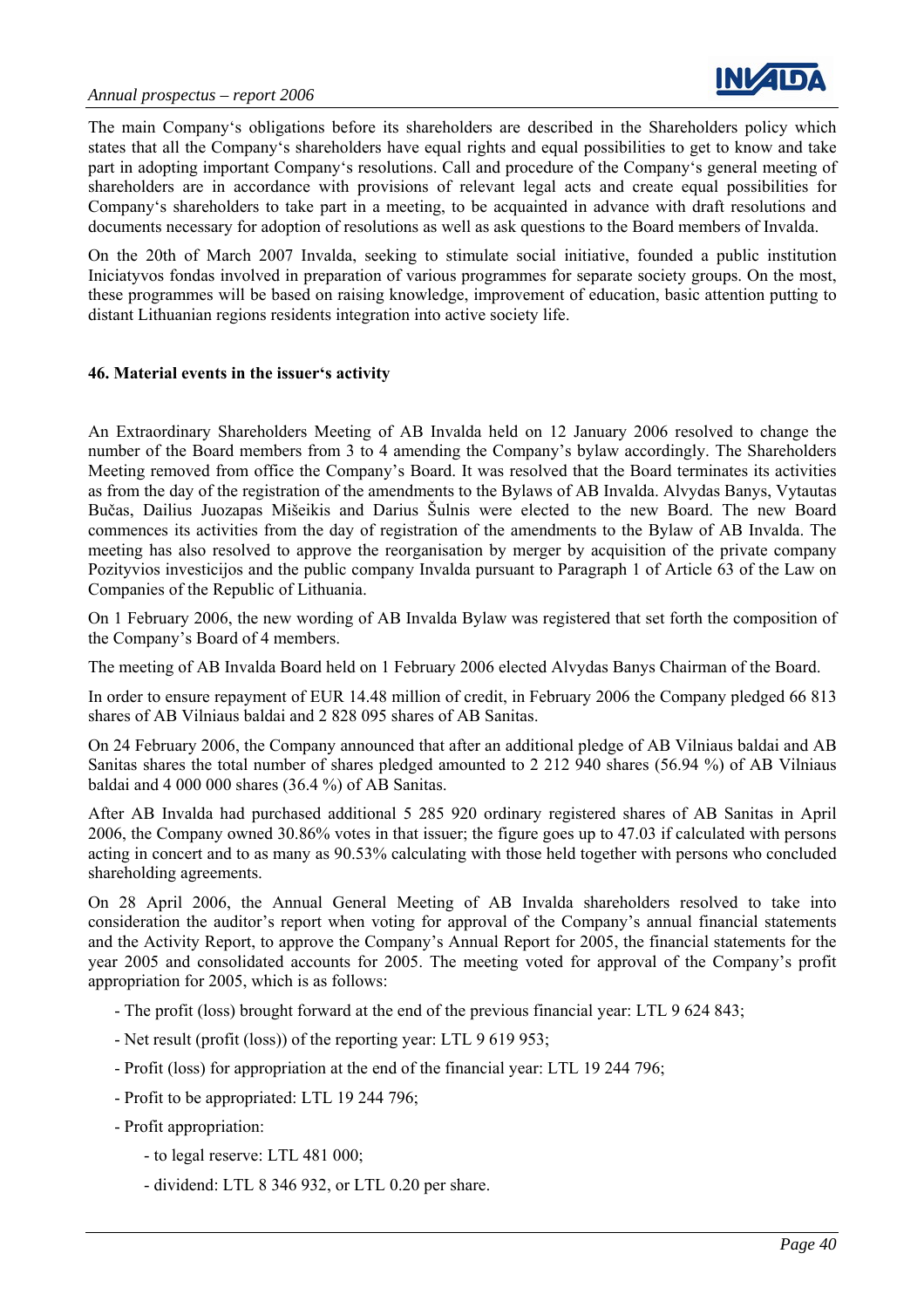

- Retained earnings at the end of the financial year: LTL 10 416 864.

On 9 May 2006, AB Invalda signed a contract concerning a sale of 100% of AB Klaipėdos konditerija ordinary registered shares.

The board meeting arranged on the 15th of May 2006 adopted a decision to call the extraordinary general meeting of shareholders on the 19th of June 2006. The meeting's agenda:

1. Regarding company's Invalda reorganization by merger, merging AB Pozityvios investicijos to Invalda.

- 2. Regarding approval of reorganization conditions.
- 3. Regarding approval of amended bylaw of the AB Invalda, which will continue after reorganization.
- 4. Regarding election of audit company and procedure of payment for audit services provided.

Acting in accordance with Paragraph 1 of Article 101 of the Civil Code of the Republic of Lithuania (Book 2) and Paragraph 1 of Article 65 of the Law on Companies of the Republic of Lithuania, on 16 May 2006 the Company announced the terms of reorganisation drawn up for the reorganisation of public companies specified below:

The company being reorganised:

AB Pozityvios investicijos; the company's name: AB Pozityvios investicijos; legal form: public company; registered office: Vilnius municipality, Vilnius, Konstitucijos Str. 23; code 1258 28616; the company is not a VAT payer; authorised capital: LTL 400 000 (four hundred thousand); paid up authorised capital: LTL 400 000 (four hundred thousand); register, in which data about the company are accumulated and stored: Register of Legal Entities; administrator of the register: Division of Legal Entities of the state enterprise Centre of Registers, Vilnius branch.

The company involved in the reorganisation:

Public company Invalda; the company's name: AB Invalda; legal form: public company; registered office: Vilnius municipality, Vilnius, Šeimyniškių Str. 3; code 1213 04349; VAT payer's code: LT213043414; authorised capital: LTL 41 734 662; paid up authorised capital: LTL 41 734 662; register, in which data about the company are accumulated and stored: Register of Legal Entities; administrator of the register: Division of Legal Entities of the state enterprise Centre of Registers, Vilnius branch.

The companies undergo reorganisation by way of merger by acquisition, merging AB Pozityvios investicijos (the company being reorganised), which winds up after the reorganisation, to AB Invalda (the company involved in the reorganisation), continuing after the reorganisation that assumes all rights and obligations of the company being reorganised. The rights and obligations of the company being wound up after the reorganisation are assumed by the company continuing after the reorganisation; while the assets and the transactions are included into the accounting of this company from 30 June 2006.

The aforementioned reorganization conditions were approved by extraordinary general meeting of Invalda's shareholders arranged on the 19th of June 2006. This meeting of shareholders also approved Invalda's bylaws to be valid after reorganization and selection of audit company UAB Ernst & Young Baltic and defined an annual fee for services provided in amount of LTL 109 000 (VAT excluded).

On 30 June 2006, the Bylaw of AB Invalda after the reorganisation were registered stating the Company's authorised capital at LTL 45 008 376.

Having purchased 33 040 AB Minija shares within validity of official offer, AB Invalda has increased the portion in authorized capital up to 88.46 percent and amount of votes up to 90.01 percent.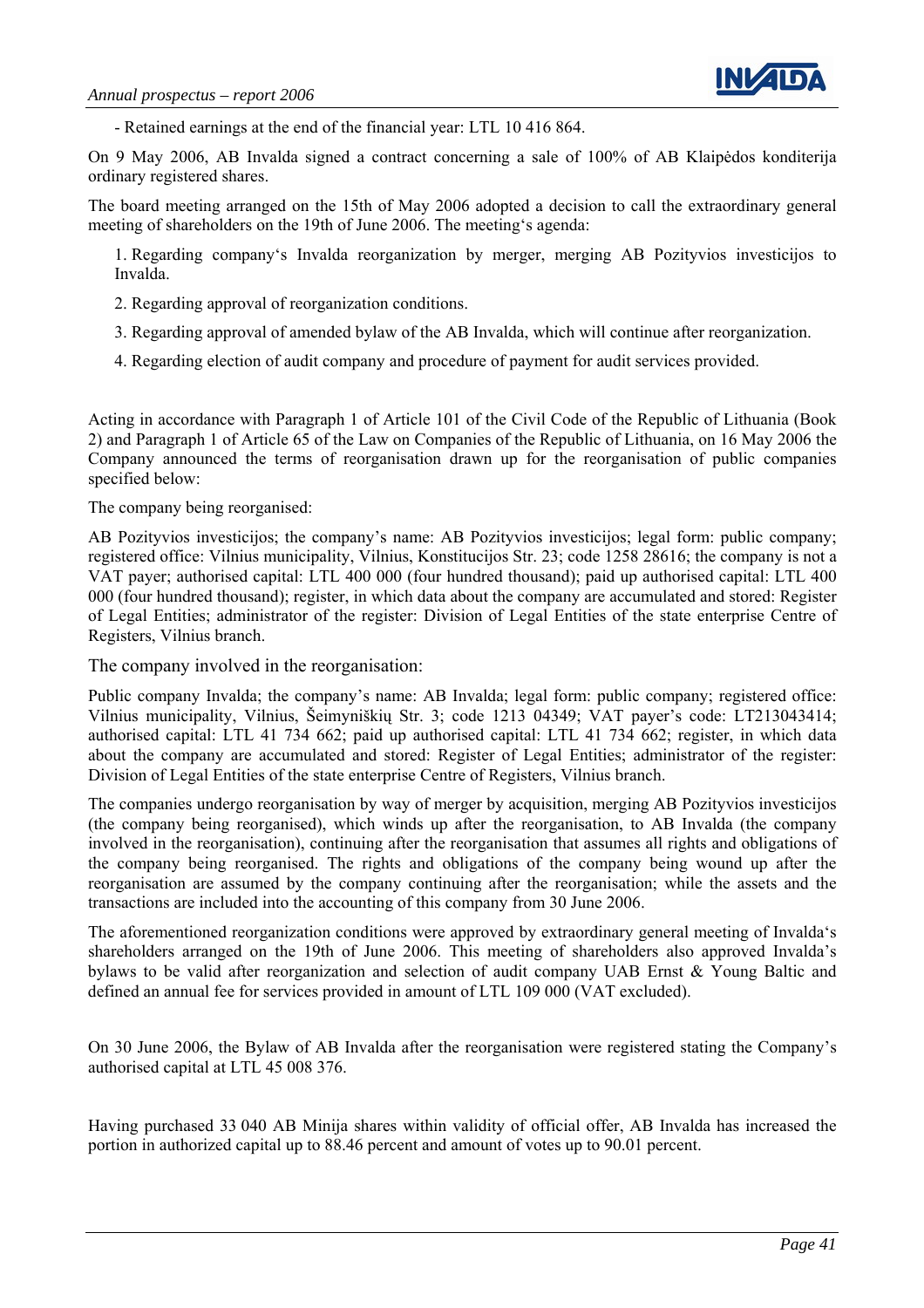

<span id="page-41-0"></span>On the 12th of July 2006 AB Invalda established and manages 100 percent of shares of a company Finasta Asset Management in Latvia which already in 2006 received a managing company license.

The unaudited consolidated net profit of the first quarter of 2006 of AB Invalda and its subsidiaries according to the International Financial Reporting Standards amounted to 20,67 mLTL, amount attributable to shareholders of parent company – 11.45 mLTL. AB Invalda unaudited net profit for the I Q 2006 – 16,83 mln. Lt.

29.08.2006 was announced that AB Invalda projects to reach a consolidated net profit of LTL 67.76 million, if calculated applying the International Financial Reporting Standards, including LTL 43.1 million to fall to the shareholders of the parent company. The projection was made under the assumptions that during the second half of the year there will be no material positive or negative changes in the value of the investment assets and no significant changes in the structure of the Group.

In September 2006 AB Invalda acquired 100 percent of UAB Medicinos banko investicijų valdymas shares. Also a block of 100 percent of UAB Apželdinimas shares was sold.

The unaudited consolidated net profit of AB Invalda and its subsidiaries for the three quarters of the year 2006 according to the International Financial Reporting Standards was LTL 22 million. The unaudited net profit of AB Invalda for the three quarters of the year 2006 was LTL 30 million.

18.12.2006 the Company announced that it projects to reach a consolidated net profit of LTL 76.97 million, if calculated applying the International Financial Reporting Standards, including LTL 47.8 million to fall to the shareholders of the parent company. The projection was made under the assumptions that there will be no material positive or negative changes in the value of the investment assets in the market and no significant changes in the structure of the Group.

#### **47. Strategy of activities and its prospective chantes during current and coming financial years**

The Company aims:

- to ensure considerable financial revenues and common financial stability maintaining a low risk level meeting ethics norms and traditional values;
- to ensure high financial return to Invalda's shareholders based in dividends and increase in share price;
- to effectively manage owned businesses;
- to actively seek for new investment opportunities.

AB Invalda projects to reach a consolidated net profit of LTL 76.97 million, if calculated applying the International Financial Reporting Standards, including LTL 47.8 million to fall to the shareholders of the parent company.

Financial sector forecasts for 2007:

- Net profit attributable to Invalda  $-$  5.5 mLTL;
- Sector's net profit –5.5 mLTL.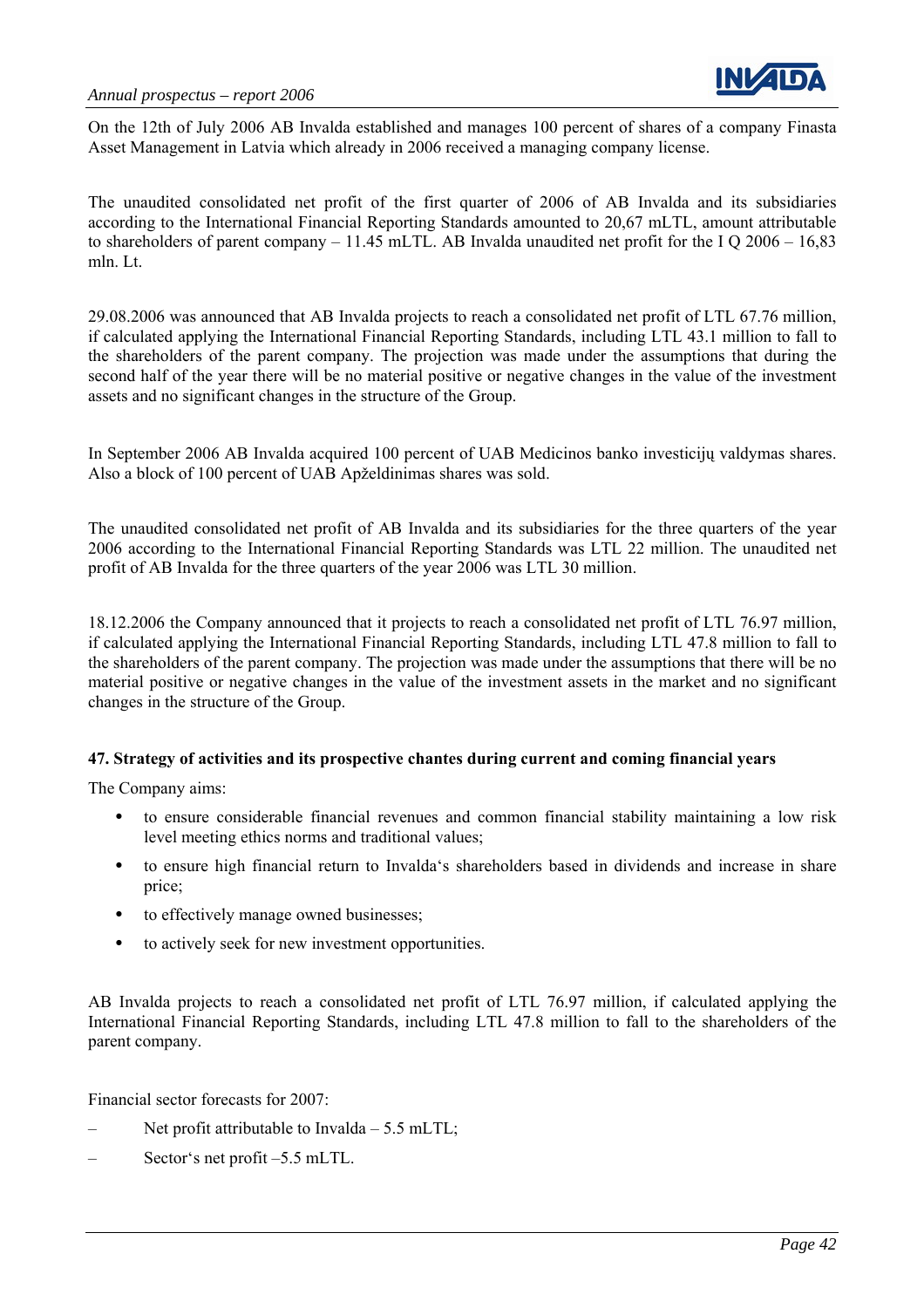

Priorities raised by Invalda:

– Rearrangement of the financial sector enterprices into the bank by focusing on a high quality assets management, investment and private banking services;

- Ensurance of further development and profitability.
- Forecast for 2007 for real estate sector:
- Net profit attributable to Invalda  $-32.5$  mLTL;
- Sector's net profit 42.6 mLTL.

Priorities raised by Invalda:

- Ensuring of high financial return and balanced risk based on investments into real estate;
- Purposive selection of priority markets and segments;

Forecast for 2007 for pharmacy sector:

- "Net profit attributable to Invalda  $-6.7$  mLTL;
- Sector's net profit  $-21.3$  mLTL;
- Sector's sales  $-340.5$  mLTL;
- Sector's EBITDA 77.1 mLTL

Priorities raised by Invalda for the pharmaceutical sector:

- To stregthen the status of one of the best CRE pharmacy companies in region;
- to turn effect of companies' re-arrangement and sinergy into financial results;

Forecast for 2007 for road and bridges construction sector:

- Net profit attributable to Invalda  $-2.8$  mLTL;
- Sector's net profit 7.2 mLTL.

Priorities raised by Invalda for roads and bridges construction sector:

– to strengthen position in Lithuania and neighbour countries based on purchases and organizational development;

– to increase companies' efficiency and improve the main financial results;

Forecast for 2007 for furniture manufacturing sector:

- Net profit attributable to Invalda  $-0.4$  mLTL;
- Sector's net profit 0.4 mLTL;
- $-$  EBITDA  $-15.3$  mln. Lt.

Priorities raised by Invalda:

- ensurance of effective and competitive process of production;
- formation of optimal clients' orders' portfolios;
- ensurance of profitable activities.